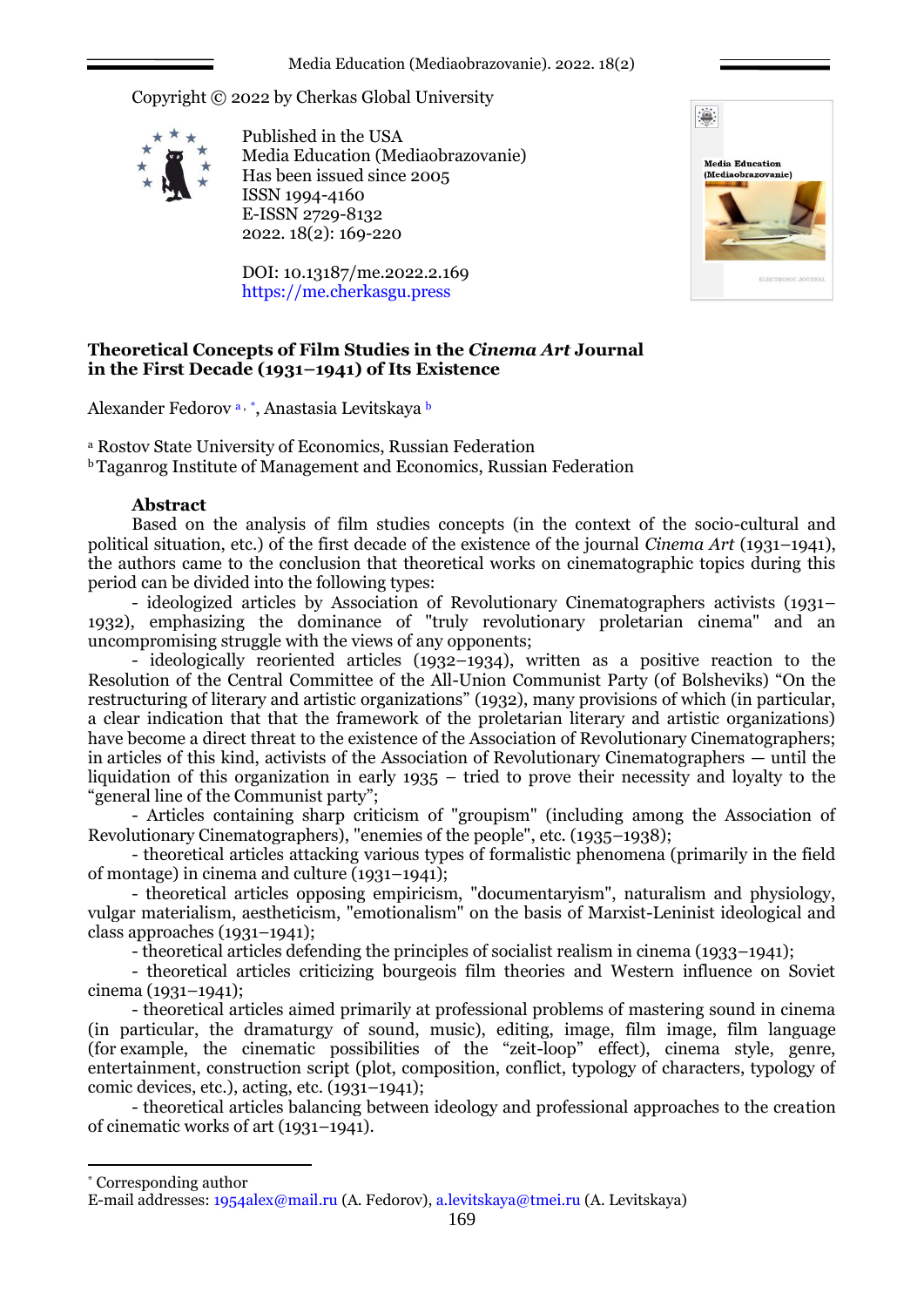**Keywords:** proletarian cinema journal, cinema art journal, 1931-1941, theoretical concepts, film studies, USSR, movie.

## **1. Introduction**

*Actuality and scientific novelty*. In most cases, topics related to the film studies concepts of the *Cinema Art* journal were considered by researchers (Alakshin, 2014; Dmitrieva, 2020; Golovskoy, 1984; Hill, 1960; Kovalov, 2009; Shishkin, 2017; 2018; Vasiliev, 2006, etc.) fragmentarily, without any attempt at a full-fledged theoretical content analysis. Consequently, the analysis of the transformation of the theoretical concepts of film studies in the *Cinema Art* journal – from the year of its foundation (1931) to the present day – is very relevant, both in film studies, cultural studies, and in historical, science studies, philosophical, political science, sociological aspects.

Of course, in the Russian period, the print run of the paper version of the *Cinema Art*  declined sharply, however, its influence and audience, given that the demand for movies in the modern world remains very high (of course, taking into account its distribution on various media and platforms), have survived , thanks to the online version of this journal.

In recent years, attempts have been made in the scientific world to analyze individual time periods of the *Cinema Art*: the period of perestroika (Dmitrieva, 2020; Shishkin, 2017; 2018), the modern (Russian) stage (Alakshin, 2014; Vasiliev, 2006). This series also includes our articles analyzing the two anniversary years of the *Cinema Art*, 1967 and 1977 (Fedorov, 2017).

However, none of the researchers (neither in Russia nor abroad) has yet set themselves the task of analyzing the transformation of the theoretical aspects of film studies throughout the entire time interval of the existence of the *Cinema Art* (from 1931 to the present).

We see the applied significance of our research in the fact that the results obtained can be used in the scientific activities of film critics, culturologists, art historians, sociologists, historians, science scholars, scientists studying media culture; find application in the field of film studies, cultural studies, history, journalism, art history, film studies, sociological education (teachers, graduate students, students, a wide range of audiences interested in this topic).

*The scientific problem the project* aims to solve arises from the contradiction between the relatively detailed scientific development of film studies in general (Andrew, 1976; 1984; Aristarco, 1951; Aronson, 2003; 2007; Bazin, 1971; Bergan, 2006; Branigan, Buckland, 2015; Casetti, 1999; Demin, 1966; Freilich, 2009; Gibson et al., 2000; Gledhill, Williams, 2000; Hill, Gibson, 1998; Humm, 1997; Khrenov, 2006; 2011; Lipkov, 1990; Lotman, 1973; Lotman, 1992; Lotman, 1994; Mast, Cohen, 1985; Metz, 1974; Razlogov, 1984; Sokolov, 2010; Stam, 2000; Weisfeld, 1983; Weizman, 1978; Zhdan, 1982) analysis of the evolution of theoretical film studies concepts in the leading Soviet and Russian film studies journal *Cinema Art* (1931–2021).

It should be noted that the works of scientists of the Soviet period devoted to the subject of film studies (Lebedev, 1974; Weisfeld, 1983; Weizman, 1978; Zhdan, 1982, etc.) were often very strongly influenced by communist ideology, which, in our opinion, interfered with an adequate theoretical film process analysis.

*Object of study.* The object of our research study is one of the oldest in the world and the most representative in its segment theoretical journals in the field of film studies, *Cinema Art*, which (unlike other Soviet periodical film publications) managed to survive in the post-Soviet era.

*Subject of study:* the evolution of theoretical film studies concepts in the *Cinema Art* journal – from the year of its foundation (1931) to the present day.

The purpose of the project: through a comprehensive content analysis and comparative interdisciplinary analysis, for the first time in world science, to give a holistic description, reveal features, determine the place, role, significance of the evolution of theoretical film studies concepts in the *Cinema Art* journal (1931–2021), that is, to obtain a new scientific knowledge that reveals patterns, processes, phenomena and dependencies between them in a given thematic field.

*Research hypothesis:* through a comprehensive content analysis and comparative interdisciplinary analysis, revealing the features, place, role, significance of the evolution of theoretical film studies concepts in the *Cinema Art* journal, it will be possible to synthesize and graphically present the main theoretical models of film studies concepts and predict the future of their development.

*Research objectives:*

- to study and analyze the scientific literature, to some extent related to the topic of the declared project;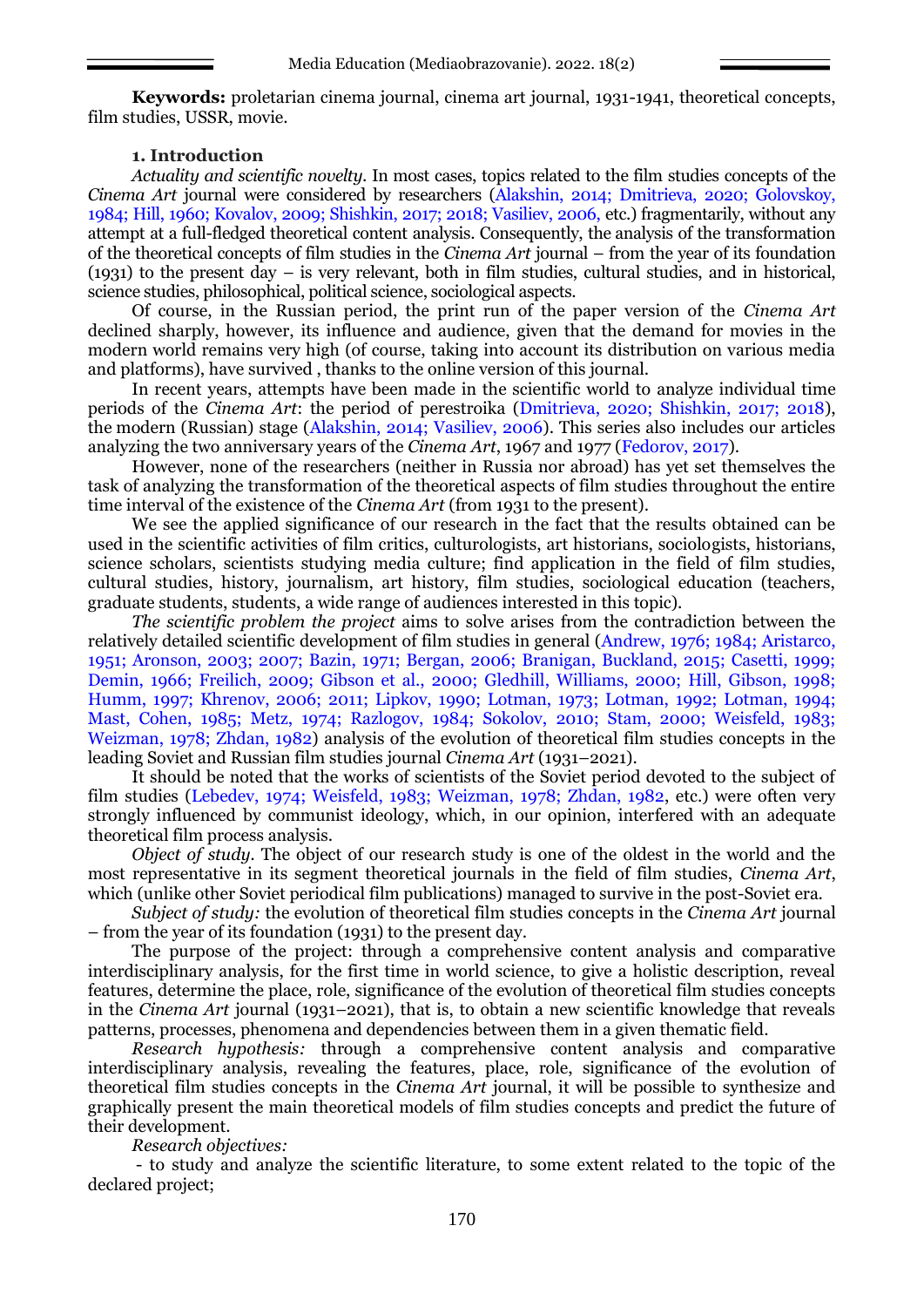- to study film studies, historical, cultural studies, sociocultural, political, philosophical, sociological contexts, the main stages of the evolution of theoretical film studies concepts in the *Cinema Art* journal – from the year of its foundation (1931) to the present day.

At the same time, our tasks will include identifying the transformation of such important scientific components as philosophical approaches (patterns and trends of scientific knowledge, taken in their historical development and considered in a changing historical and sociocultural context); historical stages of development; sociological approaches (study and analysis of the relationship and interaction between film studies and society, changes in the social status of this science), scientific ethics (study and analysis of moral problems associated with scientific activities in the field of film studies); features, models of scientific film criticism creativity; aesthetics of scientific activity (study and analysis of the relationship between film science and art, aesthetic consciousness, the influence of art forms on film criticism scientific activity, etc.); economic problems of scientific film studies, problems of scientific policy in the field of film studies;

- carry out a classification, quantitative and qualitative content analysis, a comparative analysis of the content of film studies theoretical texts in the *Cinema Art* journal (taking into account the tasks outlined above); establish and classify, analyze the main theoretical film studies trends and concepts, the specifics inherent in each historical period of the development of the journal in the contexts mentioned above.

#### **2. Materials and methods**

*The research methodology* consists of key philosophical provisions on the connection, interdependence and integrity of the phenomena of reality, the unity of the historical and the social in cognition; scientific, film studies, sociocultural, cultural, hermeneutical, semiotic approaches proposed in the works of leading scientists (Aristarco, 1951; Aronson, 2003; 2007; Bakhtin, 1996; Balázs, 1935; Bazin, 1971; Bessonov, 2012; Bibler, 1990; Buldakov, 2014; Casetti, 1999; Demin, 1966; Eco, 1975; 1976; Eisenstein, 1939; 1940; 1964; Gledhill, Williams, 2000; Hess, 1997; Hill, Gibson, 1998; Khrenov, 2006; 2011; Kuleshov, 1987; Lotman, 1973; Lotman, 1992; Lotman, 1994; Mast, Cohen, 1985; Metz, 1974; Razlogov, 1984; Sokolov, 2010; Stam, 2000; Villarejo, 2007 and others).

The project is based on a research content approach (identifying the content of the process under study, taking into account the totality of its elements, the interaction between them, their nature, appeal to facts, analysis and synthesis of theoretical conclusions, etc.), on the historical approach – consideration of the specific historical development of the declared project topics.

*Research methods:* complex content analysis, comparative interdisciplinary analysis, theoretical research methods: classification, comparison, analogy, induction and deduction, abstraction and concretization, theoretical analysis and synthesis, generalization; methods of empirical research: collection of information related to the subject of the project, comparativehistorical and hermeneutic methods.

#### **3. Discussion**

Many research of scientists (Andrew, 1976; Andrew, 1984; Aristarco, 1951; Aronson, 2003; 2007; Balázs, 1935; Bazin, 1971; Bergan, 2006; Branigan, Buckland, 2015; Casetti, 1999; Demin, 1966; Eisenstein, 1939; Eisenstein, 1940; Eisenstein, 1964; Freilich, 2009; Gibson et al., 2000; Gledhill, Williams, 2000; Hill, Gibson, 1998; Humm, 1997; Khrenov, 2006; Khrenov, 2011; Kuleshov, 1987; Lebedev, 1974; Lipkov, 1990; Lotman, 1973; Lotman, 1992; Lotman, 1994; Mast, Cohen, 1985; Metz, 1974; Razlogov, 1984; Sokolov, 2010; Stam, 2000; Villarejo, 2007; Weisfeld, 1983; Weizman, 1978; Zhdan, 1982 and others) talking about cinematic concepts. However, so far in world science, an interdisciplinary comparative analysis of the evolution of the theoretical aspects of film studies has not been given in the entire time interval of the existence of the *Cinema Art* journal (from 1931 to the present).

It is known that theoretical concepts in film studies are changeable and are often subject to fluctuations in the course of political regimes. From this it is clear that in Soviet scientific film studies literature (Lebedev, 1974; Weisfeld, 1983; Weizman, 1978; Zhdan, 1982, etc.), as a rule, communistoriented ideological approaches were manifested.

As for foreign scientists (Kenez, 1992; Lawton, 2004; Shaw, Youngblood, 2010; Shlapentokh, 1993; Strada, Troper, 1997, etc.), in their works on Soviet and Russian cinematography, they mainly turned to political and artistic aspects of cinema, and quite rarely touched upon the subject of theoretical film studies in the USSR and Russia (one of the few exceptions: Hill, 1960).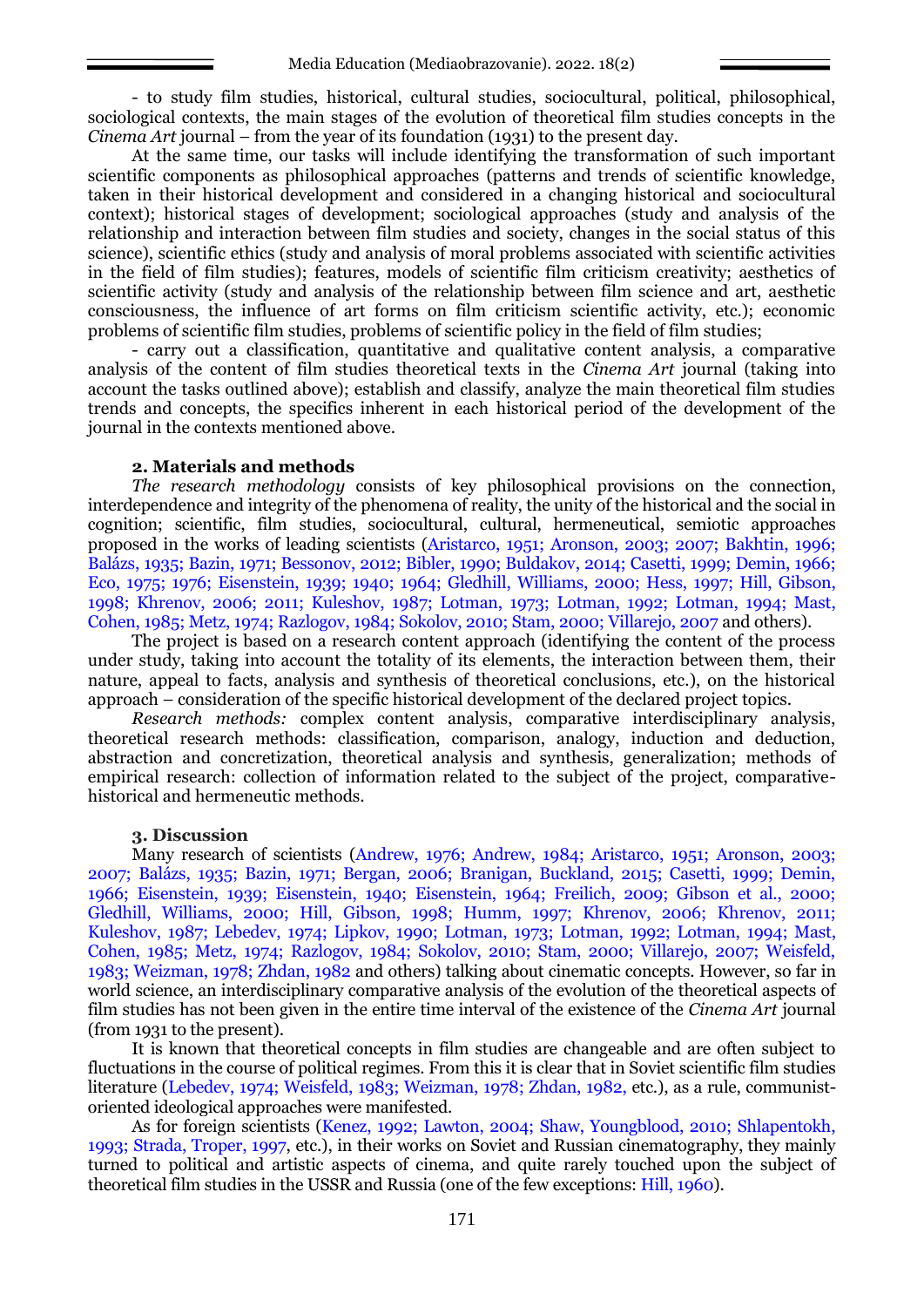## **4. Results**

In the course of the study and analysis, we have identified a working version (which will be refined in the course of further research) of the main historical stages in the evolution of film studies theoretical concepts in the *Cinema Art* journal from the moment it was founded (1931, the jpurnal was then called *Proletarian Cinema*) to our days: 1931–1955 (during the generally totalitarian period of the development of the USSR, chief editors: V. Sutyrin, K. Yukov, N. Semenov, A. Mitlin, I. Pyriev, N. Lebedev, V. Grachev, D. Eremin, V. Zhdan), 1956–1968 (period of the "thaw", chief editors: V. Zhdan, V. Grachev, L. Pogozheva), 1969–1985 (period of "stagnation", chief editors: E. Surkov, A. Medvedev, Y. Cherepanov), 1986–1991 (perestroika period, chief editors: Y. Cherepanov, K. Shcherbakov), post-Soviet period 1992–2022 (chief editors: K. Shcherbakov, 1992; D. Dondurei, 1993–2017; A. Dolin, since 2017).

In this article, we will focus on the analysis of the theoretical concepts of film studies in the *Cinema Art* journal in the first decade (1931–1941) of its existence, when its chief editors were: Vladimir Sutyrin (1931–1933), Konstantin Yukov (1934–1937), Nikolai Semionov (1937) and Aron Mitlin (1938–1941).

Based on the changing political and socio-cultural contexts (see main political and sociocultural developments in the Appendix), this ten-year period for the *Cinema Art* journal can be divided into a period of relative creative freedom within the general commitment to "Marxism-Leninism" (1931–1934) and the time of almost complete communist ideological socialistic realism unification (1935–1941).

And although tendencies towards ideological unitarity emerged as early as 1932–1933 (the dissolution of the central council of the society "For Proletarian Cinema and Photo" (February 1932), the the Resolution of the Central Committee of the All-Union Communist Party (of Bolsheviks) "On the restructuring of literary and artistic organizations" (Resolution..., 1932), publication of an article sharply criticizing the Society "For Proletarian Cinema and Photo" (Evgenov, 1932), Decree of the All-Russian Central Executive Committee on the liquidation of the Society "For Proletarian Cinema and Photo" (1932); renaming the journal *Proletarian Cinema* in *Soviet Cinema*), in the journal *Proletarian Cinema*/*Soviet Cinema* in 1931–1934, to some extent, the debatable spirit of the 1920s was still preserved.

In the Table 1 presents statistical data reflecting changes (from 1931 to 1941) in the names of the journal, organizations, whose organ was the journal, its circulation, periodicity. The names of the chief editors are indicated, as well as the number of articles on film theory for each year of publication of the journal.

| Year of<br>issue of<br>the<br>journal | Name<br>of the<br>journal | The organization<br>whose organ was<br>the journal  | Circulati<br>on (in<br>thousand<br>copies) | Periodicity<br>of the<br>journal<br>(numbers)<br>per year) | Editor-in-<br>chief                                          | Number<br>of<br>articles<br>on film<br>theory |
|---------------------------------------|---------------------------|-----------------------------------------------------|--------------------------------------------|------------------------------------------------------------|--------------------------------------------------------------|-----------------------------------------------|
| 1931                                  | Proletarian<br>Cinema     | Association of<br>Revolutionary<br>Cinematographers | $14 - 28$                                  | 12                                                         | V. Sutyrin<br>$(1902 - 1985)$                                | 13                                            |
| 1932                                  | Proletarian<br>Cinema     | Association of<br>Revolutionary<br>Cinematographers | $6 - 15$                                   | 22                                                         | V. Sutyrin<br>$(1902 - 1985)$                                | 24                                            |
| 1933                                  | Soviet<br>Cinema          | Association of<br>Revolutionary<br>Cinematographers | $2,7-5$                                    | 12                                                         | V. Sutyrin<br>$(1902 - 1985)$<br>K. Yukov<br>$(1902 - 1938)$ | 23                                            |
| 1934                                  | Soviet<br>Cinema          | Association of<br>Revolutionary<br>Cinematographers | $4 - 7$                                    | 12                                                         | K. Yukov<br>$(1902 - 1938)$                                  | 7                                             |
| 1935                                  | Soviet<br>Cinema          | Association of<br>Revolutionary<br>Cinematographers | $5 - 6$                                    | 12                                                         | K. Yukov<br>$(1902 - 1938)$                                  | 3                                             |

**Table 1.** Journal *Proletarian cinema/Soviet cinema/Cinema Art* (1931–1941): statistical data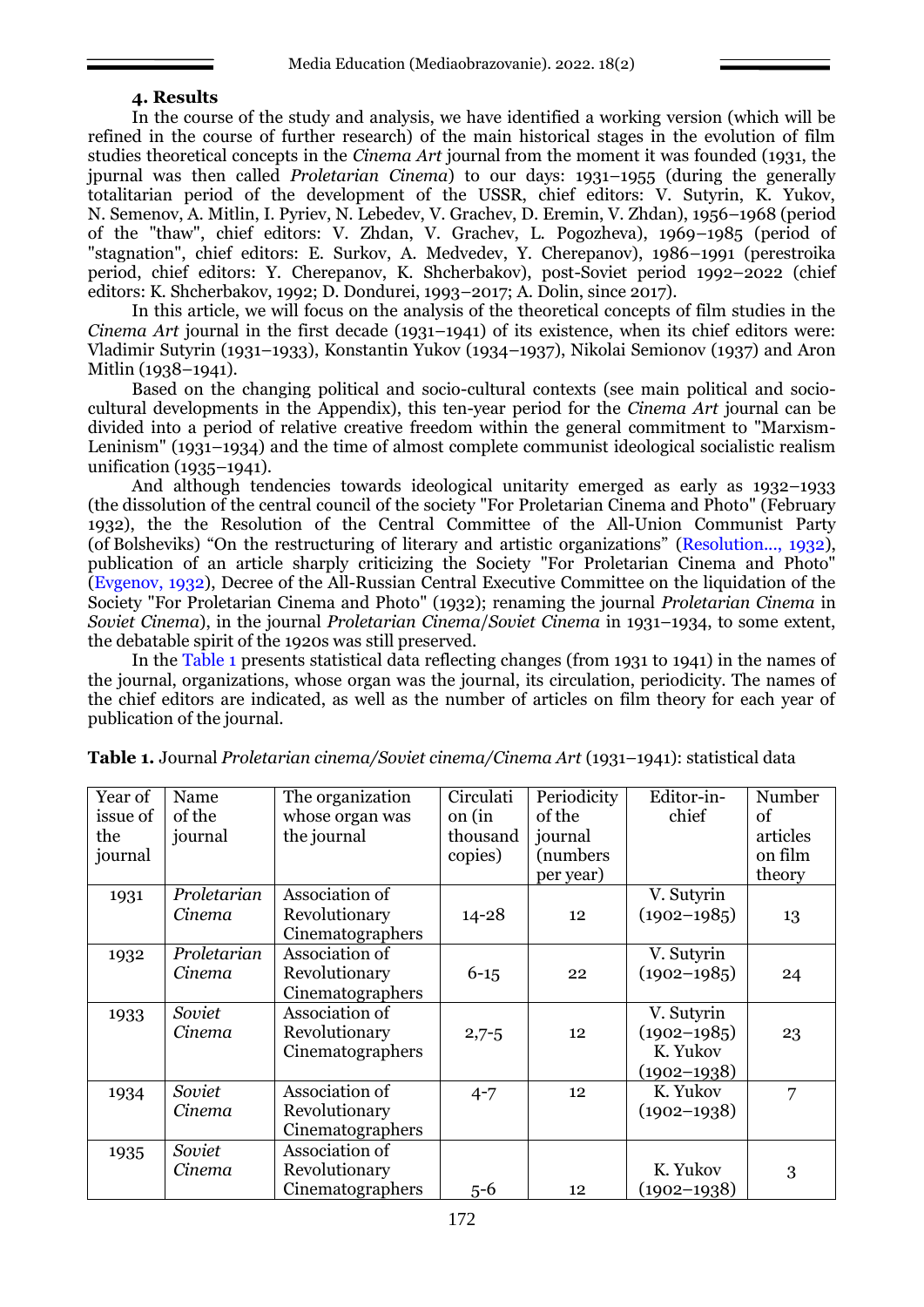|      |            | (N <sup>0</sup> 1).<br><b>Central Committee</b><br>of the Cinema<br>Union                                                                                                                                                                                  |           |    |                                                                                                                                               |    |
|------|------------|------------------------------------------------------------------------------------------------------------------------------------------------------------------------------------------------------------------------------------------------------------|-----------|----|-----------------------------------------------------------------------------------------------------------------------------------------------|----|
| 1936 | Cinema Art | Main Directorate of<br>the Film and Photo<br>Film Industry of<br>the All-Union<br><b>Committee for Arts</b><br>under the Council<br>of People's<br>Commissars of the<br><b>USSR</b>                                                                        | $4,2-6$   | 12 | K. Yukov<br>$(1902 - 1938)$<br>$(N^{\circ}N^{\circ}1^{-5})$ .<br>N. Semionov<br>$(1902 - 1982)$<br>$(N0 6-11)$<br>Editorial<br>board $(N012)$ | 11 |
| 1937 | Cinema Art | All-Union<br><b>Committee for Arts</b><br>under the Council<br>of People's<br>Commissars of the<br><b>USSR</b>                                                                                                                                             | $4,5-5$   | 12 | Editorial<br>board<br>$(N^{\Omega} 1-9),$<br>A. Mitlin<br>$(1902 - 1941)$<br>$(N^0 10-12)$                                                    | 9  |
| 1938 | Cinema Art | All-Union<br><b>Committee for Arts</b><br>under the Council<br>of People's<br>Commissars of the<br><b>USSR</b><br>$(N^{\Omega}N^{\Omega} 1-2).$<br>Committee for<br>Cinematography<br>under the Council<br>of People's<br>Commissars of the<br><b>USSR</b> | $4,5-6$   | 12 | A. Mitlin<br>$(1902 - 1941)$                                                                                                                  | 7  |
| 1939 | Cinema Art | Committee for<br>Cinematography<br>under the Council<br>of People's<br>Commissars of the<br><b>USSR</b>                                                                                                                                                    | 6         | 12 | A. Mitlin<br>$(1902 - 1941)$                                                                                                                  | 16 |
| 1940 | Cinema Art | Committee for<br>Cinematography<br>under the Council<br>of People's<br>Commissars of the<br><b>USSR</b>                                                                                                                                                    | $5 - 5,2$ | 12 | A. Mitlin<br>$(1902 - 1941)$                                                                                                                  | 23 |
| 1941 | Cinema Art | Committee for<br>Cinematography<br>under the Council<br>of People's<br>Commissars of the<br><b>USSR</b>                                                                                                                                                    | 5         | 6  | A. Mitlin<br>$(1902 - 1941)$                                                                                                                  | 7  |

The first issue of *Proletarian Cinema* for 1931 was, in fact, devoted to the political manifesto of the journal, in full accordance with the directives of its body, the Association of Revolutionary Cinematographers, attracting the audience to the slogans of the dominant communist-oriented proletariat in cinema (let's not forget that at that time an active process of collectivization was still going on in the USSR, causing resistance from the peasant masses). The very titles of the articles speak eloquently about this: "What does "proletarian cinema" mean, "On the socialist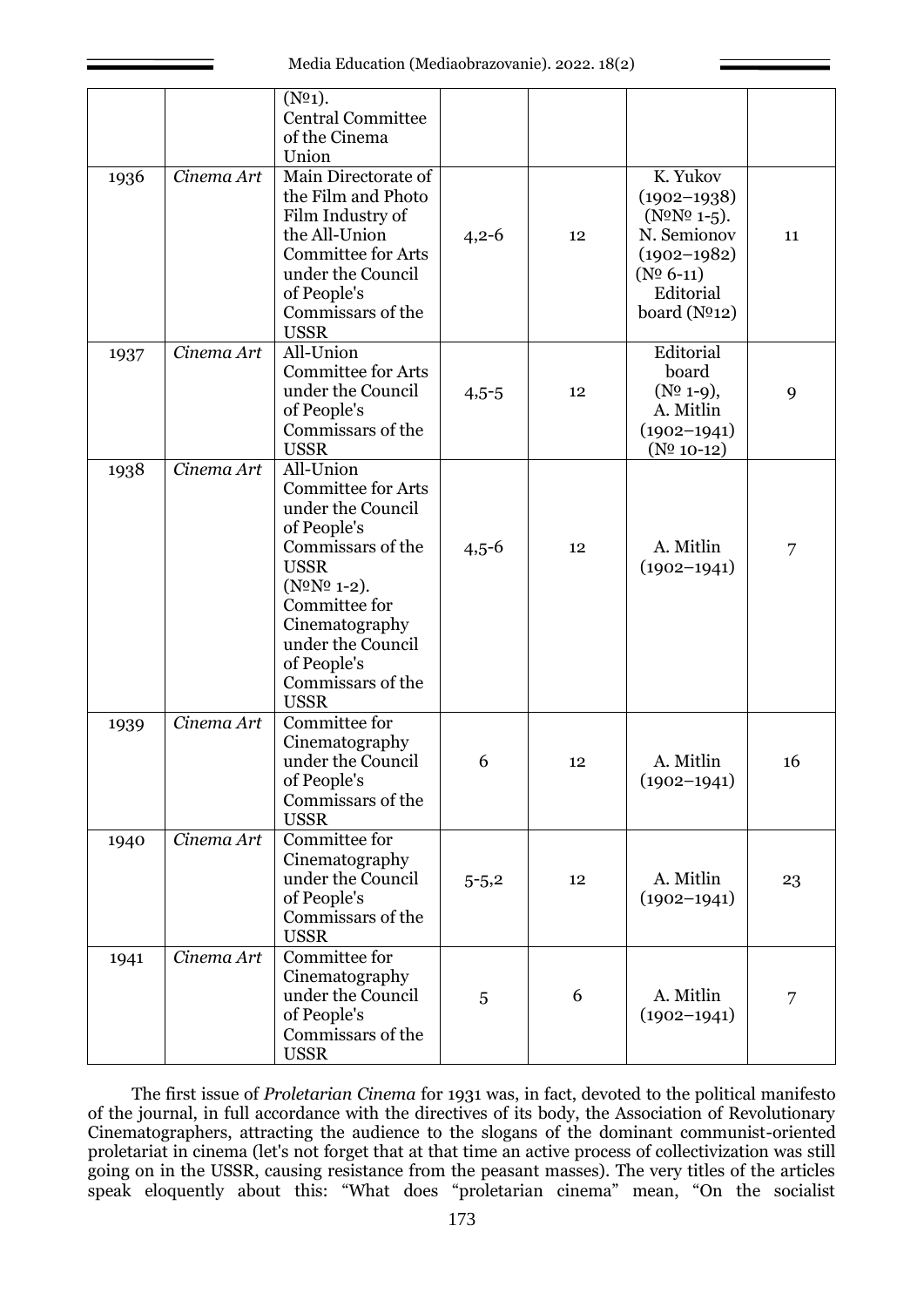reconstruction of cinematography", "For the cinema of the Bolshevik offensive", "In the struggle for proletarian cinema".

In particular, one of the Association of Revolutionary Cinematographers' ideologists, K. Yukov (1902–1938), wrote that "the next most serious work of the proletarian public, Marxist criticism, proletarian cadres and advanced revolutionary filmmakers is to reveal class hostile attacks, their mistakes and shortcomings, on the basis of consolidation proletarian-revolutionary forces, armed with the methods of dialectical materialism, to forge the right ideological weapon – proletarian cinema" (Yukov, 1931: 29).

Already from the next issue, a theoretical attack began on formalistic phenomena in cinema and culture, which in the USSR of the 1920s still felt quite free.

The editorial of *Proletarian Cinema* emphasized that "the main danger that quite realistically confronts us is attempts, one way or another, to emasculate the political, philosophical meaning of the discussion. These attempts, expressed either in the form of "practicality" (calls to "earthly", narrow production issues, refusal to discuss large or general problems of cinema), or in the form of reducing the discussion to any one side of the issue (most often reducing it only to the creative questions of one of the areas of cinematic art cinematography) have only one objective meaning – the meaning of class hostility. They come either directly from elements of cinema that are class hostile to us, or from people who capitulate to bourgeois experience in the field of cinematography.

The main form of manifestation of bourgeois theory in cinema is the so-called formalist concept. Formalism is the most complete concept, which dominated the cinema almost completely for a number of years, cultivating significant and, moreover, qualified production personnel. Very often, formalism, merging with the businesslike intelligentsia, with the most up-to-date "theories" that grow on this soil, dresses up in ultra-left garb. The fight against formalism, which began not so long ago, proceeded without due activity. All this makes formalism the main danger on the theoretical front in cinema. ... What is new in the tactics of the Formalists is the desire to extend the concept of formalism to everything possible, and especially to the most outstanding phenomena of cinematography, in order thereby to depersonalize the concept of formalism and deflect the blow from it. What is new in the tactics of the formalists, given the declarative refusal of some of them to defend the formalist theory, is also the spread of the version that formalism is only a theory, that it cannot exist at all in the practice of creative work. In accordance with this tactic, the task of fighting formalism should be to intensify the fight against formalist practice" (Main…, 1931: 2).

The theoretical article of the literary critic M. Grigoriev (1890–1980) "Literature and Cinema" was largely devoted to the fight against formalism, where it was argued that "a weak script inevitably pushes a talented director to formalistic exercises. Insufficient penetration of the director into the script, into his creative method, viewing the script as a pretext for a purely formal game of directorial and camera techniques inevitably leads to an ideological distortion of the script" (Grigoryev, 1931: 15, 17).

In the third theoretical article of this issue of the journal, the formalistic views of S. Eisenstein, L. Kuleshov and V. Pudovkin on the role of montage in filmmaking were sharply criticized: "Eclecticism in film theory and film criticism is a widespread phenomenon. The mission of the eclecticists is to smuggle idealistic, bourgeois theories under the outer cover of sociologism, Marxism, dialectics. … It is known that just in the field of these general questions we have a dominance of eclectic and formalist definitions. For example, the formula that montage as a method of combining cinematographic material is the essence and basis of cinematography is unusually common: from Kuleshov to Eisenstein and Pudovkin, everyone resorts to this formula. But such a point of view is built on the denial of meaning, content in the film image, frame, and, according to its supporters, the meaning and content depend solely on the nature of the combination of montage pieces, i.e. from installation. There is no need to expand on the fact that such a position is anti-Marxist, for it reduces art to a system of techniques, to a form, throwing out the idea, the content. ... In the first place, Marxists put the content of a film work, and this content, expressed in images, is, of course, not located between the frames, not in the methods of combining them, but in the frames. Any attempt to replace this content with montage essentially means formalism" (Mikhailov, 1931: 26).

In the next issue, the *Proletarian Cinema* dealt a theoretical blow to another prominent formalist, this time the well-known literary critic and screenwriter V. Shklovsky (1893–1984) was subjected to an ideological scolding. In a review of his book on screenwriting (Shklovsky, 1931), it was noted that "Shklovsky very subtly pursues a certain tactic that characterizes the "obsolete" of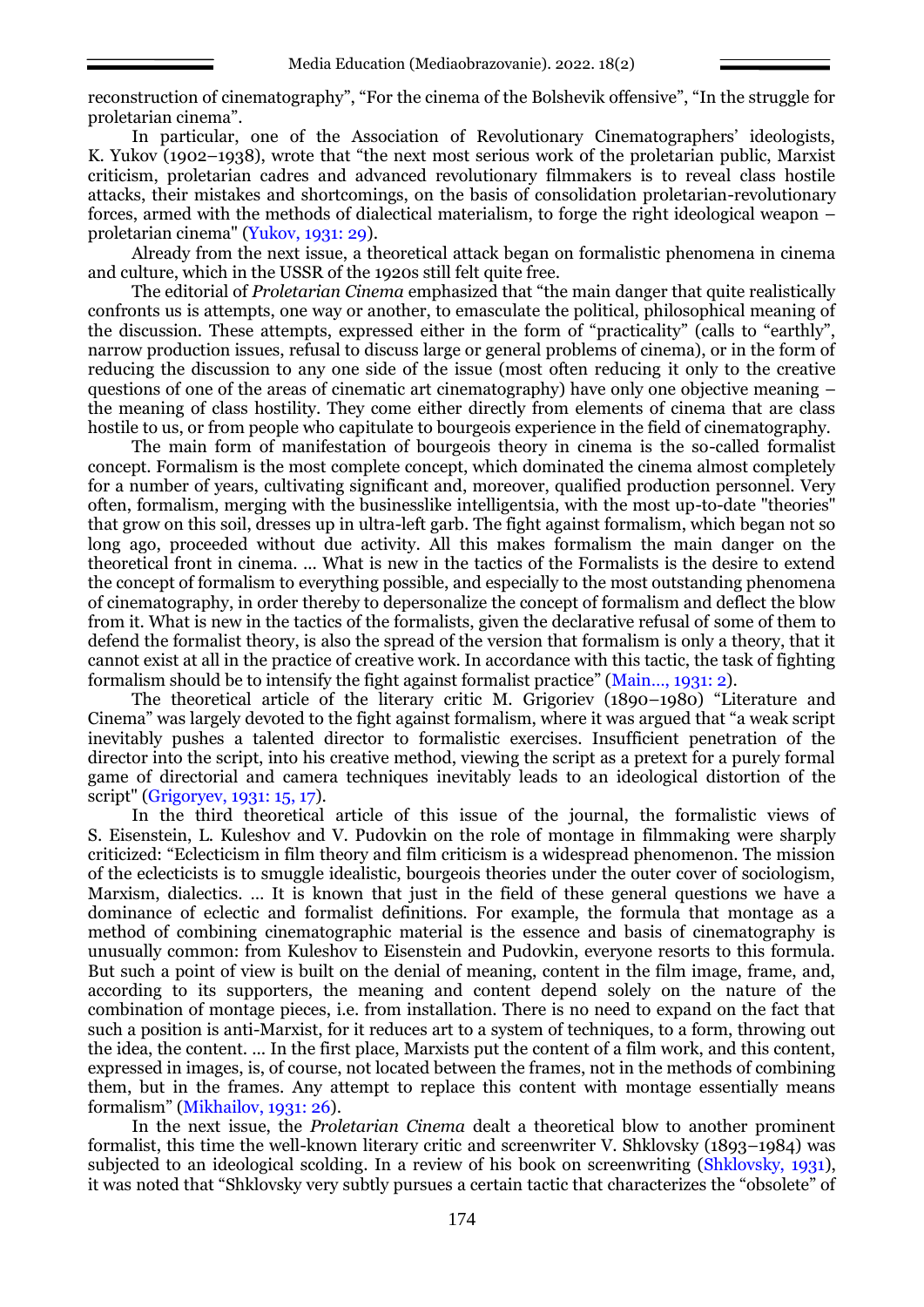formalism in practice. Having hidden their theory, but not recognizing that it has been beaten by Marxism, the formalists proclaim the absence of any theory as an indisputable fact that forces them to engage in bare empiricism without methodology. But "where it is thin, it breaks there". There is no empiricism without methodology, however inferior, however meager. So in this case, the ears of formalism stretch out from Shklovsky's empiricism. ... It turns out that, going to "dirty work", Shklovsky did not abandon the tools of formalism and, denying methodology in general, in the name of pure empiricism, he impregnated the latter with formalism. Therefore, his manual for novice screenwriters gives a harmful methodological and creative orientation and does not help to educate the necessary screenwriting personnel" (Mikhailov, 1931: 52, 55).

The article of the film critic N. Lebedev (1897–1978) "For proletarian film journalism" (Lebedev, 1931) was also oversaturated with ideological passages and the struggle against formalism and "aestheticism". In it, he once again reminded readers that "the only correct theory, such the only true scientific method, valid in any field of knowledge, ... [is] the method of Marx-Engels-Lenin – the method of dialectical materialism. ... that proletarian newsreels cannot and must not set themselves any other tasks than those set by the working class and its party at this stage. ... that every newsreel film, every issue of a journal, every department within it should be based on a certain idea, concretizing the line of the party on one or another sector of the class struggle and the construction of socialism. A film of the unprincipled, a film that puts extraneous tasks at the forefront (self-sufficient aestheticism, experimentation in the name of experimentation, biological entertainment, etc.), proletarian newsreels cannot be produced" (Lebedev, 1931: 20-21).

Politics also permeated the articles of the film critic N. Iezuitov (1899–1941) devoted to the theory of educational cinema. First, N. Iezuitov ideologically sharply reminded that "Marxist film studies are a young science. There are many obstacles in the way of its development. ... There are many enemies. Nowhere, perhaps in any of the related fields of the science of art (literary criticism, art history) do so shamelessly and so unveiledly eclecticism, formalism, metaphysics still dominate in theory" (Iezuitov, 1931a: 5). And then he emphasized that "an educational film ... must be an instrument of political education. There is no place for apolitical films in our education system. … an educational film should be a class film. But not in the liberal-opportunist interpretation, but in the Marxist-Leninist understanding of the class struggle. ... an educational film should be a party film, because our philosophy of dialectical materialism is a party philosophy, and our science is also essentially a party one. Educational films must educate communists, they must have a politically effective character, they must be connected in this way with the tasks of the proletariat and the party in the struggle for socialism and communism" (Iezuitov, 1931a: 7).

In his second article, N. Iezuitov again assured the readers of the journal that "the biggest shortcomings of individual theories of educational cinema are: empiricism, physiology and formalism. The Marxist methodology of educational cinematography will have to thoroughly work out these theories in the near future, because further movement cannot develop without criticism of everything that has been done so far" (Iezuitov, 1931b: 9).

Reflecting on the theory of educational cinema, L. Katsnelson (1895–1938), then a member of the central bureau of the Association of Revolutionary Cinematographers, emphasized that "educational and technical cinematography is not an art, but a field of science. ... entertainment is in the content itself, and no additions, no flavors, no "entertainment" and "artistic" need to be added here"(Katsnelson, 1932: 27-28).

In defiance of the formalists and aesthetes, the editor of *Proletarian Cinema* V. Sutyrin (1902–1985) praised the work of the director-satirist A. Medvedkin (1900–1989): "Comrade Medvedkin takes a different path. For him, the search for a genre is not a formalist experiment. The very need for these searches arises for him not for formal reasons: he proceeds from certain political tasks ... Thus, Comrade Medvedkin's work fundamentally resolutely contradicts formalist practice. ... How much we, building socialism in the USSR, still need to overcome inertia, conservatism, how much more needs to be used to end the struggle against capitalism! ... Before the proletarian satirist – the world of capitalism, the world of colossal, complex exploitative culture; the world is perishing, but still very strong; a world that plunges the working people into hitherto unheard-of hardships, a world of obscurantism, a world that has stumbled into a hopeless (within capitalism) dead end. Burning, furious hatred must boil up in the mind of a proletarian artist at the sight of this world, which still holds hundreds of millions of working people in its paws and strives to destroy socialist construction in the USSR. And, driven by this feeling,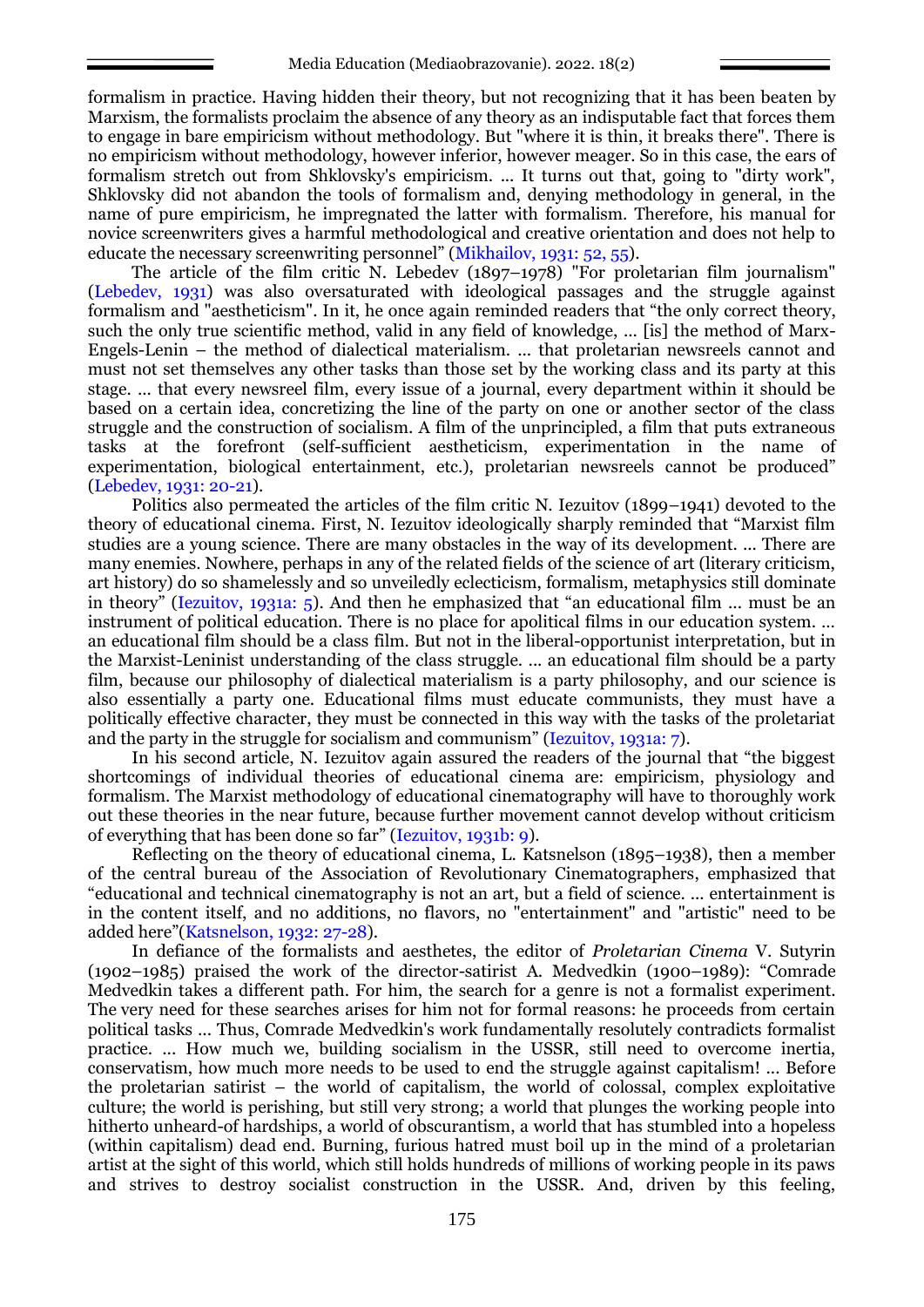the proletarian artist can raise his satire to such heights that the satire of previous eras has never reached" (Sutyrin, 1931: 5, 7).

Inheriting the tradition of harsh, backhanded phrases from the press of the 1920s, *Proletarian Cinema* did not spare the "temperature" for discussions.

It was in this spirit that a discussion about film genres took place on the pages of the journal in 1931.

First, V. Grigoryev published an article "On the Methodology for Determining Film Genres" (Grigoryev, 1931: 16-20), where he argued that "we are on the verge of creating a theory of cinema. In essence, one has to start from the basics, because the currently existing (both here and abroad) theories of style, genre, montage, rhythm, etc., etc., most often built on the basis of formalistic methodology, do not withstand more or less serious criticism. Therefore, the immediate task of film theorists is to work on the main problems of cinematography, to cleanse the theory of cinema from all formalistic layers and to revise all methodological principles from the point of view of Marxist art criticism" (Grigoryev, 1931: 16).

And then the following definition of film genre was proposed: "A film genre is a type of cinematic structure: 1) being one of the sides of style, 2) reflecting through this style one or another side of the class psyche at a certain stage of its historical development, 3) characterized by the organic nature of all components that form a poetic unity, and purposefulness, conditioned by the systems to which this genre is subordinate, 4) being typical of mass film production. Style and genre are in constant dialectical unity with each other. Film style characterizes the main tone of film production, taken in the historical and class context, and the genre is a specific and particular form of style. The unity of style and genre is inseparable, because the genre is determined by the style, and the style takes shape through the genre" (Grigoryev, 1931: 17).

In his article on the theory of film genres, the film critic G. Avenarius (1903-1958) first agreed that "we still do not have a Marxist theory of cinema. The problem of creating this theory is complicated, on the one hand, by the extreme youth of the science of cinema in general, and, on the other hand, by the formalistic confusion that is full of numerous pamphlets and articles written on the main issues of cinema theory (montage, genre, style, creative method)" (Avenarius, 1931: 27). And then he accused V. Grigoriev of formalism, since he "denies the genre as a dialectical category – developing – and comes to the recognition of the genre as" a side of this style". … Such a "methodology" of genre differentiation is fundamentally mechanistic and anti-dialectical, since it leads to the fragmentation of the general category into many separate existing particulars" (Avenarius, 1931: 30), and therefore it is "just an arrangement of the formalist theory of the genre, as a set of devices" (Avenarius, 1931: 30).

In fact, in 1931, only three theoretical articles in the journal *Proletarian Cinema* escaped the stamps of communist ideology.

For example, in his article, the screenwriter and writer I. Popov (1886–1957) insisted that "the introduction of the creative method, as a conscious method of regulating the internal creative process, marks a new stage for art. ... it is not for nothing that in our time people started talking about the creative method in art and, in particular, about the dialectical method, as a method of artistic creativity; ... the reform of creative consciousness in its essence comes down to the artist's awareness of the peculiarities and originality of his style, i.e. that, being individual, single, ... at the same time, is called upon to express the social and general. … How is the method put into action? In three directions: firstly, through the ultimate understanding of the idea, the creative goal; secondly, through an exhaustive knowledge of the material, and, thirdly, through the comprehension of formal means" (Popov, 1931: 26).

And the artist and director-animator M. Tsekhanovsky (1889–1965) in his articles "Cinema and Painting" and "The Specifics of Ton Films" wrote that "knowledge of the laws of painting (and, of course, not only futuristic painting) is necessary for filmmakers, but to the same extent as it is necessary to know these laws for both the sculptor and the architect. Therefore, it will be equally true to speak about the laws of sculpture and architecture in the problems of cinema" (Tsechanovsky, 1931a: 7).

Reflecting further on sound cinema, M. Tsekhanovsky wrote in a polemical fervor that "cinema is thoroughly saturated with technology, it contains 99 % technology and 1 % art. There is still not even one percent of art in sound cinema ... by the material of sound film art one should understand: visual and sound objects of filming and the result of filming – montage shots. But these elements become the material of art only when they are organized by the artist into sound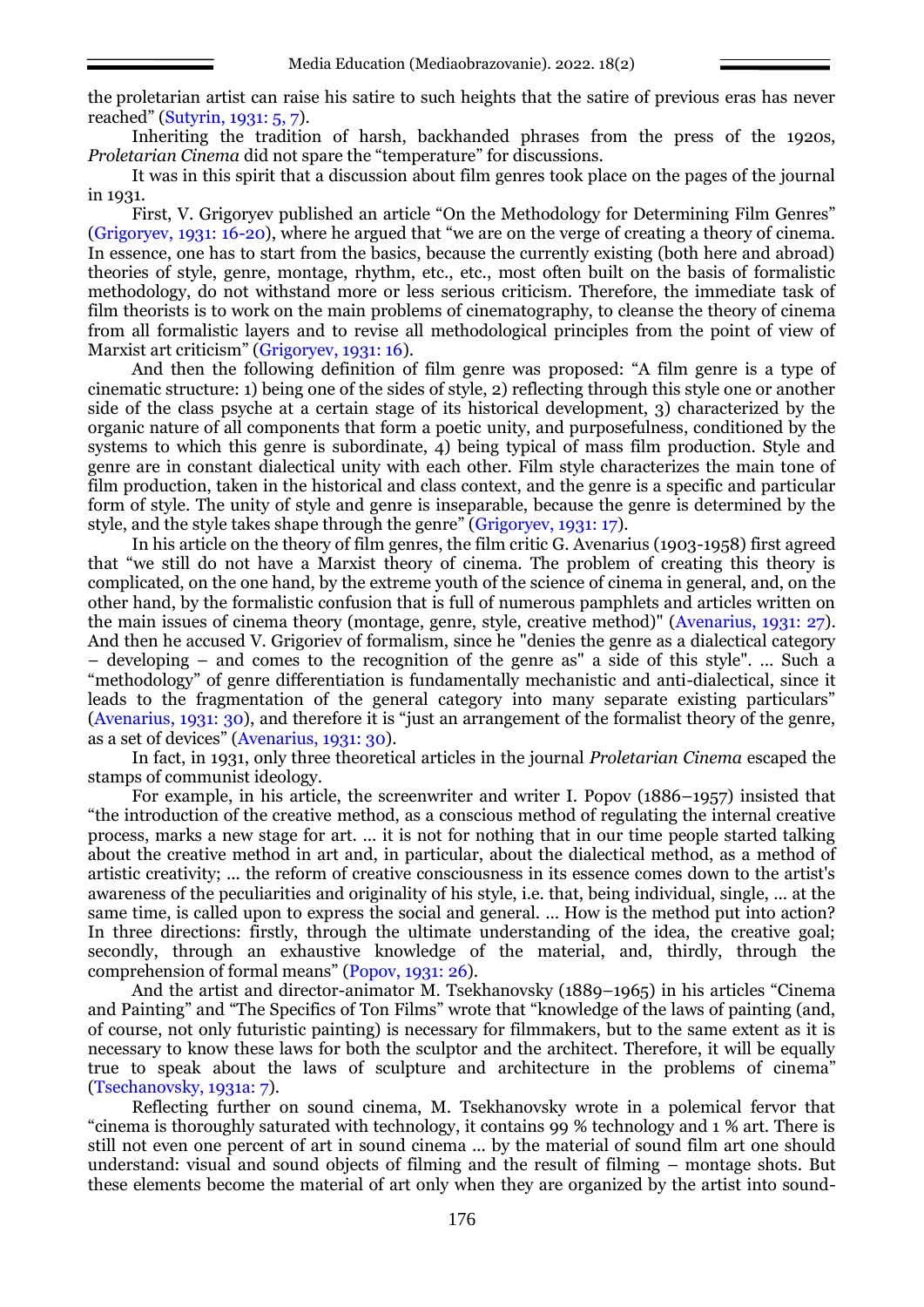visual images expressing a certain content (idea). The idea gives impetus and direction to the whole process of melting the material into an art form. ... The material overcome in the process of "remelting" solidifies in a synthetically fused art form, which is, as it were, an "imprint" of an idea, a materialized idea" (Tsechanovsky, 1931b: 12-13).

A few months later, these views of M. Tsekhanovsky were sharply criticized in the same journal and were accused of formalism: "Based on certain facts, it must be assumed that those who consider themselves besieged in some fortifications formalists. One of these facts should be recognized as M. Tsekhanovsky's article "The Specifics of Tonfilms" (Plonsky, 1932: 4).

Further, catching on to M. Tsekhanovsky's reckless assertion that "cinema is thoroughly saturated with technology, it contains 99 % technology and 1 % art" (Tsechanovsky, 1931b: 12), V. Plonsky wrote that "if his positions are true, then this means that all our sound films… are 100 % technique, only technique. ... So, in fact, there is still no cinematography, Soviet cinematography, there is only some one percent" (Plonsky, 1932: 4). On this basis, M. Tsekhanovsky was accused of a "formalist sortie" and other anti-Marxist sins (Plonsky, 1932: 6).

The current discussion was continued by S. Skrytev, who rather pessimistically assessed the state of sound cinema in the USSR in 1932: "By the time the technique of sounding from the screen was mastered, silent cinematography had mastered a great culture ... it was the synthetic nature of cinematography that determined the features of the further development of cinematography. The exceptional attraction of synthetic education, which turned towards the greatest achievement of technology – sound recording – unexpectedly placed the further development of cinematography in front of incredible difficulties. … Sound turned out to be a direct negation of silent cinematography. And it will be an irreparable mistake if, in future cinematographic practice, the fetishization of sound from anti-cinematographic positions continues, if the understanding of the place and role of sound in cinematography is not based on the principle that allows cinematic art to rise to higher levels of development. Unfortunately, even the great masters of Soviet cinematography in their latest works are engaged in cinematic disarmament. This determines the current state of sound cinema, which to a certain extent resembles the state of silent "illusion" at the moment of its inception" (Skrytev, 1932: 20).

The playwright and theater expert N. Volkov (1894–1965) clearly and quite reasonably disagreed with the position of S. Skrytev: "The appearance of sound cinema for some reason terribly worried filmmakers: would a tone film suddenly turn out to be a theater filmed on film? For some reason, it seemed that if a human voice suddenly sounded from the screen, then this voice would turn a cinematographic actor into a theater actor, and each frame almost into a stage setting. It was also frightening that the sound, which in many cases required long montage pieces, would provide an excuse to use this length to equip films with theatrical conversation of people who feel the ramp in front of them. These fears are undoubtedly imaginary, because they stem from a misunderstanding of the cinematic image. The film image is never only a filmed reality, but represents the result of the interaction between the phenomenon that is in front of the lens and the creative direction of the artist. The film image is optical, and this optical quality should be taken not as a technical, but as a creative moment. This is why a sound tape can look like a filmed theater only when the director reduces the role of the movie camera to a simple recorder of phenomena, and does not see it as an instrument of his volitional impulse and creative intention" (Volkov, 1933a: 65).

In fact, S. Srytev's denial of the achievements of "talking cinema" sharply contradicted the state policy on the intensive development of sound cinematography in the USSR, since sound (among other things) could significantly help the propaganda and agitation functions of the Power. But, in 1931–1933, the publication of such articles in the journal was still possible, as well as controversy on this topic.

The main event of 1932 in the field of ideology and culture was the April Resolution of the Central Committee of the All-Union Communist Party (of Bolsheviks) "On the restructuring of literary and artistic organizations" (Resolution..., 1932), many of the provisions of which became a direct threat to the existence of the Association of Revolutionary Cinematographers.

This resolution, in particular, stated that "at the present time, when the cadres of proletarian literature and art have already grown up, new writers and artists have come forward from factories, factories, collective farms, the framework of the existing proletarian literary and artistic organizations… are already narrow and hinder the serious scope of artistic creativity. This circumstance creates the danger that these organizations will turn from the means of mobilizing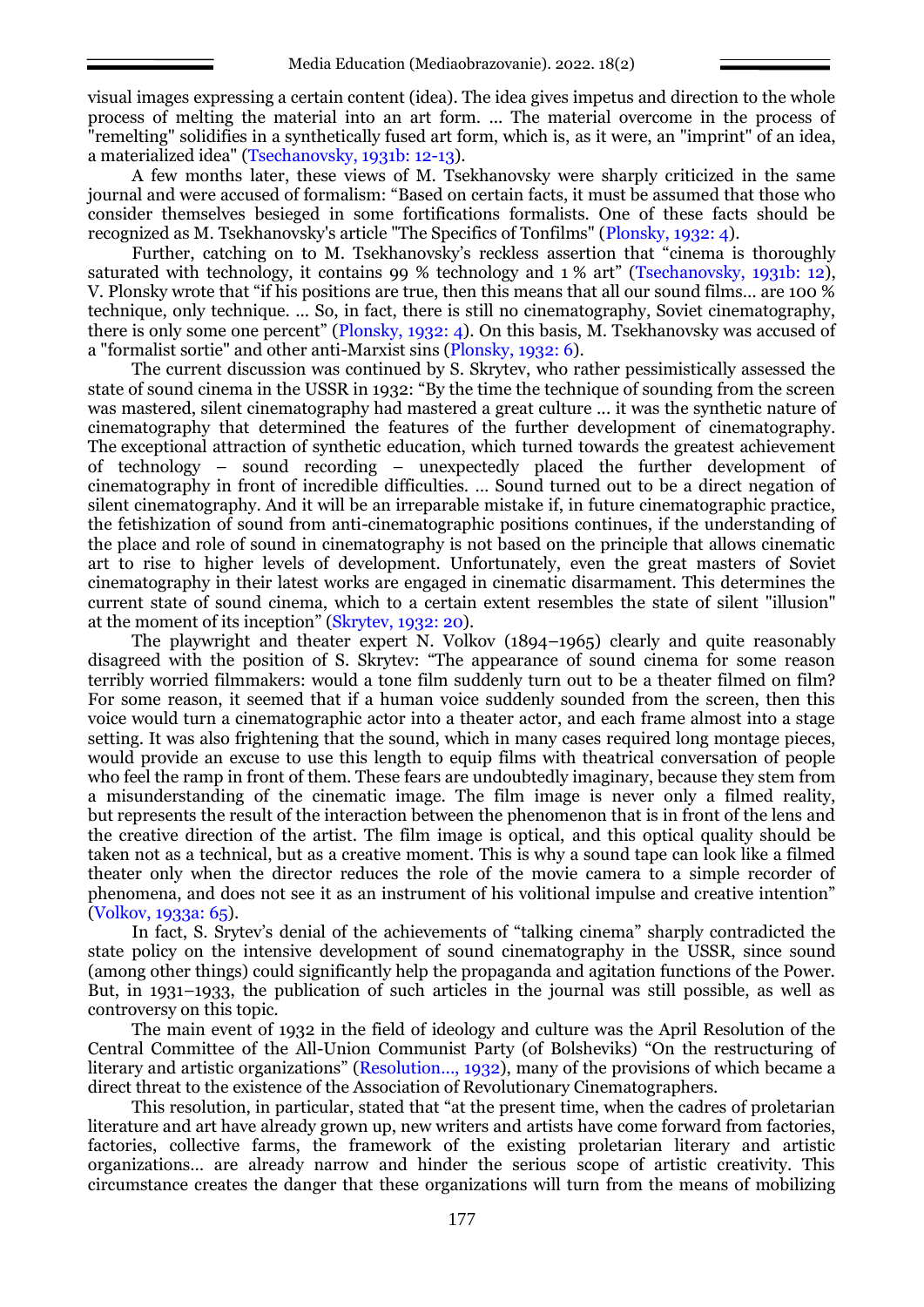Soviet writers and artists to the greatest possible extent around the tasks of socialist construction into a means of cultivating circle closure, detachment from the political tasks of our time and from significant groups of writers and artists who sympathize with socialist construction. Hence the need for a corresponding restructuring of literary and artistic organizations and the expansion of the base of their work. Proceeding from this, the Central Committee of the All-Union Communist Party of Bolsheviks decides: to liquidate the association of proletarian writers…; unite all writers who support the platform of Soviet power and strive to participate in socialist construction into a single union of Soviet writers with a communist faction in it: to carry out a similar change in the line of other forms of art; instruct the Organizing Bureau to develop practical measures to implement this decision" (Resolution…, 1932).

Thus, the Central Committee of the All-Union Communist Party of Bolsheviks made it clear that the time of the dominant "truly proletarian fighters of the cultural front" in the USSR was over, and the time had come for the unification of all literary and artistic movements under the control of the authorities.

In the same April 1932, an article was published sharply criticizing the Society "For Proletarian Cinema and Photo" (Evgenov, 1932: 11-15), which, in the spirit of the recommendations of the Resolution of the Central Committee of the All-Union Communist Party (of Bolsheviks) "On the restructuring of literary and artistic organizations" (Resolution..., 1932) was liquidated in July 1932.

It is clear that under these conditions, the main task of the Association of Revolutionary Cinematographers and, consequently, the journal *Proletarian Cinema* was to survive by proving their loyalty to the "communist party line".

In an editorial published even before the Resolution... (Resolution..., 1932), the leading editorial article of the *Proletarian Cinema* (For..., 1932), emphasized the need to "strengthen the attack on hostile theories, on formalism in the first place, as the main form of manifestation of bourgeois theory in the field of cinematography ... to subject the theory of "montage as the basis of cinema" to devastating criticism. ... to criticize the vulgar-materialistic, mechanistic theory of "montage of Attractions" by Eisenstein, as well as his other statements alien to Marxism. The task of the offensive on the theoretical front also consists in the fight against conciliation towards bourgeois and petty-bourgeois theories, in the fight against "rotten liberalism" (For..., 1932: 2-3).

As we can see, the "theoretical" blow was dealt not only to S. Eisenstein, but also to L. Kuleshov, D. Vertov, V. Shklovsky and many other "formalists", whose work was generally positively perceived in the 1920s.

Moreover, recognizing that "the release of the magazine once a month, despite the unacceptable slowness of its publication. ... deprived the editors of the opportunity to respond in any timely manner to current topics"(For..., 1932: 4), the editors of the *Proletarian Cinema* (of course, after agreeing this with the Association of Revolutionary Cinematographers) decided it was necessary to switch to a two-week period, while simultaneously reducing the timing of publishing work on the release numbers" (For…, 1932: 4), making the publication less academic and more accessible in language to a wide audience.

In reality, in 1932, 22 issues of the magazine were published, of which seven were double. At the same time, it was not possible to significantly expand the readership of the *Proletarian Cinema* editors (circulation ranged from 6 to 15 thousand copies), so in 1933 the publication again returned to the monthly issue (with a new drop in circulation – up to  $2.7 - 5$  thousand copies).

One of the most important theoretical articles in *Proletarian Cinema* in 1932 was "Time in Close-up", where the director V. Pudovkin (1893–1953) substantiated his theory of cinematic slowing down and speeding up time, which he put into practice in the film *A Simple Case* (1932): "Why not put forward for a moment any detail of the movement, slowing it down on the screen and making it in this way especially prominent and unprecedentedly clear? … I am deeply convinced of the necessity and validity of the new technique. It is extremely important to understand with all depth the essence of filming the "zeit-loop" and use it not as a trick, but as an opportunity to consciously, in the right places, to any extent, slow down or speed up the movement. One must be able to use all possible speeds, from the largest, which gives extreme slowness of movement on the screen, to the smallest, which gives incredible speed on the screen. … Shooting with a "zeit magnifying glass" has been practiced for a long time. ... But all the directors who used slow motion did not do one, from my point of view, the most important thing. They did not include slow motion in the montage – in the overall rhythmic flow of the picture. ... I'm talking about the varying degrees of slowing down the speed of movement included in the construction of the cut phrase.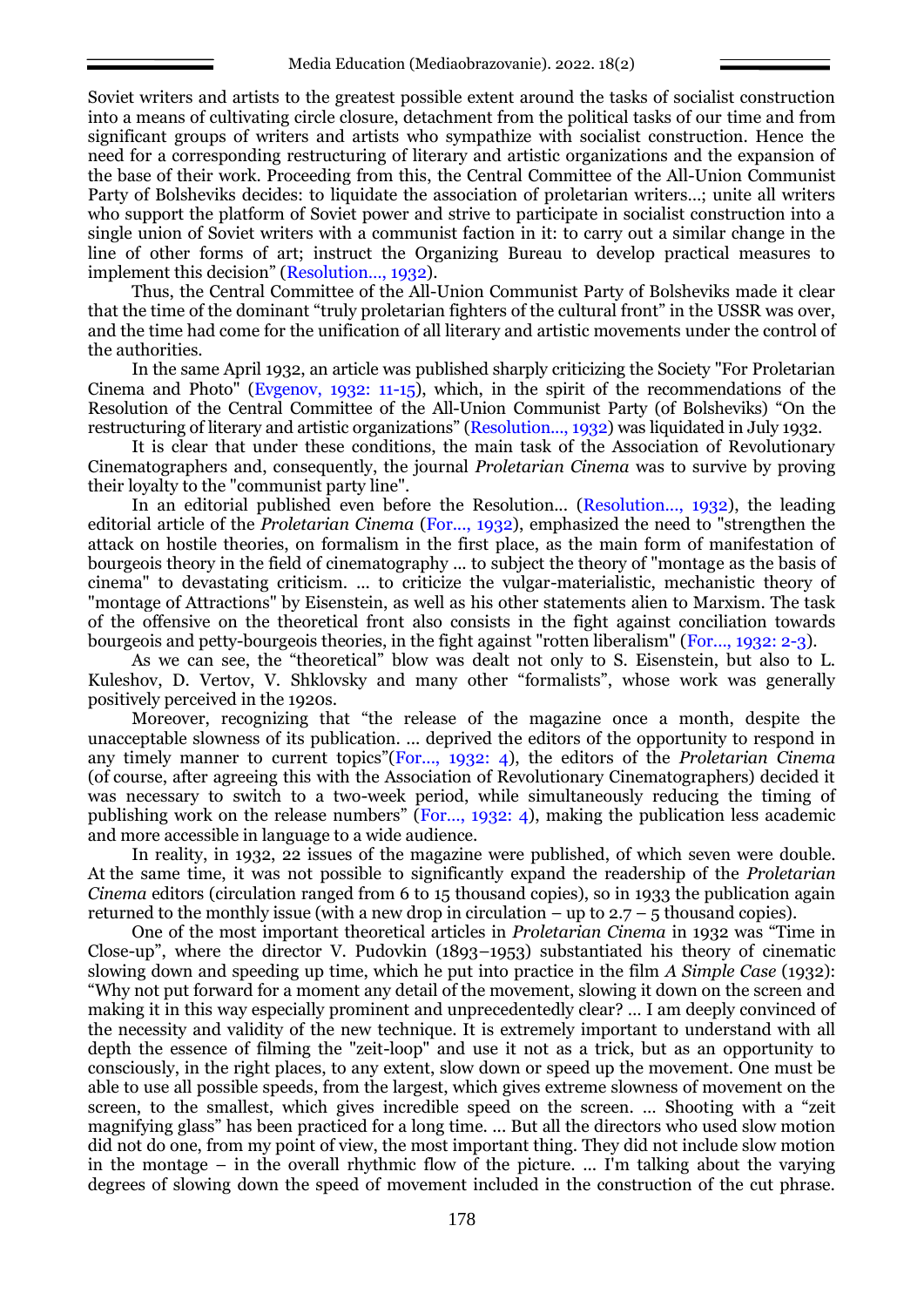A short piece shot with a "zeit-loop" can be placed between two long normal pieces, focusing the viewer's attention at the right place for the moment. "Zeit-loop" in montage does not distort the actual process. She shows it in depth and accurately, consciously directing the viewer's attention. ... Long-term processes, shown on the screen by editing pieces shot at different speeds, get a kind of rhythm, some kind of special breath. … The "time close-up" has a huge future. Especially in the tone film, where the rhythm, refined and complicated by the combination with the sound, is especially important" (Pudovkin, 1932: 31-32).

It is surprising that, as if not noticing the calls for experiments with form in this article by V. Pudovkin, the *Proletarian Cinema* continued its active attack on film formalists.

This time the target was the book of the screenwriter and director A. Andrievsky (1899–1983) "Construction of a Tone Film" (Andrievsky, 1931).

Literary critic L. Voytolovskaya (1908–1984), in her article entitled "The Program of Militant Formalism" (Voytolovskaya, 1932: 5-9), argued that Andrievsky acted here "as a follower of ... the most reactionary theories, as a faithful student and successor of Kuleshov. ... It is quite natural that A. Andrievsky, proceeding from these formalistic provisions, cannot look for anything else in sound cinema, except for the "montage of sound frames" (Voytolovskaya, 1932: 7).

Further, L. Voytolovskaya spoke out even more sharply, revealing a whole group of the most active "film formalists": "On the example of A. Andrievsky, his scripts and books, we see that formalism is starting to become more active again. The "third stage" in the history of formalism has now arrived. The first stage was characterized by open speeches by such militant formalists as Kuleshov, Shklovsky, Piotrovsky, and others. This was a period of open speeches in the press, declarations, a period of "flourishing" of formalism in cinema. Then came the period of "renunciation" of their mistakes (with Shklovsky), leaving "into practice" (with Kuleshov). It was a stage of "silence", waiting. Now the third period has come, the most dangerous, the most malicious period of pushing through your formalistic worldview under the flag of working "only in the field of film technology." A. Andrievsky's book is not the first to try to push through formalism under the brand name of "innocent" technique. ... It is characteristic that he quotes exclusively formalists: M. Levidov, Glazychev, Shklovsky, Kuleshov, and again Shklovsky, Kuleshov, M. Levidov. This kind of "ring film" convincingly proves that A. Andrievsky appears in the book as a selfless follower, successor and student of the "luminaries" of formalism. And precisely because now their "teaching" has begun to become more active, precisely because formalism is crawling out of the holes of practical affairs – this is precisely why it is necessary to treat with particular ruthlessness such books as "Construction of a Tonfilm", both clearly and smuggling formalist rubbish" (Voytolovskaya, 1932: 9).

As part of the expression of various creative views in the discussion, which was still permissible in 1932, and taking into account the extreme seriousness of the accusations from L. Voytolovskaya, which in the future threaten to "take measures", A. Andrievsky (1899–1983) soon sent a penitential a letter in which he acknowledged that his book "The Construction of a Tonfilm" "not only contains a number of formalistic errors, but is also formalistic in its general concept and in its main principles" (Andrievsky, 1932: 52).

Trying to distance himself from further accusations of formalism, A. Andrievsky wrote: "At one time I entered cinematography under the strong influence of the works of Eisenstein and Kuleshev, who, despite great differences in methods, had common formalistic errors. The writing of my book coincides with the period when this influence still weighed heavily on me. This does not mean that I was a supporter of formalism and did not wage a struggle against formalist methodology as a whole, but this struggle was flawed and half-hearted, because at that time I developed a special "theory", which, unfortunately, still spontaneously arises in many film practitioners. The essence of this "theory" is reduced to the division (and practically – to the opposition) of the creative method and the "technology" of art. … Being taken in abstraction, the "technology" of cinema turns from "technology" into methodology, and, moreover, inevitably into a formalist methodology. This is the depravity of the theory, which considers the abstract "technology" of art as a science auxiliary to Marxist-Leninist art history, and in this place there is a "junction", but not with the frame, but with Trotsky's anti-Marxist and eclectic attitudes in matters of art" (Andrievsky, 1932: 52-53).

The editorial leading article "A decisive change is needed" (A decisive... 1932: 1-4), published in the April issue of *Proletarian Cinema* for 1932, was a reaction to a letter from I. Stalin to the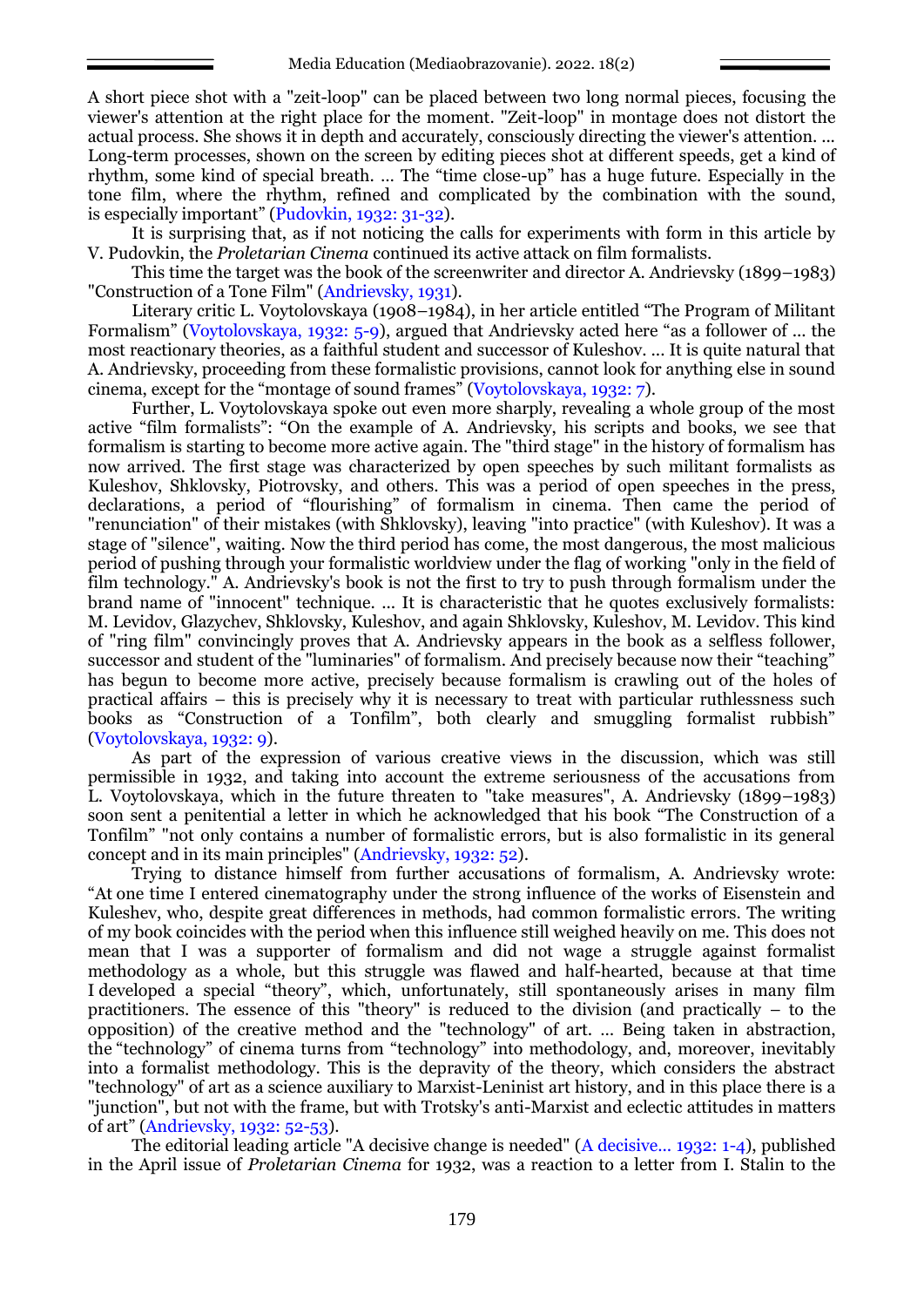editors of the journal *Proletarian Revolution* (Stalin, 1931), in which he criticized Trotskyist and other opposition "sally" in the Soviet press.

The Association of Revolutionary Cinematographers, struggling to prove their necessity and loyalty to the authorities, of course, could not ignore this Stalinist article, which became "a signal for a decisive offensive against hostile theories about cinema, for the struggle to strengthen the positions of proletarian cinematography" (A decisive... 1932: 1).

Further, the journal *Proletarian Cinema* drew attention to the fact that "there is no renunciation of their mistakes in the formalist camp, that Kuleshov's statement in the Association of Revolutionary Cinematographers, Shklovsky's speech (at the scenario meeting) were only clever maneuvers in order to hide the hostile Marxist-Leninist theory is the essence of formalism, to disguise itself most subtly and cunningly in order to continue in practice to push through formalist theories and thereby counteract the growth of proletarian cinematography, to oppose Marxist-Leninist theory in cinema ... The communist and Komsomol part of the Association of Revolutionary Cinematographers, having exposed all these tendencies of formalism, declared formalism a theory, with which it is necessary not to discuss, but to brand from beginning to end, as a theory hostile to the interests of proletarian cinematography. … On the basis of extensive selfcriticism, Association of Revolutionary Cinematographers can and must achieve a decisive turning point in its work. For a real restructuring of the Association of Revolutionary Cinematographer to face production, its needs, its tasks! Comrade Stalin's instructions must permeate the entire theory, the entire creative and artistic practice of Soviet cinema. For the Marxist-Leninist theory in cinema! For Leninist cinematography!" (A decisive… 1932: 1, 4).

In the same issue of *Proletarian Cinema*, the cameraman V. Nielsen (1906–1938) (Nielsen, 1932: 18-24) joined in exposing the enemies of Marxism-Leninism in cinematographic theoretical concepts, who spoke out categorically against L. Kuleshov's "formalist" theory of montage: "It should not be forgotten that it is precisely the feature film with its specificity, in the absence of a developed Marxist methodology, that is the most fertile ground for the work of the formalist or other bourgeois school. The theoretical struggle against class-alien trends in cinematography, the ideological disarmament of formalist and mechanistic constructions – all this requires the greatest consolidation ... The first definitions of the frame as an element of film are given to us by L. Kuleshov, who can rightfully be called the father of theoretical vulgarization in cinematography" (Nielsen, 1932: 19).

Rejecting the theory of montage by L. Kuleshov (1899–1970), V. Nielsen emphasized that "the main force of cinematic influence, first of all, is the social content of films; her class orientation. Depending on the extent to which the film reveals and displays this social content, we can judge its expressive qualities. Editing is not a self-contained factor in cinematography. Editing is one of the main means of cinematography, which enables the film director, with the help of specific montage methods, to reveal and display the dialectics of reality. … The montage leads the spectator to those final conclusions that are conditioned by the social task of the script" (Nielsen, 1932: 23-24).

V. Sutyrin, the editor-in-chief of *Proletarian Cinema*, could not stay away from the fight against the malicious film formalists – he chose "documentary filmmakers", that is, director D. Vertov (1896–1954) and his supporters, as the main target of his article. V. Sutyrin believed that Vertov's "movie eyes" – for tactical reasons and for a certain period of time – were ready to allow a small percentage of "feature films", although, in their opinion, "genuinely Soviet, i.e. proletarian cinematography was to consist of "non-fiction", "documentary" films. ... [Now] they no longer talk about the bourgeois nature of any "fiction" film. They are ready to legitimize a certain percentage of this film production for a classless society as well. But, firstly, the percentage is small and possibly smaller, and secondly, they put them in the background in terms of social significance, believing that in the reconstruction period, the primacy should belong to a documentary, non-fiction film" (Sutyrin, 1932: 15). However, "documentalism, like formalism, being an anti-Marxist system of views, is just as hostile, although at this stage it is less dangerous for the young, just emerging Leninist theory of Soviet cinema. It is necessary to wage a decisive struggle against him" (Sutyrin, 1932: 11).

Film director B. Altshuler (1904–1994) focused his theoretical attack on "cinema aestheticism", arguing that "aestheticism is equally alien to both proletarian artistic cinematography and proletarian instructive cinematography. Is it a transfer of the creative method of artistic cinematography? Yes, but someone else's, non-proletarian creative method. Therefore,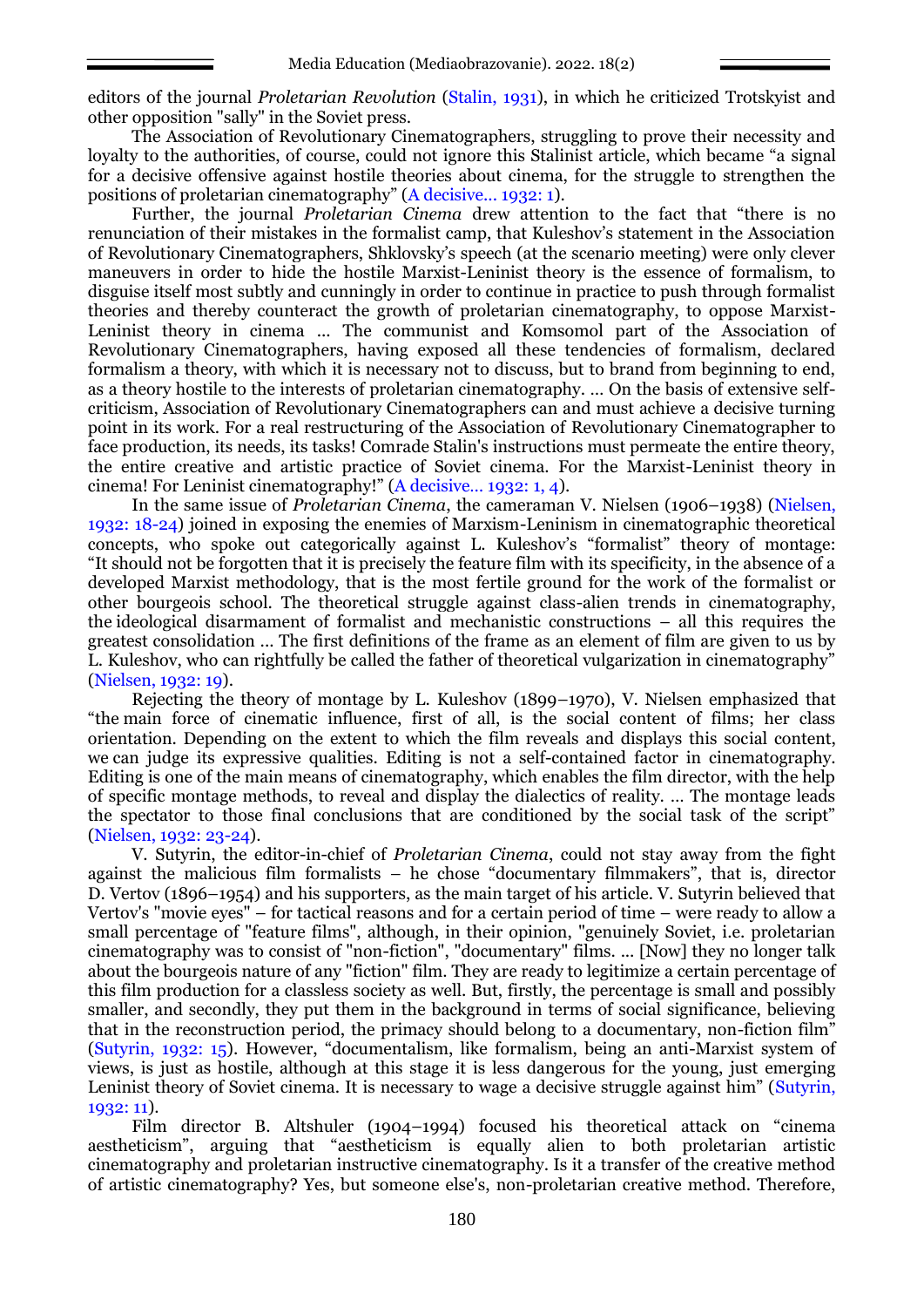perhaps this method is bad, not because it is borrowed from artistic cinematography, but because it is alien, not proletarian" (Altshuler, 1932: 38).

Since in 1932 a real and sharp discussion was still possible (within certain ideological limits, of course) on the pages of the Soviet press, in the next issue the *Proletarian Cinema* gave the floor to the director D. Vertov (1896–1954), who, in response to the attacks tried to justify the accusations against him and, in turn, he himself accused one of the Association of Revolutionary Cinematographers' members, film critic N. Lebedev (1897–1978), of Trotskyism (Vertov, 1932: 14).

N. Lebedev did not feel sorry for another documentary filmmaker, V. Erofeev (1898–1940): "So, the newsreel according to Lebedev in 1930 should only deal with "fixing events", should turn into a means of apolitical information, and "actual topics will be the property of "Publicist Film Factory". What political illiteracy, what ignorance! ... N. Lebedev cannot understand that, despite the difference in the degree of generalization of the material (resulting from the difference in the nature of the newsreel publication, subject matter and footage), both periodical chronicle and nonperiodic newsreel films fulfill the same political tasks, are made on the same documentary material with the help of the same means of production" (Erofeev, 1932: 20-21, 23).

Realizing that serious accusations were made against him (one "Trotskyism" was worth something!) film critic N. Lebedev hastened to answer D. Vertov and V. Erofeev on the pages of the same *Proletarian Cinema*, angrily attacking his "documentary" opponents: "Now "documentalism" – as a creative trend – is no longer there – it has decomposed alive from ideological decay. It is a corpse. But this corpse has not yet been thrown into the dustbin of history. And the "aroma" of his reader had the opportunity to feel on the previous pages, in the articles of D. Vertov and V. Erofeev. There is no one to discuss the former "documentaryism" with. But it still needs to be exposed. This is necessary in order to fight for the purity of the Marxist-Leninist theory of cinema, it is necessary to re-educate those rank-and-file members of this group who are beginning to understand where the former theories of the former "documentary" were leading (Lebedev, 1932: 24).

At the same time, the Soviet film theorist N. Lebedev, not embarrassed by phrases far from academicism, argued that V. Erofeev falsely concluded that he was "a supporter of newsreel," as a means of apolitical information. Where did Erofeev get this nonsense from? What finger did he suck it out of? (Lebedev, 1932: 28). As we can see, even in theoretical articles of that time it was possible to use, in fact, "bazaar" vocabulary...

The most theoretically important article in *Proletarian Cinema* in 1932 was the work of S. Eisenstein (1898–1948), who had returned from a long trip abroad. In an article titled "Lend"!" S. Eisenstein wrote: "I am very upset by the talk about "entertainment" and "entertainment"... something opposite, alien and hostile. ... To capture, not to entertain, to supply the audience with exercise, and not to squander the energy brought by the viewer with them. ... As long as we had exciting pictures, we didn't talk about entertaining. Didn't get bored. But then the "capture" was lost somewhere. The ability to build exciting things was lost, and they started talking about entertaining things. Meanwhile, one cannot realize the second without mastering the method of the first. ... To build cinematography on the basis of the "idea of cinematography" and abstract principles is wild and absurd. Only from a critical comparison with more staged early spectacular forms will it be possible to critically master the methodological specifics of cinema" (Eisenstein, 1932: 19-29).

Thus, S. Eisenstein tried (largely contrary to the ideological dominance imposed "from above") to pay attention to the spectacular nature of cinema and the need to "catch" the attention of the masses.

Criticism of superficial sociological approaches to the study of the audience was at the center of L. Skorodumov's article "The Spectator and Cinema" (Skorodumov, 1932: 49-61). Several theoretical articles in *Proletarian Cinema* in 1932 were devoted to the professional aspects of the work of screenwriters (Kapustin, 1932: 26-31), animators (Khodataev, 1932: 44-49) and film actors (Mogendovich, 1932: 32-39).

In 1932, *Proletarian Cinema* attacked the theories of bourgeois cinematography, bringing in for this film critic and writer B. Balázs (1884–1949), who at that time worked in Moscow, and film critic E. Arnoldi (1898–1972).

B. Balázs in his article "The Ideology of Bourgeois Cinema" reminded readers that "capitalist film production naturally requires maximum sales. It must go towards the ideology of the broadest masses, while at the same time not abandoning its own. In pursuit of profitability, it is compelled to address itself to the "lower" strata, but only to those whose intellectual and emotional needs it can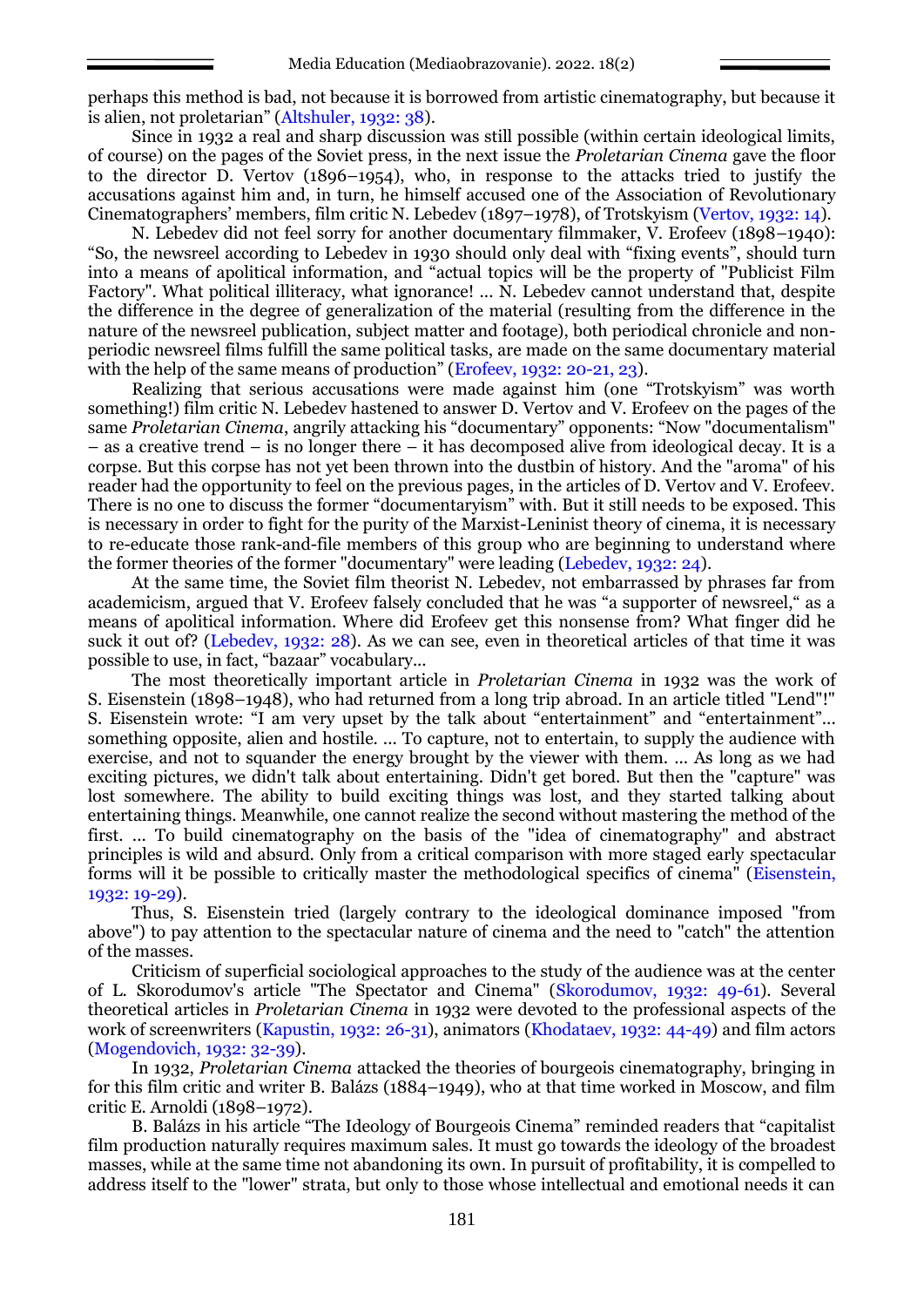satisfy without harming the interests of the ruling class. Consequently, we can talk about the masses, which are least aware of their own interests. First of all, philistinism is the widest market for sales also because its thinking is not inherent in one social stratum. Petty-bourgeois psychology is still alive in a section of the proletariat, in a very large section of the intelligentsia and the big bourgeoisie. In cinema, they are all united by one feeling. And that is why European and American cinematography is ideologically wholly oriented towards philistinism, and not only because the philistine, the petty bourgeois, can afford cheap pleasure. The tradesman is deprived of a clear class consciousness. He, therefore, will not reject everything that is contrary to his economic and social interests" (Balázs, 1932: 32-33).

In a similar vein, he appeared on the pages of *Proletarian Cinema* and E. Arnoldi. In his article "Sound Cinema in the Theories of Western Formalists," he emphasized that "in America, bourgeois cinematography relies on broad sections of the philistine audience. For the most part, the film acts fairly straightforward. Theoretical and critical shots are guided by the same philistine audience and are grouped around yellow magazines with frank sensational tabloid and advertising installations. The attention of the moviegoer is directed towards unhealthy interests; the ruling class lulls his critical thought, educates him in terms of a superficially sensational attitude towards cinematography. Due to general conditions, revolutionary Marxist theory and criticism of art in general, and cinematography in particular, are in the period of formation and initial deployment of forces, in the conditions of a difficult struggle with the ideologists of the ruling class and representatives of the interests of the petty bourgeoisie of various shades. As a result, the cinematographic theoretical sector in America is distinguished by its quantitative insignificance and low qualitative level. There is a distinct utilitarianism in the approach to cinema art, a desire not to evade the problems of an applied technological order and a tendency to "entertainment" of presentation in order to attract the top of the mass audience" (Arnoldi, 1932: 40-41).

Further, E. Arnoldi extended the ideological thread from Western film studies to Soviet formalism: "We do not know Western cinema well. Even worse we know his theories. Meanwhile, they are of considerable interest. Of course, they are in no way suitable for transplanting onto Soviet soil. But a critical study of them, an acquaintance with the enormous material collected by bourgeois theoreticians, problems that were incorrectly resolved but curiously posed, could be of some use. But the most significant interest of these works is that there, to them, beyond the Soviet border, the roots of the theoretical constructions of our Formalists and other theorists, who are trying to smuggle bourgeois smuggling into Soviet film criticism, go. Knowing enemy positions is the best weapon to fight. Unfortunately, given our current conditions of acquaintance with Western cinema and the established attitude towards it, such arming of our theoretical thought is rather difficult" (Arnoldi, 1932: 41).

Taking into account the trends identified by the Resolution of the Central Committee of the All-Union Communist Party (of Bolsheviks) "On the restructuring of literary and artistic organizations" (Resolution ..., 1932), already in the first issue of 1933, the journal *Proletarian Cinema* changed its name to a more generalized and "nationwide" one: *Soviet cinema*, having regained its monthly periodicity. At the same time, it remained for the time being an organ of the Association of Revolutionary Cinematographers. The responsible editor V. Sutyrin (1902–1985) also kept his post (also for the time being).

In 1933, the journal continued its line of harsh criticism of formalist approaches in cinema.

Director S. Yutkevich (1904–1985) chose as his target the work of the "malicious formalist" L. Kuleshov (1899–1970), emphasizing that montage was once called the "philosopher's stone" of cinema, and it was fiercely defended both in theory and and in practice as a dominant moment in the specifics of the new art. At first it was a healthy and progressive phenomenon, but in the later stages of the growth of Soviet cinema, this theory of the "dominant montage" turned into a ballast that dragged cinematography into a quagmire of bourgeois theories. … Indeed, was it worth making a "revolution" in order to return in practice to the imitation of American detective stories (*Ray of Death*), borrowing everything from this genre except for its most important and obligatory feature — entertaining" (Yutkevich, 1933: 8).

Further, S. Yutkevich, from the standpoint of the the Resolution of the Central Committee of the All-Union Communist Party (of Bolsheviks) "On the restructuring of literary and artistic organizations" (Resolution ..., 1932) and socialist realism, very negatively assessed the so-called "poetic cinema", the supporter of which, as you know, was director A. Dovzhenko (1894–1956): "Soviet cinema lost its audience for a while. The notorious "language of cinema", for the purity of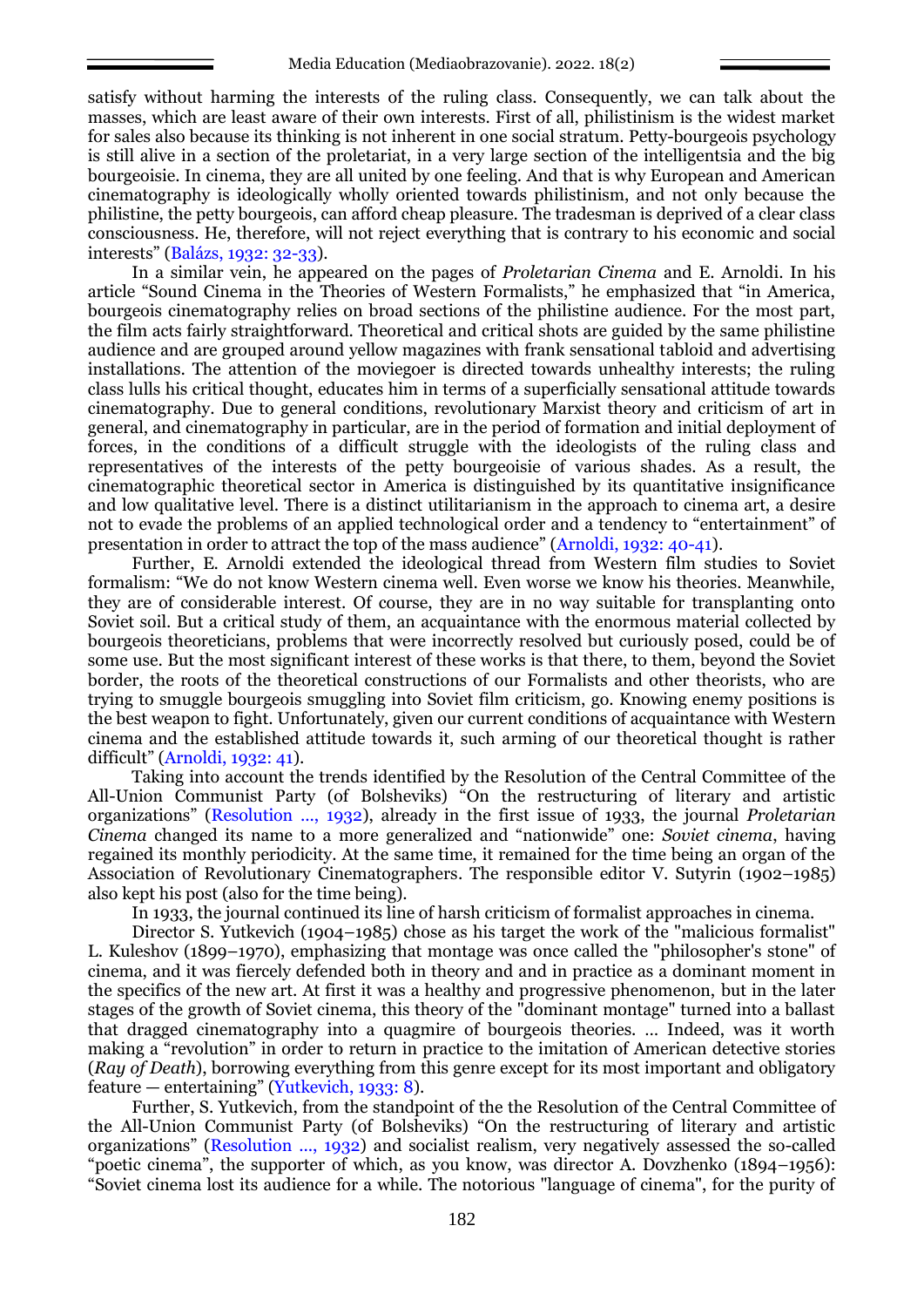which zealous innovators fought so hard, was defined as the language of poetry, painting, etc. Frames were turned into rhymes, chanted like poems, defined as easel movies, the rhythm of montage was defined as the only "free" possibility of their purely compositional cohesion. The "abstruse" cinematography was created. The "self-made" frame, like the "self-made" word in its time, is what the last of formalism tried to defend themselves with. Mistakes, slips of the tongue by great masters, inevitable in any genuine creative work, in any search for new ways of expressing socialist art, were immediately introduced into a dogma, a rule, a recipe. Materialism, nonobjectivity, the denial of man, the reduction of the actor's role to a "typical" puppet or "sitter" – everything was woven into a crazy tangle, which with barbed wire "specificity" protected from the onset of reality" (Yutkevich, 1933: 12).

No less menacingly accused L. Kuleshov of formalism and Americanism by screenwriter and film critic M. Bleiman (Bleiman, 1933: 48-57; 51-60).

The theater expert N. Volkov (1894–1965) criticized L. Kuleshov on two theoretical positions at once: "on the functions of editing and work with the actor: the head could be borrowed from one actor, the hand from another, and the figure from a third, and all this, thanks to the dexterity of editing, could create the impression of one and the same person, that is, the viewer was not aware of this arithmetic of the parts of the human body. Kuleshov came to erroneous conclusions. However, while remaining on healthy creative ground, it is quite correct to interpret the actor's film image as a combination of a game actually taking place in front of a movie camera with those imaging techniques that the director and cameraman apply to the actor not only to document him, but in order to elevate the image of the actor to a new, more important artistic height" (Volkov, 1933b: 59-60).

A voluminous theoretical article by the film critic N. Lebedev (1897–1978) "On the specifics of cinema" (Lebedev, 1933: 71-80; 67-73; 48-62) was also devoted to the irreconcilable struggle against formalism: "It is precisely in the identification of ideological production with material production that one must seek an explanation for the fact that for many years we have tried to direct the production of film according to the principles used in the production of matches, furniture and dishes. And this led the "film factories" to "incomprehensible" (for their leadership) breakthroughs and production defeats. It is here that one of the main reasons for the vitality of formalist theories in our cinematography, identifying the screenplay with "raw materials" and "semi-finished products", and the film actor with scenery, accessories and other "materials" "recycled by the factory." For if films are produced in factories, then there must be "raw materials", there must be "semi-finished products", there must be "material", and so on. ... So, the question of what kind of social phenomena – ideological or material should cinema be attributed to, can only have one answer – ideological" (Lebedev, 1933: 74, 76).

Film critic N. Iezuitov (1899–1941) was quite in solidarity with such an ideological and class approach to cinematography: "What are the general conclusions reached by Soviet art science in the doctrine of style? First of all, style is the unity of content and form of art. In contrast to bourgeois art history, which defined style formally, either as the sum of artistic techniques or as the sum of formal features, Soviet science sees class content as formalized in style. Not the content is simple, but precisely the content is formalized, not the content is indifferent and abstract, but the content that has become the product of artistic creativity. Style, therefore, is not what artists and poets want to say about themselves in the language of broadcast declarations, but what is obtained objectively, in practice. ... The complete identification of style with the worldview or creative method of the artist, which is often found among us, obscures the real connections between art and philosophy. Style is a product of a worldview, it is the ideological and artistic result of applying a creative method to the material of reality, the content of style is determined by a class worldview, but the worldview itself is not style. … style content is class content. This means that the method of cognizing reality in a given stylistic system expresses the ideology of a certain class" (Iezuitov, 1933: 40-41).

Being under strong pressure of criticism accusing him of formalism, S. Eisenstein in his article also emphasized that "the basis of the director's activity is to reveal, reveal and build images and phenomena of class reflected reality in contradiction. It defines the entire method. And in the method of teaching, we kind of reproduce the evolution of the very method of consideration in contradictions, which at the first stages arises from contradictions in consideration" (Eisenstein, 1933: 60).

In his article "The New Quality of Dramaturgy", director A. Medvedkin (1900–1989), contrary to the film theorists who were fond of form, argued that "the art of socialist realism is the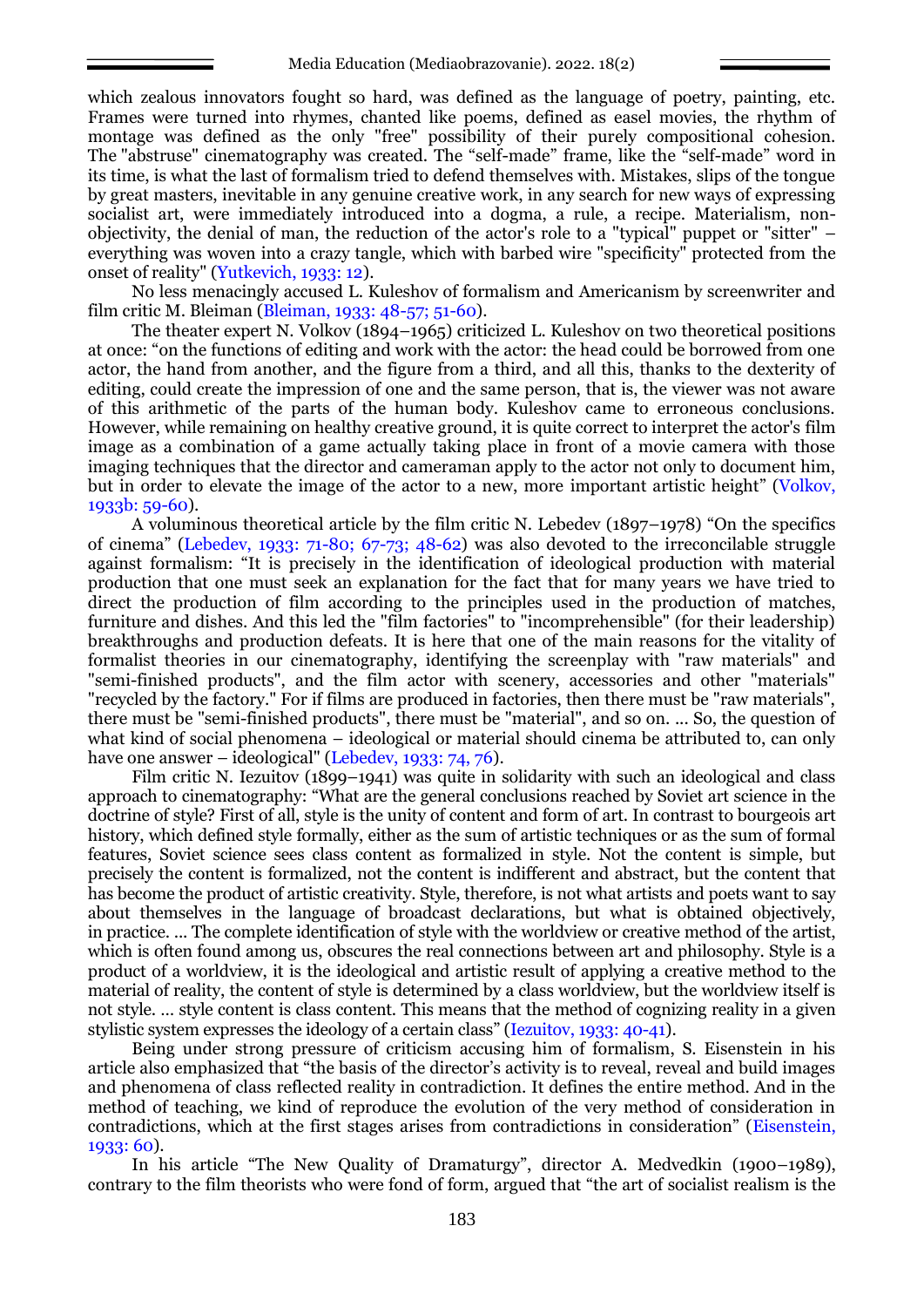art of the greatest truthfulness. It does not tolerate random, unreasonable positions, unmotivated actions, unlawfully developing characters. Only subject art can satisfy all these aesthetic needs. The plot of cinema also contains a creative solution to the problem of entertainment. The film, captivating the viewer with sharp and exciting plot situations, will enjoy success and love from our viewers. However, the requirement of a plot in itself does not yet determine the new quality of Soviet dramaturgy into which it must develop. The demand for the veracity of Soviet art sets before the Soviet screenwriter the task of a detailed and deep knowledge of the issue that he solves by means of art. This knowledge cannot be limited only to the knowledge of the terminology of certain production processes. It should be based on a comprehensive study of human behavior in the most diverse conditions of reality" (Medvedkin, 1933: 15).

The main theoretical work published in the *Soviet Cinema* in 1933 was, in our opinion, the article by B. Balázs "Sound Cinema" (Balázs, 1933: 62-74).

Reflecting on the nature of sound cinematography, B. Balázs dwelled in some detail on such aspects of it as "auditory performance", sound space, silence, noise, sound angle, close-up, influx, montage, etc., and eventually suggested (and, as it turned out just a few years later, he assumed incorrectly) some further parallel coexistence of silent and sound cinema: "Will sound cinema completely supplant silent cinema? Will color-sound cinematography be and remain the last and final achievement? … One thing seems to me, in any case, logically necessary: silent cinema, as long as it is possible, will be relegated to its original, purely visual realm. Displaced from the field of human relationships, dramatic conversational plots and actions to subjective-associative, to absolute cinema. Only when the silent film differentiates itself into an essentially distinct art form can it again be resurrected next to the sound film. There is no turning back to silent cinema, but I believe in a forward direction, to a new, even more developed silent cinema" (Balázs, 1933: 74).

In November 1933, the *Soviet Cinema* changed its editor: instead of V. Sutyrin (1902–1985), a former party functionary came to this post: K. Yukov (1902–1938). He was the Secretary of the Association of Revolutionary Cinematographers, editor of the magazine *Cinema Front*, head of the scenario workshop *Sovkino*, deputy chairman of the board of the Society of Friends of Soviet Cinematography, member of the bureau of the film section of the Russian Association of Proletarian Writers, executive editor of the newspaper *Cinema*. Contrary to the editorial policy of his predecessor, K. Yukov took a course towards simpler language and understandable to the general readership of film reviews, communist party propaganda materials (including those actively citing I. Stalin) and sharply reduced the share of theoretical articles about cinema.

The most theoretically significant article of the *Soviet Cinema* in 1934 was the work of S. Eisenstein "E! On the Purity of Cinematic Language" (Eisenstein, 1934: 25-31), where he attempted to give a conclusive answer to many "proletarian" critics of his theory of montage: "For many, montage and the left-wing bend of formalism are still synonymous. … Montage is not like that at all. For those who know how, editing is the strongest compositional tool for embodying a plot. For those who do not know about composition, montage is the syntax for the correct construction of each particular fragment of the picture. Finally, montage is simply the elementary rules of film orthography for those who mistakenly compose pieces of a picture ... In films, there are separate good shots, but under these conditions, the independent pictorial qualities and dignity of the shot become their own opposite. Uncoordinated by montage thought and composition, they become an aesthetic toy and an end in itself. … We are by no means for the "hegemony" of montage. The time has passed when, for pedagogical and educational purposes, it was necessary to make some tactical and polemical excesses, in order to widely master montage as an expressive means of cinema. But we must and must raise the question of the literacy of film writing. To demand not only that the quality of montage, cinematographic syntax and cinematic speech should not be inferior to the quality of previous works, but that it should exceed and surpass them  $-$  this is what the cause of struggle for the high quality of film culture requires of us.  $\ldots$  It's time to raise the problem of the culture of film language again in all its sharpness. It is important that all film workers speak out about this. And above all, the language of editing and shots of his films" (Eisenstein, 1934: 26, 31).

The second most important theoretical article of the Soviet Cinema magazine in 1934 was the work of B. Balázs "The Dramaturgy of Sound" (Balázs, 1934: 15-24). In it, B. Balázs came to the conclusion that "sound became an organic element of the film only when it received a dramatic function. ... At first, sound received a dramatic function as a material for films in general. Then he received a dramatic function in the plot, in the plot of films. After some time, they understood and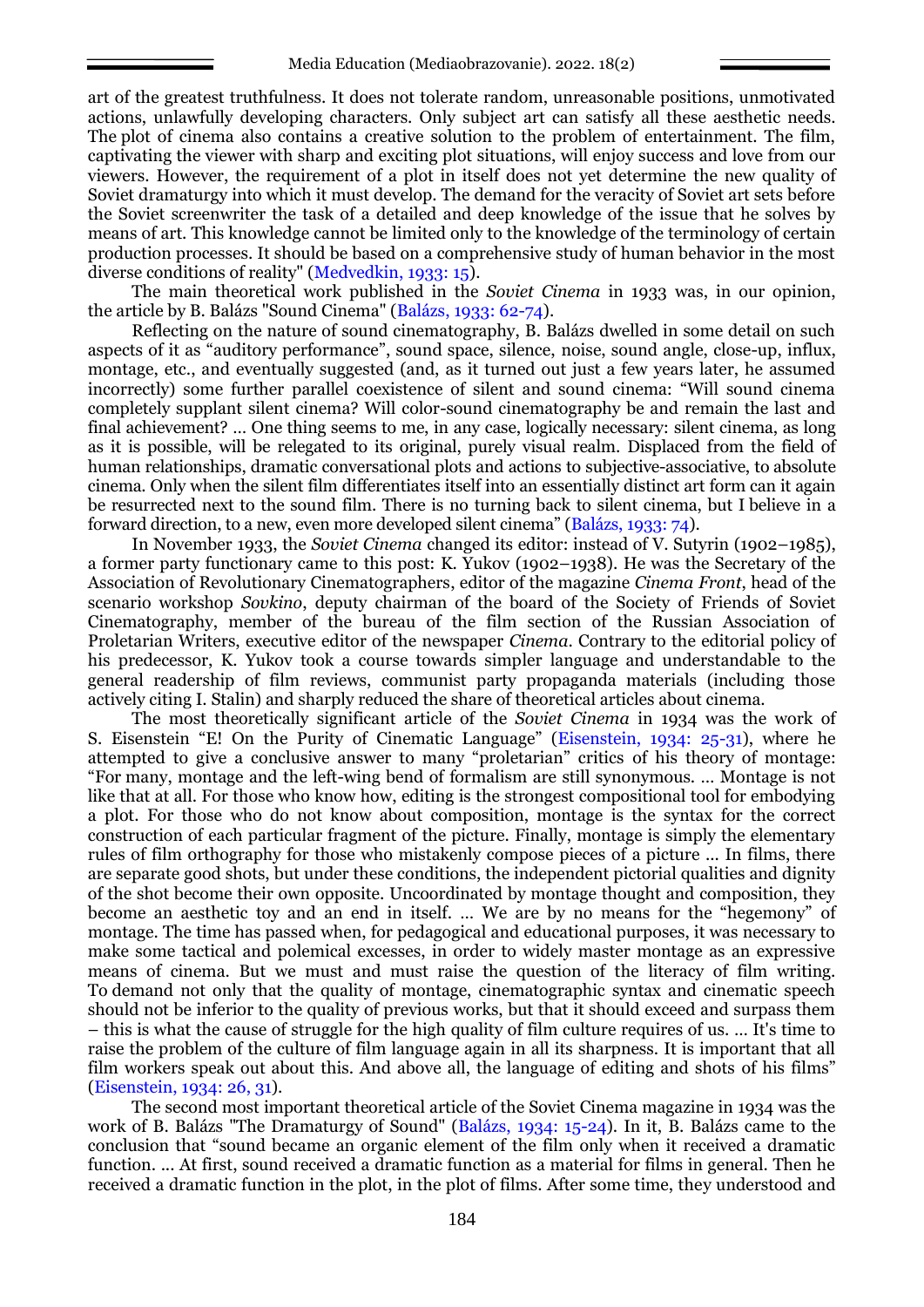began to apply the dramatic function of sound in a separate scene. And finally, the significance of which has not yet been sufficiently appreciated – in a separate frame. True, these four forms merge in montage into one organic whole of form, but still they are different forms with different laws of construction, with completely different principles of composition. And just because of the appearance of a new element – sound – the special character of each form became completely clear" (Balázs, 1934: 16).

The rest of the theoretical articles of the *Soviet Cinema* in 1934 were no longer so significant.

For example, the fight against formalism, now in film studies, was continued by N. Lebedev (1897–1978) in his program article "On Research Work in Cinema" (Lebedev, 1934: 43-49): "What are the most relevant scientific research problems today? First of all, the problems of film dramaturgy, the problem of the specifics of the script and its texture, the problem of the plot and composition of films in general, the problem of film genres, the problem of staging literary works. ... There is a lot of work to be done here to clean up the film-theoretical stables from the *Left Front of Art*' formalist manure, on the one hand, and from the husks of *Russian Association of Proletarian Writers*'s bends, on the other. Serious work is to be done here to expose the mistakes of plotless intellectuals, supporters of "montage of attractions", and so on. ... The leadership of cinematography must resolutely turn its face to scientific work and help it materially and organizationally" (Lebedev, 1934: 49).

Literary critic S. Dinamov (1901–1939), in the spirit of a simplified interpretation of the foundations of socialist realism, argued that "showing a happy life of cheerfulness and confidence of the builders of socialism is a necessary condition for a good and strong plot on the topics of our reality. This raises the question of the ending. We do not need the false and false "happy ending" of contemporary bourgeois writings. Of course, there are catastrophes, failures, difficulties, personal hardships, but the future belongs only to the working class. ... We need plot art, in which the depth of ideas, the perfection of form, the relevance of the subject, the artistry of the language would merge into one with a clear and intense development of the action" (Dinamov, 1934: 8).

And the film critic N. Iezuitov (1899–1941) wrote that "external brilliance, cinematic pyrotechnics, witty writing will never be able to breathe true entertainment into the film. The true entertainment of a film can be found only in the dramatic integrity of the work, in the high artistic unity of the elements that make up the dramaturgy, in ideological tension" (Iezuitov, 1934: 120).

The last issue of *Soviet Cinema* in 1934 opened with a photo portrait of I. Stalin, and ended with a portrait of S. Kirov (1886–1934), who was killed on December 1, symbolically marking the end of another stage in the history of the USSR and the beginning of the era of "great terror".

The first issue of the *Soviet Cinema* for 1935 was the last in which it was designated as the organ of the Association of Revolutionary Cinematographers. Apparently still hoping to maintain the status quo, K. Yukov once again assured the "party and government" of devotion to the new course outlined by the Resolution of the Central Committee of the All-Union Communist Party (of Bolsheviks) "On the restructuring of literary and artistic organizations" (Resolution ..., 1932), drawing attention to the fact that "the Soviet film critic must be first and foremost a theoretician of cinematography. A theoretician not in the sense of the ability to build complex logical formulas, but a theoretician in the sense of a deep knowledge of the entire practice of cinematic art, the ability to generalize experience, the ability to disassemble a work of cinematic art in its specific images, technological manifestations. The Soviet film critic is a type of art theorist who, knowing his job deeply, must be ahead of the creative processes that are emerging in Soviet cinema art. The Soviet film critic must be able to foresee hostile tendencies in the development of art and mobilize the attention of creative forces to eliminate these tendencies" (Yukov, 1935: 13-14).

But it was already too late: it was decided to put an end to the too "left" Association of Revolutionary Cinematographers (albeit with some delay): in January 1935, at the First All-Union Conference of Creative Workers of Soviet Cinematography, it was decided to dissolve the Association of Revolutionary Cinematographers, and already in the second issue of the *Soviet Cinema* it was indicated that he became the organ of the Central Committee of the section of Creative Workers of the Central Committee of the Cinema Union (later – the Central Committee of the Cinema Union).

In the third issue of *Soviet Cinema* for 1935, a theoretical article by E. Zilber and I. Krinkin "Overcoming Empiricism" (Zilber, Krinkin, 1935: 6-10) was published, in which they tried to prove the need for an ideological struggle not only against formalism, but also naturalism in cinematography: "The irreconcilable position of socialist realism in relation to naturalism is one of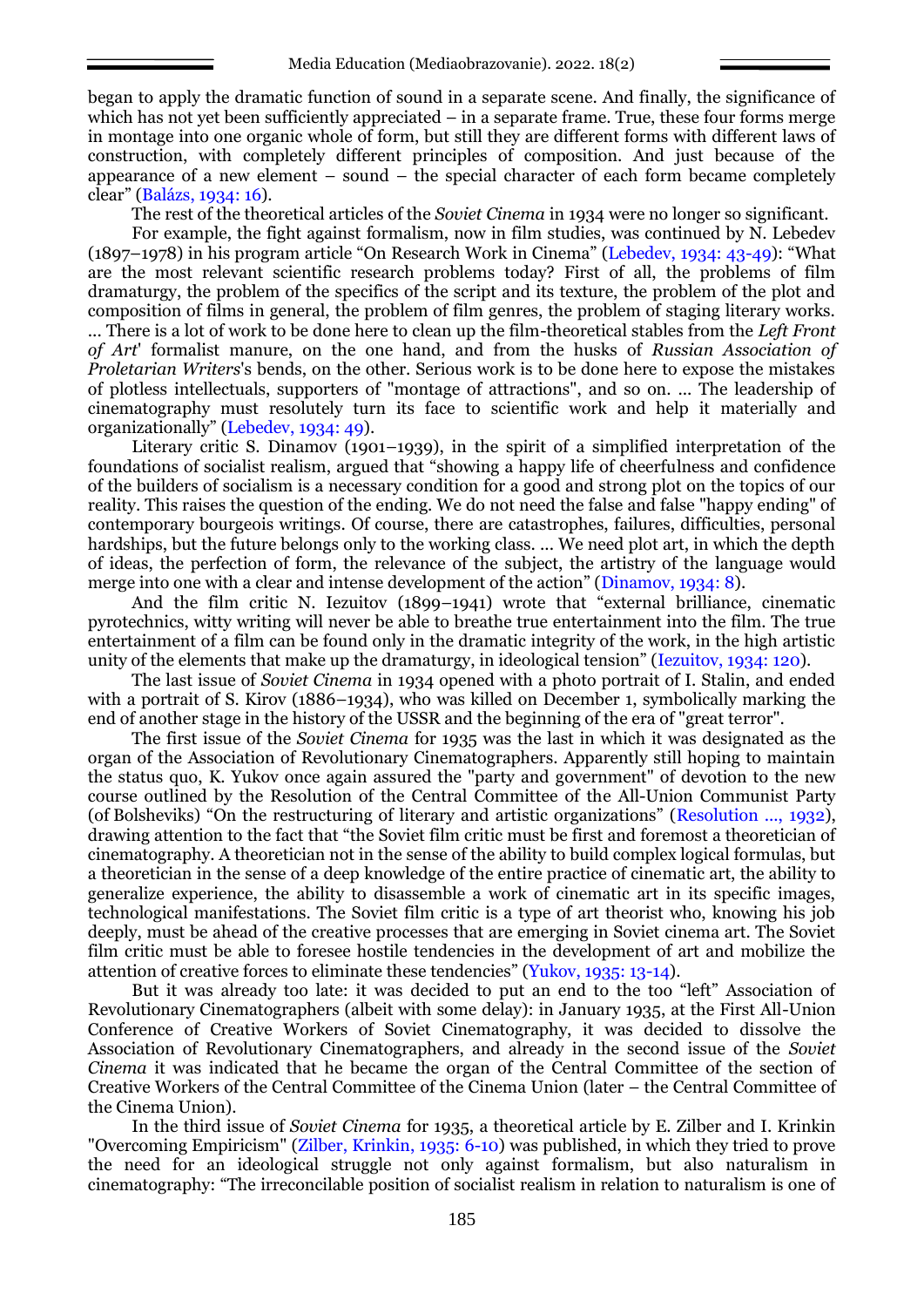its fundamental differences from bourgeois realism, within which naturalism had its firm and legalized place. The path to the style of socialist realism lies through overcoming the remnants of capitalism in the minds of people, through overcoming empiricist-naturalistic ideas about reality, about people's destinies. ... The deadly one-sidedness of empiricism is in its straight forwardness and unambiguity, in the fact that the development of the vicissitudes of individual destiny appears as a continuous "necessity", as an exact and only possible replica of the objective course of things. The result is not a unity of the general and the individual, but an identity, a complete coincidence, impoverishing both reality and the individual. As a result, not a typical character rich in content is born ... but an outwardly characterized type (jealous, ambitious), which degrades to a stamp. This is how the types (and clichés) of the wrecker, the enthusiast, the elderly conscientious worker, etc., were born in our time, to which we can now oppose typical individuals: Chapaev, Maxim" (Zilber, Krinkin, 1935: 7-8).

In his next article, I. Krinkin continued this topic, but in combination with sharp criticism of "groupism", "leftism" and "agitprop", recalling that "at one time, as a reaction to formalism, our cinematography appeared theory of the so-called agitpropfilm. This theory actually abolished or, in any case, reduced the role of cinema as an art to a minimum. Representatives of this theory saw the main task of cinema in popularizing various campaigns by cinema, in filming the political slogans of the day. Along with this theory, the ideas of the *Left Front of Art* were inculcated in the cinema, who preached an immediate response to any events of the day, requiring a one-day work. ... In the practice of artistic cinematography, these theories were expressed in a deliberate disregard for form, in a frontal display of any life phenomena, in a schematic opposition of "positive" and "negative". This is how the images of "100 %" virtues and "100 %" villains were born. ... The resolution of the Central Committee of the Communist party of April 23, 1932 put an end to both the theory and practice of "propaganda". But echoes of it are heard in many movies. … The main trouble with this kind of movies is that they contain extremely few observations of life and even fewer thoughts about what is being observed. They skim the surface of phenomena" (Krinkin, 1936: 17).

But, of course, the journal did not forget the criticism of formalism in cinema and film studies. So A. Mikhailov argued that "the few works on general issues of cinematography that appeared in previous years were largely created under the sign of formalism. Whether we take the collection of Leningrad art historians "The Poetics of Cinema" (1927) and Kuleshov's book "The Art of Cinema", or turn to Western publications, we can equally establish their dependence on the formalist school of art theory. A characteristic feature of these works was the desire to consider cinema only from the point of view of its formal methods, ignoring its ideological and cognitive significance. The doctrine of montage as the essence of cinema and the subordination of content to montage, the doctrine of "estrangement", of a special perspective on the presentation of material as the main task of the director, the consideration of cinema as a new formal artistic language of gestures and the absolutization of the laws of silent cinema (hence the struggle of formalists against sound cinema and in particular against the word in the film), the denial of the role of the plot, the plot in the film – all this was unusually characteristic of the Formalists" (Mikhailov, 1935: 34-35).

A. Mikhailov also criticized the theoretical concepts of B. Balázs (Balázs, 1935), emphasizing that his "philosophical basis lies, first of all, in the fact that he considers art not as a reflection of the real world, processed by the creative consciousness of the artist, but as an organization really unorganized by the categories of art form. In other words, he stands on this issue not on the positions of Marxism, but on the positions of the formal sociological school and the subjective "organizational theory". ... The theory of cinema ... must rise to the level of a new stage of practice and get rid of the tendencies of formalism" (Mikhailov, 1935: 46-50).

At the same time, A. Mikhailov generally assessed the work of B. Balázs, rather positively: "Bela Balázs is undoubtedly one of the most interesting theorists and critics of cinema. Saturated with great material, replete with sharp characteristics of films, inquisitively seeking knowledge of the essence and methods of cinema, his works, for all their mistakes, were a significant and positive contribution to the creation of the science of cinematography. Let's hope that in the future this contribution from the point of view of Marxist aesthetics and the history of cinema will turn out to be even more significant and indisputable" (Mikhailov, 1935: 50).

In one of the following issues of the journal, B. Balázs published a theoretical article entitled "An answer to my critics" (Balázs, 1936: 39-45), where, admitting his mistakes, he resolutely dissociated himself from the reproaches of formalism that were very dangerous for him: "My the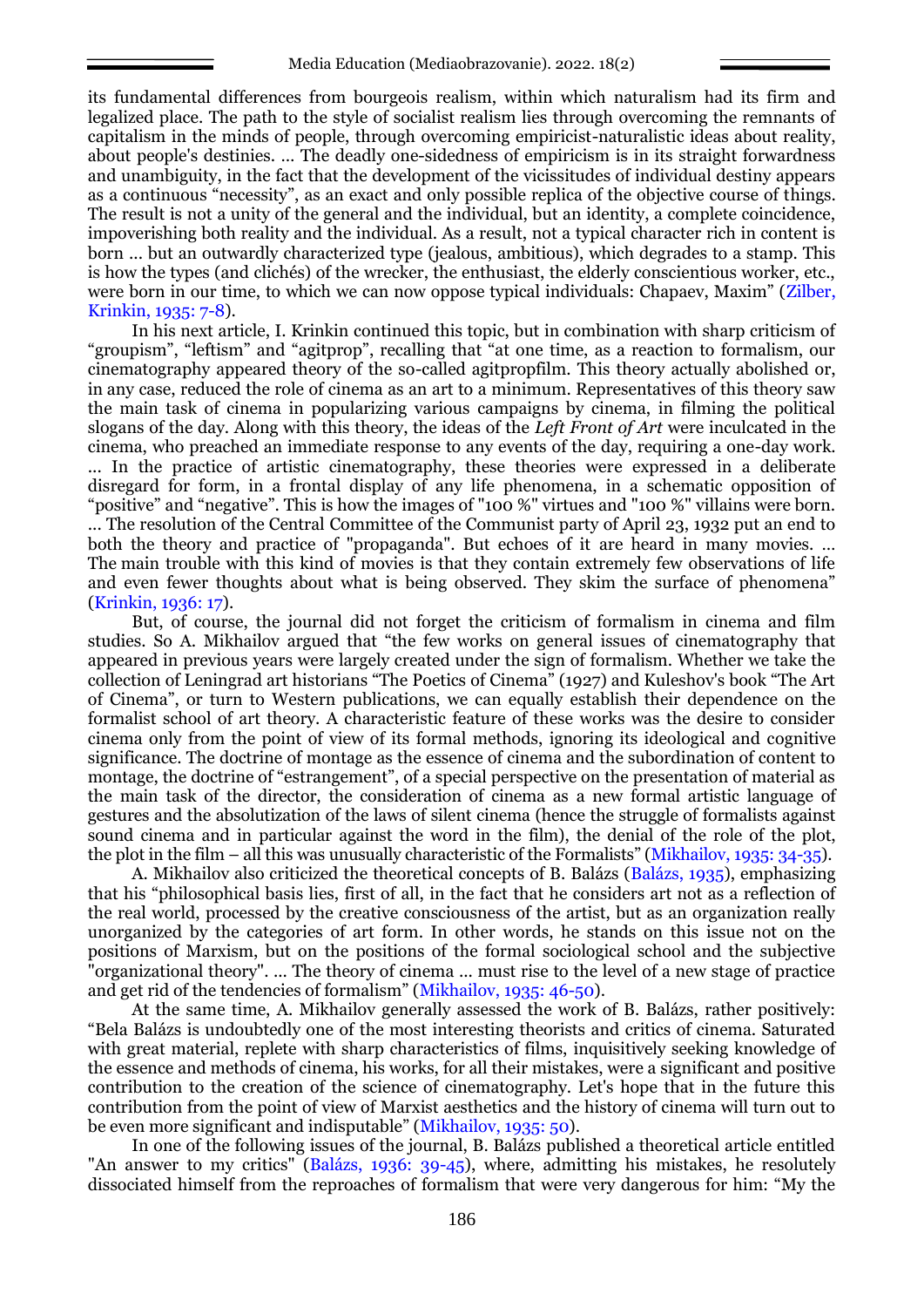point of view is directed against the formalism of the Avangard, against the subjectivism of the surrealists, against the bourgeois realism of trifles, and entirely for the socialist realism of Soviet arts. If it seemed to some of my critics that they found unconscious elements of formalism or subjectivism in some of the formulations of the book, then one could still argue with them. But if it is coolly asserted that the whole book is a polemical (hence conscious) program and declaration of the former Formalist group and therefore not needed, then this is more than a mistake. … The main mistake of my book ["The Spirit of Film"] is its too aphoristic style. It gives rise to misunderstood formulations, insufficiently clear-cut conclusions, which therefore seem unconvincing and unsystematic. … Having lost the scientific style, my work has lost scientific precision, the power of persuasiveness" (Balázs, 1936: 40-42).

At the same time, B. Balázs wrote that "on the whole, a detailed and conscientious article by Comrade Mikhailov (Mikhailov, 1935) put me at ease. I realized that the essential errors of the book did not stem from thoughts, but from imprecise formulations and partly from a wrong perspective, the result of my preoccupation with the problem of form. But I think that because of this I should not be enrolled as a formalist. We must not forget that form and style remain important elements in socialist realism as well. To reveal their real function is the task of my next theoretical work. But they should not only have meaning for the theorist, they should also give impetus to the artist. They stem from my practice of my art. At a higher level, they must again become art. … I continue to work and will always be grateful to those comrades who, really working in the Marxist-Leninist way, will help me with their criticism" (Balázs, 1936: 45).

The film critic I. Weisfeld (1909–2003) (Weisfeld, 1936: 46-51) summed up the discussion on the theoretical concepts of B. Balázs in the journal, noting that from his statements "the conclusion naturally arises that socialist realism is a symbolic-abstract art , valuable not by the ideological and cognitive significance expressed in images, but by the semantic-metaphorical, propaganda-poster load of each individual frame. … While arguing with the Symbolists and citing a number of indisputable thoughts about socialist realism, Balazs nevertheless ultimately asserts principles that are far from socialist realism" (Weisfeld, 1936: 50).

Further, I. Weisfeld recalled that "formalism saw in art only a hieroglyph, a symbol, a sign, "an attitude to the method of expression", and not a living knowledge of reality in vivid images. Here are the roots of the theory of type and expressive material, and the negation of the actor associated with this; hence the exaltation of montage as the alpha and omega of cinema; definition of the plot as motivation for the reception; the fetishization of technological-handicraft techniques as the root cause of the style and figurative structure of cinema; the canonization of silent cinema and the rejection of sound, color, stereoscopic. All these foundations of "shaping" turned out to be wrong and harmful. But the traditions of formalism still live on among creative workers. They find their reflection, as we see, in cinema theory. The overcoming of these traditions, the further development of the Marxist theory of film art remains an urgent task" (Weisfeld, 1936: 50).

However, in the end, I. Weisfeld, on the whole, positively assessed the work of B. Balázs: "In an article about criticizing "The Spirit of Film", Balázs clarifies his true positions and admits a number of erroneous provisions in his book (for example, an uncritical attitude towards intellectual cinema). The reason why we once again stopped at an analysis of a number of errors in The Spirit of Film is that Balázs does not criticize his errors decisively and consistently enough and strives to explain too much by the "aphoristic" style of literary presentation. The point is not at all to create some new scheme of interaction between form and content in art, as Balázs is trying to do. No wonder his scheme strongly smacks of scholasticism. It is much more important to establish the true errors arising from the underestimation of the figurative-cognitive essence of art in order to get rid of them more quickly. All criticism unanimously noted the significance and interest of "The Spirit of Film", the sharp powers of observation of its author, and Balázs's noticeable desire to free himself from the traditions and errors of the formalist persuasion. But Balázs is characterized by another feature, which is important for a researcher, for a Marxist. Balázs knows and, most importantly, loves the art of cinema, seeks to strengthen its authority, to promote the development of the style of socialist realism. This distinguishes Balázs from many Formalist theorists who treat cinema in an artisanal way, with false objectivism and skepticism. This is once again encouraging that Balázs will create the work that Marxist-Leninist theory expects from him" (Weisfeld, 1936: 51).

In January 1936, the *Soviet Cinema* journal, unexpectedly for many, was renamed *Cinema Art*. O. Kovalov believes that this renaming was due to the fact that "the authorities gradually took a course towards" sovereignty "and nationalism, which at first camouflaged under" people "and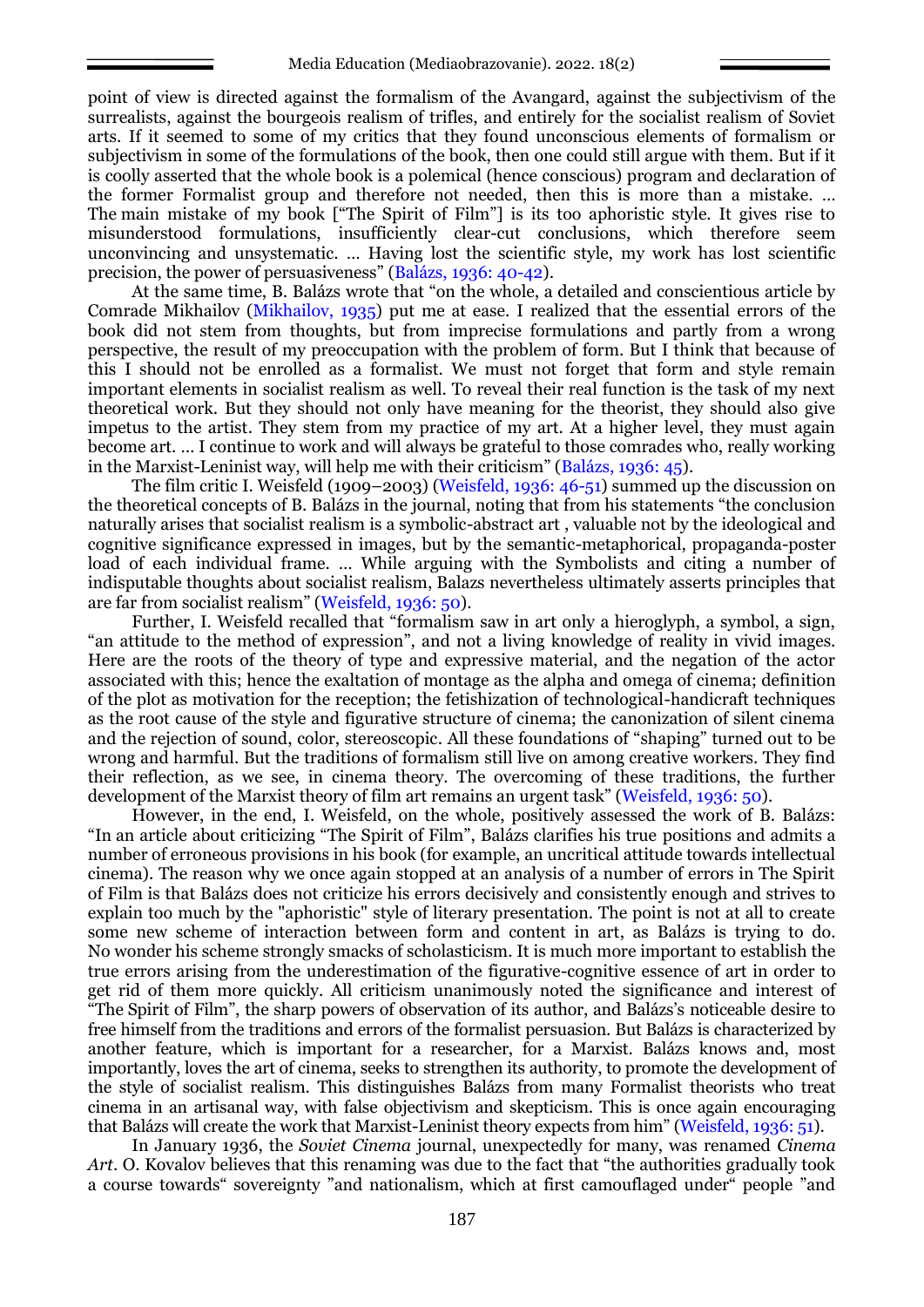loyalty to traditions – the Soviet "avant-garde" with its spiritual cosmos, the cult of individualism and internationalism was she has nothing to do. The convulsive change of names seems to reflect the instability of the time in which the magazine began to live – the transition from the relative freedom of the 1920s to the stronghold of the totalitarian system" (Kovalov, 2009).

Let's not forget that in the same January 1936, in the editorial of the *Pravda* newspaper entitled "Muddle instead of music" (Confusion ..., 1936), D. Shostakovich's opera *Lady Macbeth of the Mtsensk District* was sharply criticized, in which a course was clearly set on classical examples of art, and not on artistic experiments.

In 1936, the *Cinema Art* became an organ of the Main Directorate of the Film and Photo Film Industry of the All-Union Committee for Arts under the Council of People's Commissars of the USSR and, therefore, for many years acquired not an "association-public", but directly state status.

In this regard, the editor of *Cinema Art* K. Yukov (1902–1938) published an article in which he "shot" at several targets at once (on the *Left Front*, formalism and naturalism in art and cinema): "In the struggle for the place of cinema among the arts, the first theoreticians of cinema tried in every possible way to flaunt all the advantages of cinema, stroke it, lubricate it, keep silent about its weaknesses. In different voices, they sang the incomparable possibilities and advantages of cinema. Formalism in cinema saw a mechanical means of fabricating art. *Left Front* saw cinema as a means of factography of reality. Naturalists and artisans of art saw in cinema the means of the easiest and outwardly complete reflection of reality. The imaginary lightness and simplicity of "work" in cinematography turned many heads. As a result, statements harmful to art have arisen that cinema does not need dramaturgy. The principle of shooting a picture without a script was proclaimed as a virtue and feature of the new revolutionary art. The theory of making films without an actor was asserted. The type replaced the actor, the actor turned into a type" (Yukov, 1936: 32).

However, further K. Yukov undoubtedly made a significant, from the point of view of canonical socialist realism, ideological mistake, recklessly approving the publication on the pages of the *Cinema Art* of an article (Zilver, 1936: 12-15), positively evaluating the script by A. Rzheshevsky (1903–1967) *Bezhin Meadow*. According to this scenario, in 1935 S. Eisenstein staged a film of the same name, which on November 25 of the same year was sharply criticized by the Main Directorate of the Film and Photo Industry. But officially in 1936, *Bezhin Meadow* was not yet banned (it happened in 1937), so a sharp blow to this film and an article about it was dealt the following year, when screenwriter and film critic N. Otten (1907–1983) reacted very negatively to the position of E. Zilver, "glorifying the script by A. Rzheshevsky *Bezhin Meadow* and trying to reinforce the "theory" of the "emotional scenario" on a new basis and with new terminology (Otten: 1937: 30).

The most significant theoretical article in the *Cinema Art* in 1936 was the work of screenwriter and film critic N. Turkin (1887–1958) "Fabula and Characters" (Turkin, 1936: 37-52). It was practically out of ideology and did not contain an iota of "exposure" that was fashionable at that time. N. Turkin argued that "the driving force behind the events that make up the plot is a contradiction, a discrepancy between some interests, feelings, outlook on life, political ideals, etc. other interests, feelings, dominant morality, way of life, social order, political system, etc. – at the same time, a contradiction, reaching a conflict (collision), that is, a collision of contradictory acting forces. The development of such a contradiction or conflict in a dramatic struggle, in a progressive series of events, constitutes the event content of a dramatic work, its plot, its single action. Thus, the plot of a dramatic work (hence, a film play) is a single and complete action, representing the development of a conflict about a dramatic struggle – in a series of successive events – from an event that starts this struggle to an event that ends it in a happy or tragic way" (Turkin, 1936: 37).

Further, he reasonably argued that "the images of people (characters, characters of the play) are called characters in dramaturgy. Without a full-fledged, vivid depiction of characters, there can be no significant dramatic work. ... Thus, when creating a character, it is always important to determine: 1) what a person does (what he wants, what decisions he makes, what he implements); 2) how he does it (deliberately or impulsively, hesitantly or resolutely, enthusiastically or indifferently, cheerfully or grumblingly, etc., etc.); 3) how he differs from other characters in the play – in what he does and how he does it (a matter of clearly distinguishing characters, opposing them to each other)"(Turkin, 1936: 44).

From the typology of character characters, N. Turkin extended a thread to the genre system of a work of art, since "a particular method of characterization is usually associated with certain genres, is their feature. Ready-made simple images, sometimes very schematic, built on one line,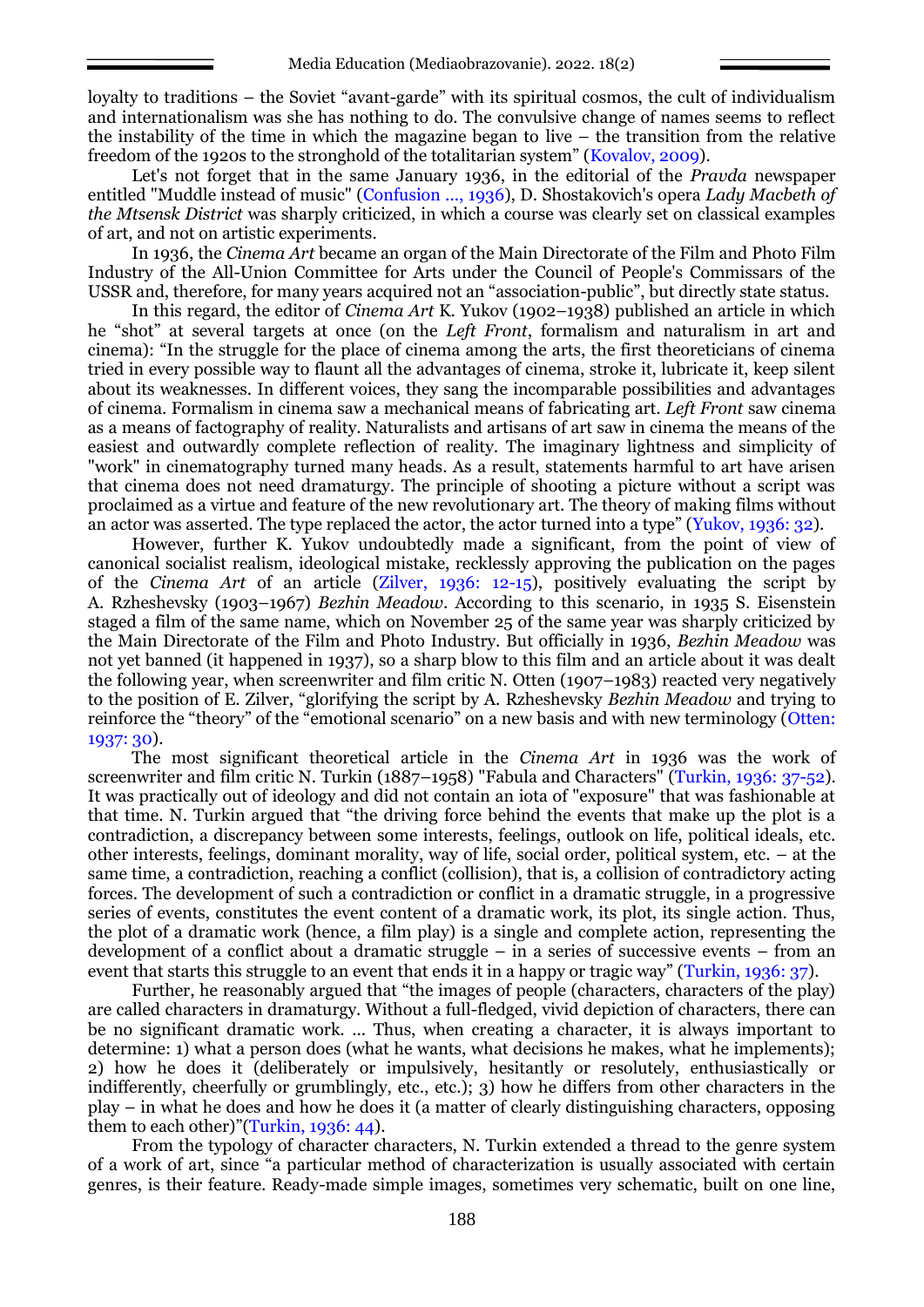are characteristic of comedy ..., for melodrama ("drama of positions"), for adventurous drama. Complex images characterize realistic drama and realistic comedy of manners. Of course, the boundaries between genres are very often extremely conditional, therefore it is not only conceivable, but also happens in practice, that the images, for example, of an adventurous drama are psychologically complex (let us recall the complex images of Dostoevsky's "detective" novels); or melodrama ("drama of positions"), enriching its images with vivid realistic details, perhaps only with a brighter and more spectacular event fabric will differ from strict realistic drama" (Turkin, 1936: 52).

However, the film critic and screenwriter N. Klado (1909–1990), in his theoretical article "Around the Plot" (Klado, 1936: 40-46), reminded readers that the basis of "every film work is the script. Errors in his design often determine the failure of the picture. The call to build a plot on the principle of theatrical dramaturgy is wrong. Cinematography has its own means of expression. The basic principles of the composition of movie differ sharply from theatrical dramaturgy, the possibilities of which are determined in many respects by the stage, etc." (Klado, 1936: 40).

In August 1936, the trial of the "Anti-Soviet United Trotskyist-Zinoviev Center" took place in Moscow, the main defendants in which were former rivals and frequent opponents of I. Stalin – G. Zinoviev (1883–1936) and L. Kamenev (1883–1936), sentenced on August 24 to an exceptional measure of punishment and literally a few hours after that they were shot.

On January 23-30, 1937, the process of the "Parallel Anti-Soviet Trotskyist Center" took place in Moscow, at which the former prominent Soviet Communist party and government figures were convicted by the Military Collegium of the Supreme Court of the USSR: N. Muralov (1877–1937), G. Pyatakov (1890–1937), K. Radek (1885–1939), L. Serebryakov (1888–1937), G. Sokolnikov (1888–1939) and others. On February 27, 1937, other prominent party and government figures were arrested: N. Bukharin (1888–1938) and A. Rykov (1881–1938). The former People's Commissar of Internal Affairs G. Yagoda (1891–1938) was also arrested.

As it turned out a little later, I. Stalin decided not to limit himself to the destruction of the civilian communist elite, which to one degree or another interfered with his sole unlimited power. On June 11, 1937, a trial took place on the "Case of the Anti-Soviet Trotskyist Military Organization" against former prominent military leaders of the Red Army: A. Kork (1887–1937), V. Primakov (1897–1937), V. Putna (1893–1937), M. Tukhachevsky (1893–1937), B. Feldman (1890-1937), I. Uborevich (1896-1937), R. Eideman (1895–1937), I. Yakir (1896–1937). All of them were shot on the night of June 12.

If in the late 1920s – early 1930s the victims of the authorities were mainly peasants who rebelled against collectivization, then in the second half of the 1930s the most resonant blow of repression fell on the Soviet (and not only the opposition) ruling elite, accompanied by much less well-known, but much more massive repressions against hundreds of thousands of citizens of the USSR who occupied less prominent positions.

Among them were many filmmakers. For example, in 1937-1940, many leaders of *Mosfilm*  and *Lenfilm*, screenwriters, directors, cameramen, film actors became victims of the Power (see Appendix).

On October 29, 1937, the newspaper *Soviet Art* published a devastating article entitled "Clean up the *Mosfilm* studio" (Zverina, 1937: 6), the text of which gives an idea of the atmosphere that prevailed in the era of the "Great Terror": "Quite recently, the main reason was revealed that the largest film factory of the Union is not fulfilling its production and artistic plan. It turns out that the now exposed enemies of the people, including the former director of the studio, were operating in the studio for a long time, systematically preparing the collapse of this largest film enterprise of ours. As a result of the ongoing system of wrecking actions, the *Mosfilm* studio came to the anniversary year of 1937 in a state close to complete collapse. The pests "planned" the production of 15 movies a year and stated that this was the limit of the factory's capabilities. But even this wreckingly low plan has been fulfilled this year by less than half. The leading directors of the factory were doomed to idleness all this year. … Studio executives screamed heart-rendingly about script hunger. By this, apparently, they hoped to justify the gigantic "scenario expenses", which amounted to 744 thousand rubles for 10 months of this year. … 11 million rubles were spent on the technical reconstruction of the studio. It is easy to imagine the quality of this "reconstruction" if it was led by the vile wrecker Slivkin. … The activity of Sokolovskaya [she was the director of *Mosfilm* in 1937] was frankly aimed at slandering and slandering Soviet reality in films. Sokolovskaya did not act alone. She relied in her practice on people like Darevsky – a swindler and a clever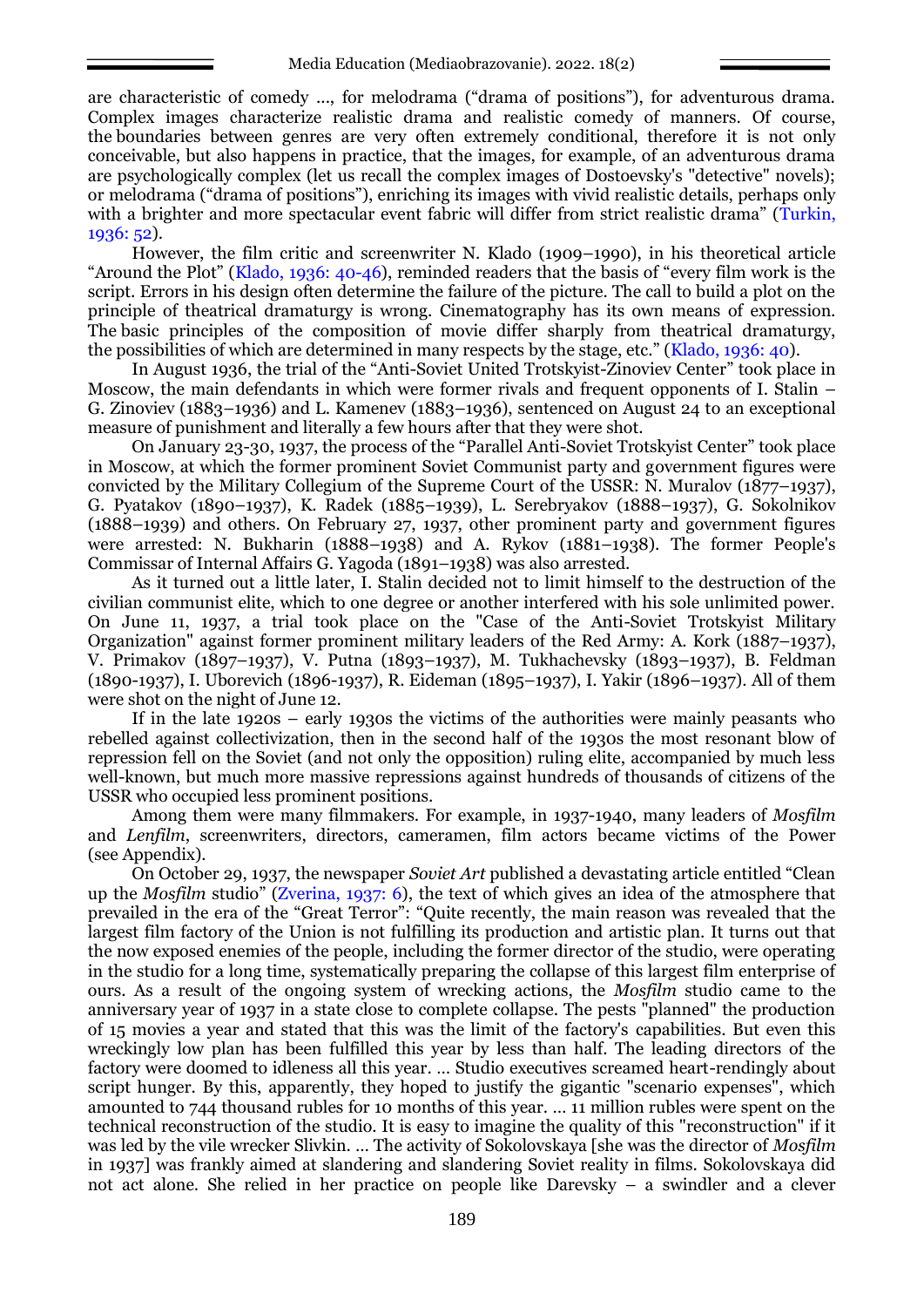filmmaker. Ignoring the camera staff, Sokolovskaya chose her vile enemy Nielsen as her adviser. … Such is the sad picture of the current state of the *Mosfilm* studios. We must resolutely, in a Bolshevik way, take up clearing and rehabilitating this largest of our film production bases" (Zverina, 1937: 6).

From this it is quite clear that K. Yukov (1902–1938), editor of the *Cinema Art*, struggled to prove (as it turned out soon – unsuccessfully) his devotion to the authorities.

In the second issue of the *Cinema Art* for 1937, K. Yukov wrote: "Renegades against Marxism-Leninism, against the heroic Soviet people who have defeated the capitalist system in their country, against victorious socialism flourishing in the Soviet country, against Lenin's party, against Lenin's best disciple, best friend and leader of all peoples, Comrade Stalin and his faithful comrades-in-arms. ... An eclectic mishmash instead of philosophy, empty phraseology instead of revolutionary theory, a deceitful "spectacular" pose instead of revolutionary actions – this is what always characterized the enemy of the people – Trotsky at all stages. These features of their "teacher" were fully accepted by Trotsky's henchmen, the organizers and participants of the anti-Soviet Trotskyist parallel center Pyatakov, Serebryakov, Sokolnikov, Radek ... – people whose malicious intent was directed against everything that the socialist country lives and will live in its historical development. They have lost their humanity. These are vile and poisonous reptiles. The human is just a mask for them. … They stabbed in the back a country that was successfully building socialism. But, despite the cunning and deceit, the enemy is caught red-handed, convicted, exposed. The trial of the counter-revolutionary Trotskyist gang, as well as the fair verdict of the court that followed, were a call to quickly eliminate the consequences of sabotage and the misfortunes caused by the enemies of the people. ... The process of the anti-Soviet Trotskyist center obliges the creative workers of Soviet cinematography to take a closer look at the people around them. Greater vigilance is needed. Bolshevik vigilance must be imbued with organizational, creative and scientific work in the cinema. The theme of Bolshevik vigilance should resound in every image of every work of cinematographic art. ... The creative workers of Soviet cinematography with even greater perseverance, even greater energy, will create canvases worthy of a great people, its great party, beloved teacher, leader and friend of Comrade Stalin" (Yukov, 1937: 5-6).

K. Yukov emphasized his complete and unconditional loyalty to the authorities in his "theoretical" article "The Historical Decision", published in the fifth issue of the journal Art of Cinema: "Five years have passed since the Central Committee of the All-Union Communist Party of Bolsheviks made a historic decision to restructure the literary and artistic organizations. Five years is not only an anniversary date, but such a historical period in the development of Soviet art, when you need to think again about the meaning and significance of the historical decision of the Party, test yourself, people and those areas of work that this decision concerns, fully reveal and expose criminal mistakes and perversions of the party line in the field of art, committed by the *Russian Association of Proletarian Writers* and its leaders. The victory of socialism in our country, the Stalinist Constitution, the growth of socialist culture during the frenzied struggle against socialism by the Trotskyist-fascist gang of murderers, the German-Japanese mercenaries, reveal in a new way the meaning and significance of the decision of the Central Committee of the All-Union Communist Party of Bolsheviks on the restructuring of literary and artistic organizations. The past five years have shown that in the leadership of the Russian Association of Proletarian Writers there were not only people who were mistaken, who made frequent mistakes on certain issues in the development of Soviet literature and art, but also people who were hostile to the party and Soviet power with all their behavior. ... Instead of fighting for an active study of reality, for showing the truth of life and concrete reality, the "creative method of dialectical materialism" was put forward, leading away from these tasks. All this led to the fact that the artistic image, as the main property of every art, was ignored, reduced by Russian Association of Proletarian Writers's "theoreticians" to an empty abstract art criticism category. This eclecticism and "theoretical" hodgepodge confused many artists, knocked them off the right creative path, prevented the creation of bright, sincere, exciting canvases. Instead of rallying the creative forces around the tasks put forward by the party, gang action took root. All this led to the historic decision of the Central Committee of the All-Union Communist Party of Bolsheviks to liquidate the Russian Association of Proletarian Writers. The influence of the Russian Association of Proletarian Writers and its "theory" also affected cinematography" (Yukov, 1937: 20).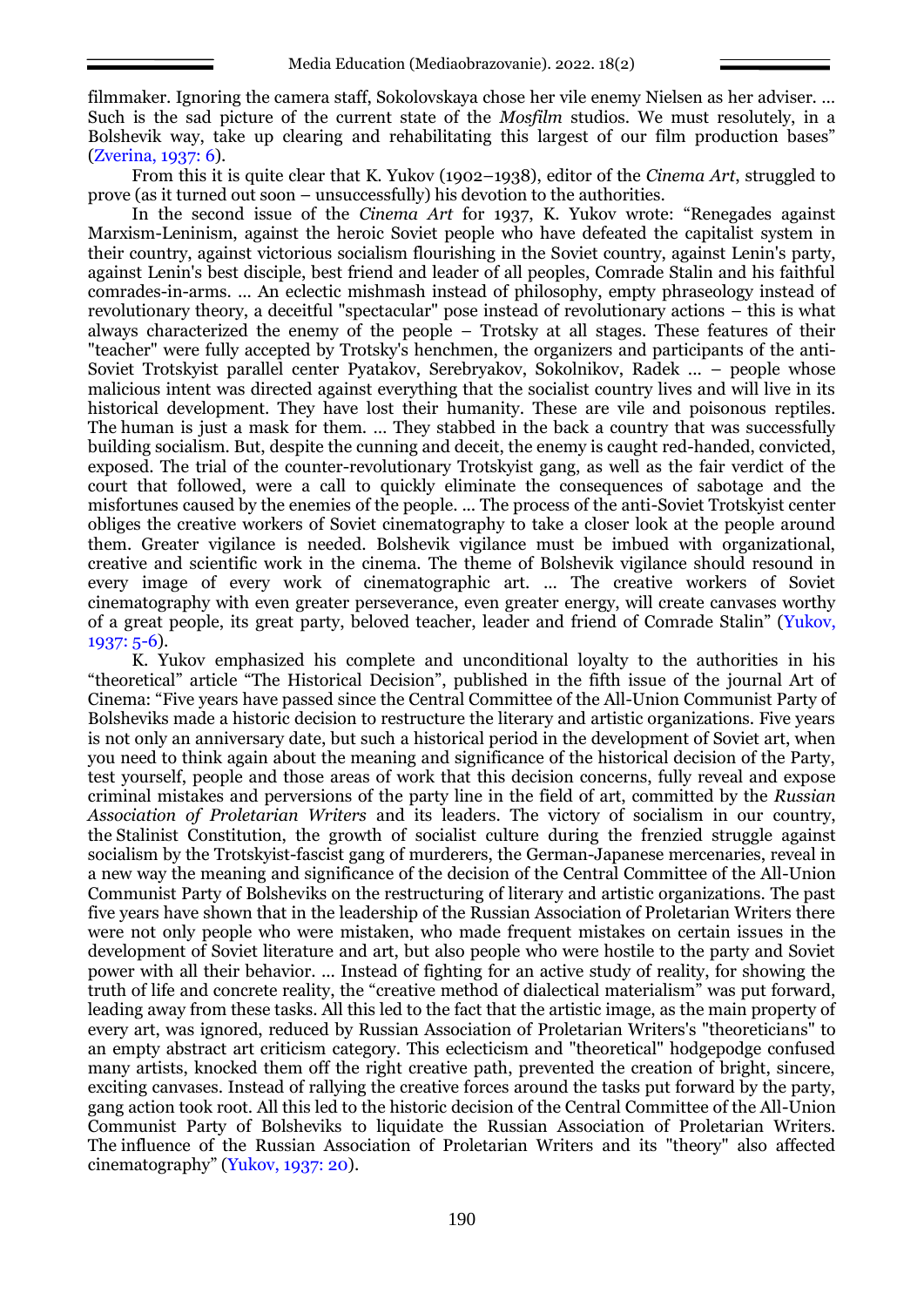Further, K. Yukov stressed how harmful "the course to unite in the Russian Association of Proletarian Writers only representatives of the so-called proletarian cinematography and the socalled "allies" approaching it turned out to be. ... Instead of expanding its membership, instead of deepening its political and educational tasks, instead of uniting all the creative forces that stand on the platform of Soviet power, the Russian Association of Proletarian Writers embarked on the path of group and circle movement" (Yukov, 1937: 23).

K. Yukov also got it from his predecessor as the editor of the journal: "Sutyrin, being a kind of "plenipotentiary representative" of the Russian Association of Proletarian Writers in the cinema, asserted the most harmful theory of political enlightenment film. This "theory", on the one hand, and formalism, on the other, hindered the creative development of Soviet cinema. Under the patronage of Sutyrin and under his direct influence, the "theory" of the political enlightenment of the film not only led to a genre impoverishment of cinema art, but to some extent determined the working methods of some directors, screenwriters and critics. Often the script was created not according to the laws of the figurative development of the plot, not on the basis of the creation of typical characters in typical circumstances, not on the basis of a deep creative study of reality, but according to given schemes and theses. This characterizes the artistic direction of Sutyrin in the cinema. Being an opponent of clear organizational forms of work, Sutyrin opposed the director to the director, declaring the director the leading figure in film production. Sutyrin divided the single creative process of filmmaking into two processes: creative and technical. The organizational coherence and unity of the creative team were broken by the gap between the creative and technical process. Creativity, as the main and leading principle of the entire production process in cinema, was ignored by Sutyrin. Russian Association of Proletarian Writers did not discern in this whole line a tendency harmful to cinematography as an art, and was unable to offer decisive resistance to this whole line" (Yukov, 1937: 23).

It would seem that after such a defeat and taking into account the general situation in the country, V. Sutyrin was waiting for an inevitable arrest, but in reality it turned out differently. V. Sutyrin – with all the vicissitudes of his fate – lived until 1985. But K. Yukov was arrested on February 3, 1938 on charges of participating in a counter-revolutionary organization and sentenced to death, which took place on November 7 of the same year. The authorities at that time did not spare the "waste material": a similar "execution" fate, as you know, befell, for example, the former People's Commissars of Internal Affairs of the USSR G. Yagoda (1891–1938) and N. Yezhov (1895–1940), for the time being until the time they ruthlessly performed the repressive functions of the state.

In 1937, in connection with the prohibition of the film *Bezhin Meadow*, a serious threat hung over its authors: screenwriter A. Rzheshevsky (1903–1967) and director S. Eisenstein (1898–1948).

And here the editors of the journal *Cinema Art* (still under the leadership of K. Yukov) showed a complete understanding of the position of the authorities.

In the fifth issue of the journal Art of Cinema, an article was published by screenwriter and film critic N. Otten (1907–1983), where he lamented with ostentatious regret: "We have to return once again to the "theory" and practice of the "emotional script." It seemed that the dead end into which this "theory" led became obvious to everyone. The loud words, the hype raised by the leaders of this "direction", were consistently accompanied by the conservation of the works of the screenwriters of this group or the failure on the screen and the prohibition of films staged according to their scripts (*Ocean, Storm, The Way of Enthusiasts, Very Good Life, Five Dawns, By the Blue Sea* and, finally, *Bezhin Meadow).* There is an exactly repeating pattern in the fate of these scenarios, and the history of the two most loud-sounding scenarios by A. Rzheshevsky – *Ocean* and *Bezhin Meadow*, as we will see below, is almost identical. This fate of all the works of the "emotionalists" without any additional analysis gave the right to the practical conclusion that the "emotionalists" are creatively fruitless. But along with this, from time to time there were serious, theoretically substantiated speeches, each of which was a complete defeat of both the general provisions and the practice of the "emotionalists". ... the "emotionalists" themselves limited their functions to the obligation, in the terminology of A. Rzheshevsky, to "emotionally infect" the director to work on the material. At the same time, the script ceased to exist as a fact of social significance beyond the indication of the material and the emotion evoked by the material in the screenwriter. The script became a personal affair of the author and director, understood only by the two of them, and therefore not subject to anyone's control" (Otten, 1937: 30, 33).

Further, N. Otten emphasized that "the decision to ban the film *Bezhin Meadow* is very significant for cinematography. It mobilizes for the elimination of the remnants of the "theory" and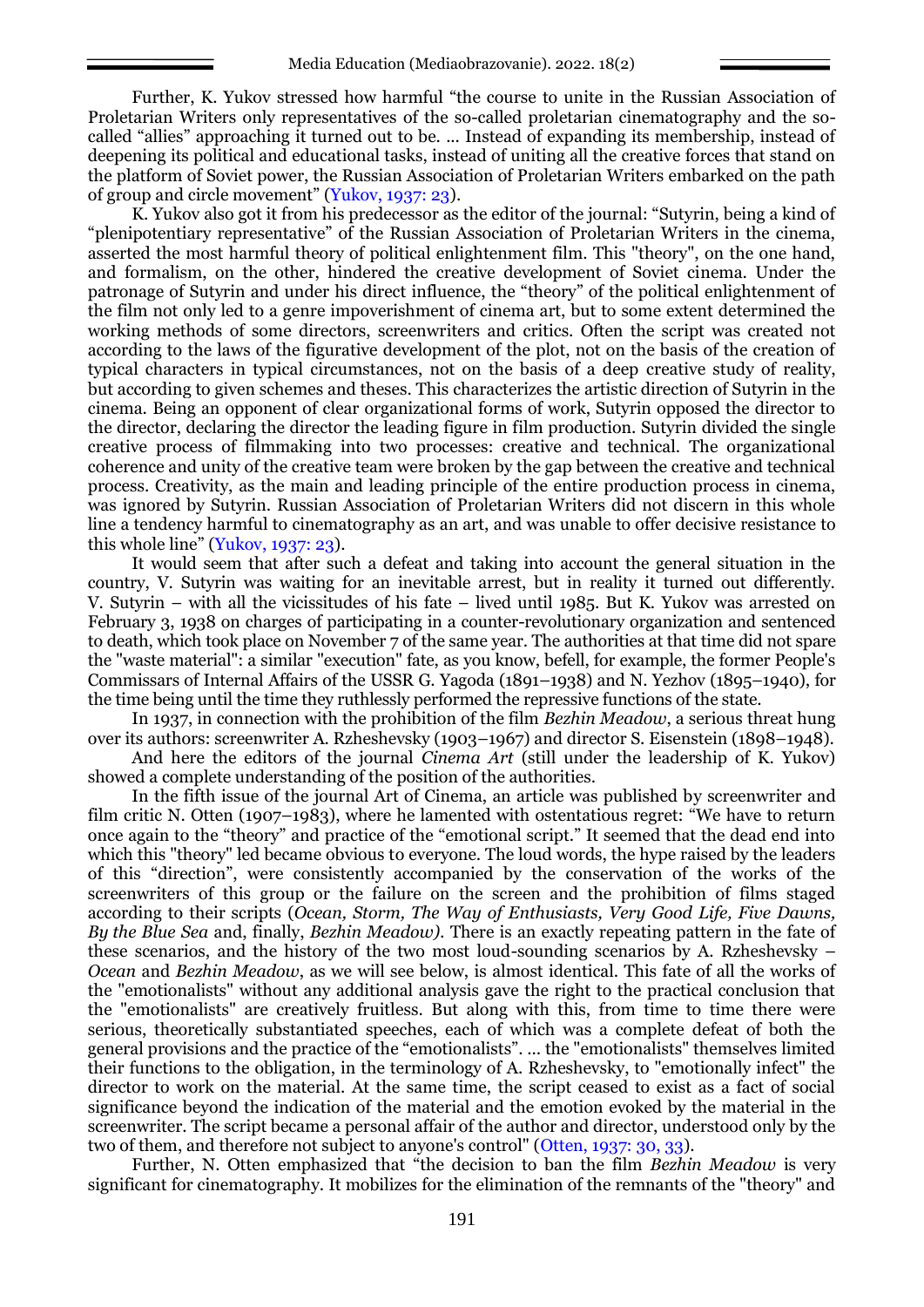practice of the "emotional script". Organizationally, this means: firstly, putting into production only those scenarios that are finished works of art; secondly, the need for an urgent organization of works on the history and theory of cinema, comprehending the past and thereby eliminating the possibility of endless "repetitions of the past"; and thirdly, the organization of the public to raise the quality of the script and to discuss it widely before putting it into production" (Otten, 1937: 35).

If N. Otten sharply criticized screenwriter A. Rzheshevsky, then film critic I. Weisfeld (1909– 2003) in his voluminous theoretical article attacked a much larger figure in Soviet cinema – S. Eisenstein: "*Bezhin Meadow* was created in an atmosphere of praise, a responsible film about the great battles for the socialist remake of the countryside, a film that, in the opinion of its apologists, was supposed to embody the pinnacle of socialist realism. The cinematic environment, criticism and film leadership showed in relation to S.M. Eisenstein and A. Rzheshevsky a rare indifference and superficiality that lulled the vigilant, critical approach to the artist's creative work. It turned out that S.M. Eisenstein told lies about our collective-farm reality, about the movement of millions towards socialism under the leadership of the Communist Party. The film does not contain passionate hatred for the class enemy and genuine love for the hero of collective farm construction, which inspire the creation of great images. S.M. Eisenstein showed in his film an abstract clash of good and evil, endowed the class enemy with such features that make him an objectively noble bearer of his wrong but consistent philosophy, portrayed the goodies in terms of sacrifice. All this turned the film *Bezhin Meadow* into someone else's, cold, obviously politically untenable work. In addition, Eisenstein, who at one time was a standard-bearer in the struggle for Soviet art, whose films not only overthrew the traditions of Khanzhonkov's cinematography, but also affirmed the principles of the new art born of the October Revolution, in *Bezhin Meadow* demonstrated a regression in relation to the means of artistic influence by which he operates, and in combination with the ideological content of things and anti-artism" (Weisfeld, 1937: 25).

Having thus demonstrated his complete adherence to the point of view of the Power, I. Weisfeld further reminded the readers of the journal *Cinema Art* that "Eisenstein, as a director, is distinguished by the fact that he always theoretically comprehends his actions, that in his work he acts as an art historian, critic, who not only stages the film, but also checks the great art history positions that arise in the course of his theoretical work. Eisenstein the director and Eisenstein the theoretician are inseparable. We know that Eisenstein created *October* and *Old and New* on the basis of an outdated incorrect theory of intellectual cinema. And having become convinced of the failures of these films, Eisenstein was also convinced of the fallacy of his theory, which he now condemns with the stern verdict of a theoretician who has realized the falsity of his initial positions. Now the question arises, did Eisenstein accidentally break away from reality, from the living life of socialist society, or did he, as a theoretician, create for himself some kind of illusion, some kind of philosophical mirage that determined his wrong approach to making a film? (Weisfeld, 1937: 26).

Arguing with S. Eisenstein, who was disgraced at that time, I. Weisfeld emphasized that "the theory of intellectual cinema was based on the denial of figurativeness and imagery, on ignoring the sphere of living human experiences, which were replaced by a productive set of editing combinations that arose after shooting on the editing table, outside and regardless of the scenario. This theory inevitably entailed not only a denial of the emotionality of artistic creativity and a work of art, but also devalued their ideological content, political tendentiousness, and a clear semantic orientation. Now Eisenstein, apparently, realized this, although he recognized intellectual cinema as a "one-sided theory", which, with one side of its own, can continue to positively influence the creative process, just like, say, in his opinion, poetics that arose from detective stories works of Fenimore Cooper, influenced writers such as Balzac, Hugo and Eugène Sue. Despite these unsuccessful attempts to justify to some extent the vitality of the theory of intellectual cinema in our day, it remains a theory that is incorrect, erroneous, and in its decisive points rejected by its author" (Weisfeld, 1937: 26).

At the end of his article, I. Weisfeld gave a kind of communist recommendations/instructions to the famous director: "The work of socialist realism arises not on the basis of a contemplative acquaintance with the facts of reality, but as a result of the active participation of the artist in building a socialist society. This combat function of the artist in the Soviet country contains the source of the great wisdom of his works, artistic expressiveness and that emotional strength that rests on hatred for the enemy, on love for his homeland, for his party. Eisenstein's theoretical scheme, which ignores reality, contradicts the true nature of artistic creativity. ... If Eisenstein wants to honestly and completely draw lessons from the failure of *Bezhin Meadow*, he must first of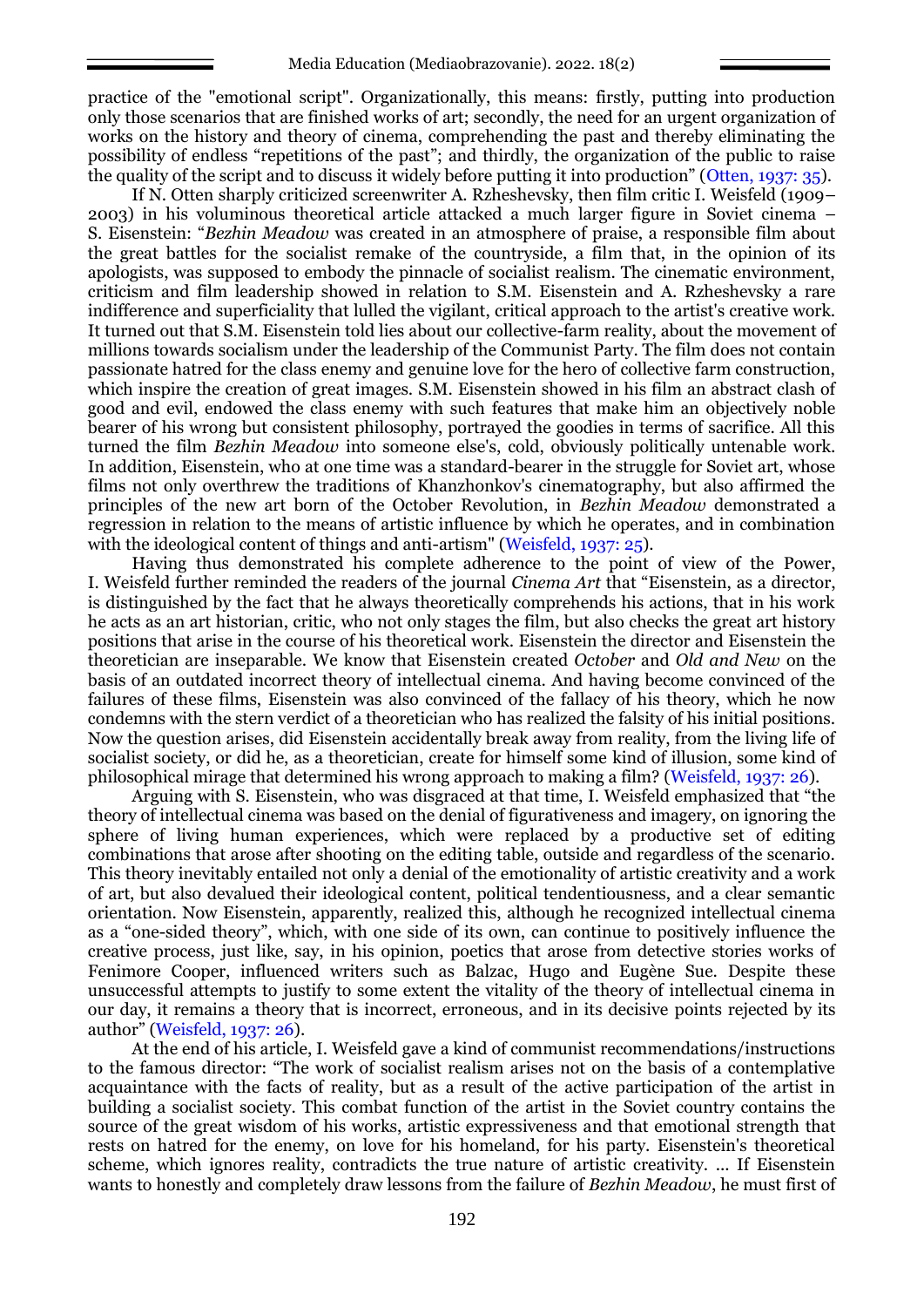all reconsider his theoretical views, understand the viciousness of these views set forth in the program of the directing department, where an extremely insignificant place is occupied by the problem of the image is the decisive and central problem of art. … The prohibition of *Bezhin Meadow*, just like *Bogatyrs*, politically untenable and anti-artistic works, poses the problem of completely destroying and uprooting all remnants of formalism in artistic practice and theory. ... And since Eisenstein's "theory" is one of the sources of the failure of the production of *Bezhin Meadow*, Soviet art criticism and criticism, Eisenstein himself is obliged to expose it to the end in a combative way. ... Eisenstein will only then be able to truly reorganize if, in his next work, he shows the victories of the Bolshevik Party, its Leninist-Stalinist cadres over all the forces of the old society, and if this work is not carried out on the basis of "his" philosophical concept, excluding the figurative expression of a living reality, but on the basis of a truly partisan understanding of art, its combat role in the struggle for communism" (Weisfeld, 1937: 27-28).

One of the most active authors of the journal *Cinema Art*, S. Eisenstein, undoubtedly read this article, and, perhaps quite logically, suggested that this was not just criticism, but a signal for "taking the most stringent measures", with which 1937 was so rich ... But, most likely, the legendary *Battleship Potemkin*, which by that time had become the banner of revolutionary cinema, became the director's "protective certificate" in this case ...

However, the attack on S. Eisenstein continued further: in the seventh issue of the journal *Cinema Art*, the film critic G. Avenarius (1903–1958) took up arms against S. Eisenstein's theoretical views, arguing that "Eisenstein developed his theory, however, not on the basis of study of concrete reality, but in complete isolation from it. Therefore, all the formulations and provisions that he came up with could not give him the power of orientation and understanding of the internal connection of the surrounding events. Theorizing, Eisenstein did not at all seek to know the objective regularity of creative processes, moreover, very often he needed methodological calculations to explain, approve and motivate his own formalistic creative practice, in order, as he himself said, to "give clarity to the formal arbitrariness of the ideological formulation". (In addition, both in his articles and in the program of his course read at Institute of Cinematography, Eisenstein extremely uncritically used a number of modern "fashionable" theories and theories (Freudianism, Husserlianism, the philosophy of Bergson, etc.). As a result, contradictory theoretical positions and fragments of "fashionable" border of theories predetermined the political failure of his last film. Eisenstein the theoretician carried away the master Eisenstein. This is the great tragedy of the creative path of this undoubtedly very talented artist" (Avenarius, 1937: 40).

According to G. Avenarius, "Eisenstein understood the image not as a result of a complex process of cognition and reproduction of reality, but as a result of subjective selection, as a result of influencing frames and their comparison of some kind of "cinematic" conditions. ... Eisenstein's contradictory statements on various issues of the theory of the frame, arising on the basis of a confused, eclectic philosophical concept of it – statements that evolve from recognizing the frame as a "montage cell" to the assertion that "the frame as such does not exist at all", do not lead him to the correct one, dialectical understanding of the film frame, which, of course, cannot but affect his own theory of framing (i.e., montage proper)" (Avenarius, 1937: 42-43).

Further, following N. Otten and I. Weisfeld, G. Avenarius sharply criticized the banned *Bezhin Meadow*, while supporting the "correct" socialist realist films: "From the point of view of Eisenstein, the best episodes of *Chapaev* and *The Baltic Deputy* should be considered primitive, and the episode of "gods" in *October*, the episode of "wedding" in *Old and New*, the episode of "destruction of the church" in *Bezhin Meadow* – edited "truly associative combinations" ... All this abstruse philosophy of editing, built by Eisenstein , is an eclectic mixture of various terry idealistic theories. Eisenstein's montage theory is undeniably politically harmful and fallacious. This theory was the basis of his work on the script of Rzheshevsky's *Bezhin Meadow*. Guided by this theory, Eisenstein distorted the images of the people of our homeland, drawing colors for their image not from modern reality, but from mythology (Pan, Baba Yaga) and the Bible (Samson, a youth). Soviet cinematography now faces a serious and urgent task — to create a truly scientific theory of montage on the basis of an analysis of the best Soviet realistic films" (Avenarius, 1937: 47).

Against this background, criticism of the theoretical views of the writer and screenwriter V. Volkenstein (1883–1974) and his book "Dramaturgy of Cinema" (Volkenstein, 1937) in an article by film critic S. Ginzburg (1907–1974) seems to be quite moderate: "The desire to create a new cinematic terminology based on theatrical terminology is a very big drawback of V. Volkenstein.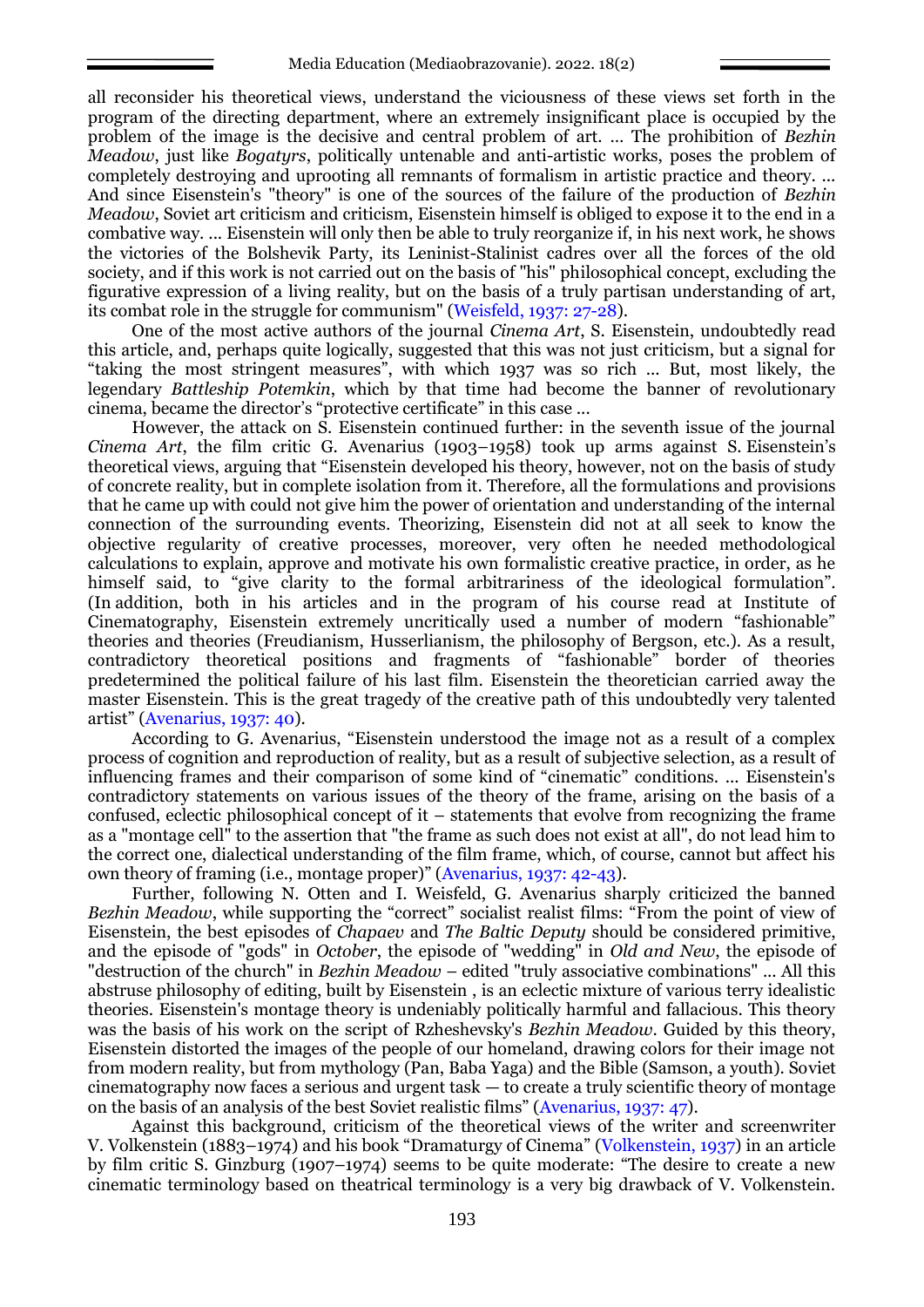By comparing the dramaturgy of the theater with the dramaturgy of the cinema, one cannot establish all the richness and all the specific visual possibilities of each of these arts. V. Volkenstein completely discards the basic cinematographic concepts. As we have already pointed out, he refused to consider the frame as an element of dramaturgy. Later in his book, when speaking about the composition and elements of the composition of a cinematographic work, about the construction of a plot, Wolkenstein in every possible way bypasses another, no less important concept of cinematic theory – he does not say a single word about montage. And after all, montage is a specific form of constructing the plot of a cinematographic work unfamiliar to the theater" (Ginzburg, 1937: 59).

The most distanced article from the ideological conjuncture in the *Cinema Art* in 1937 was the work of the film critic and writer B. Balázs "On the problem of cinema style" (Balázs, 1937: 33-36). B. Balázs first gave an original definition of the key term of his article, arguing that "style is that special character of works of art, which reflects the individuality of the artist, class, nation and historical era. And all these features are reflected synthetically as a single style in each individual work of art, i.e. every work of art simultaneously expresses the style of the artist, the style of his class, the style of his nation and his era. At the same time, it is important to note that each work of art (if it only deserves this name) has its own style, in which its content is formally expressed. There is no such work of art in which the character of the artist, the ideology of his class, the peculiarities of his nation and era would not receive a more or less distinct (if not even immediate) formal expression. It is important to note that this style may not arise on the basis of preliminary theoretical considerations and even in most cases arises independently from them and is often investigated theoretically only "in hindsight", as a fact" (Balázs, 1937: 33). And then he made a relevant conclusion to this day that "1) style and stylization are different principles of figurative transmission, but they can pass into each other; 2) stylization and realism in art are not mutually exclusive. An artist can stylize very strongly and still be a realist; 3) "natural" is not the same as "naturalistic". Consequently, this is not an almost unformed copy of reality, but only a certain similarity in the image; 4) naturalness and stylization are two different artistic principles that can be combined in the same work of art. But the more stylized the work of art, the less natural it is" (Balázs, 1937: 34).

The first issue of the *Cinema Art* was ready for the print at January 1938. However, the real publication of this journal was delayed until 3 March, 1938.

During this time, the following events took place: on January 9, the *Pravda* newspaper published an article entitled "What hinders the development of Soviet cinema" (Ermolaev, 1938: 4), on January 18, Boris Shumyatsky (1886–1938), head of the Main Directorate of Cinematography, was arrested (he was shot five months later – 29.07.1938), on February 3, K. Yukov (1902–1938), the former editor-in-chief of the *Soviet Cinema* and *Cinema Art* were arrested (a number of filmmakers were also shot a little later) (see Appendix).

It is clear that the January article in *Pravda*, which mercilessly accused the leadership of the cinematography of crimes, could not have appeared without the knowledge of the authorities. Here are just the main excerpts from its text: "...the work of the film industry continues to be extremely unsatisfactory and causes fair sharp criticism from our public. The plan for the release of films from year to year is not fulfilled. ... The leadership of the cinematography management is not waging any struggle against the corruption that has taken on unprecedented proportions. ... It is absolutely shameful that the leadership of the cinematography management in the person of Comrade Shumyatsky brought cinematography to such a state that there are almost no feature films on the Soviet screen on such important topics vital to the country as the modern Red Army, the Stakhanov movement, socialist construction in the national republics, the Soviet woman, youth. ... A situation has arisen when there are ready-made scripts, unloaded studios, inactive directors, and the plan is not being fulfilled, and the viewer does not receive new films in the required quantity and on relevant topics. … These results clearly show that B. Shumyatsky, head of the State cinematography management, was captured by the wreckers who made their way to the leadership of cinematography. … Soviet cinematography can work better and produce many more pictures than it can now. We need a radical restructuring of the entire system of work, the immediate elimination of all the consequences of sabotage, which has taken deep roots in film organizations" (Ermolaev, 1938: 4).

The new management of the journal *Cinema Art* responded to these events with an editorial article, "Tasks of the Journal" (Tasks..., 1938: 12), in which they accused both the top of Soviet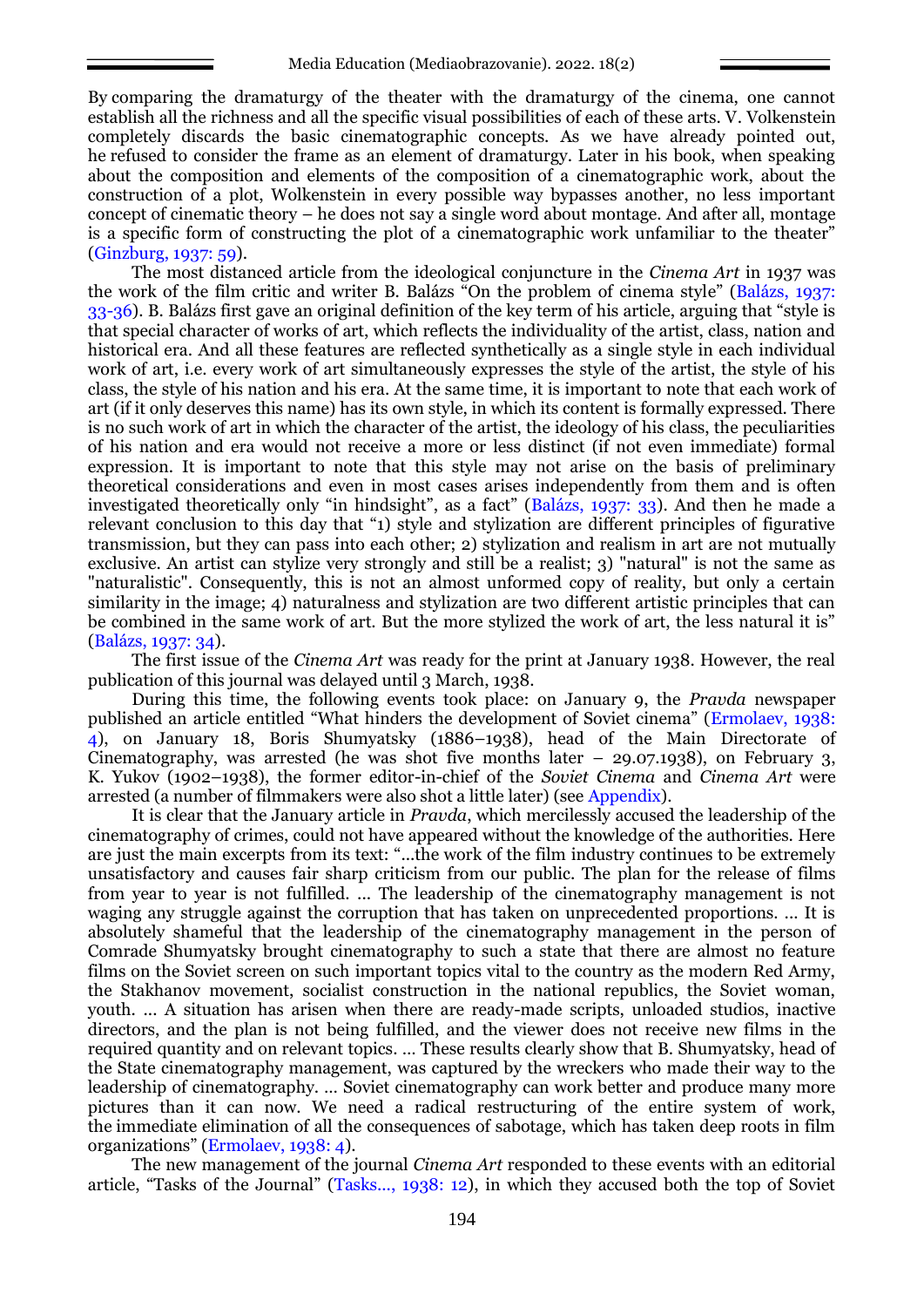cinematography and the editorial course of the publication under the direction of N. Yukov (1902– 1938) of wrecking activities.

The article "The Tasks of the Journal" informed readers that "the exposed wrecking leadership of the State cinematography management did a lot to slow down the development of Soviet cinema. Along with the fraudulent projects of "Soviet Hollywood", it propagated the theory of "the limits of the capacity of the existing production base, artificially lowered production plans and put the masters of Soviet cinema in such conditions that even this underestimated program was not carried out; it fought in every possible way against the creation of a healthy creative environment and in every possible way planted unprincipled groupism, sycophancy and protectionism; it wiped out young creative cadres; it destroyed screenwriting to such an extent that a screenwriting "hunger" was artificially created, and our best screenwriters were forced to move to work in other areas of artistic creativity; it suppressed any healthy criticism, opposing it with its group assessments of the creativity of individual masters and specific works. In theory, it cultivated bourgeois restorationism.

How did our cinematographic press, and in particular the *Cinema Art*, fight these hostile influences? I must answer honestly and directly: The journal didn't fight enough, fought badly. The film press, and in particular the *Cinema Art*, cannot boast that it helped to expose sabotage in Soviet cinema, that it exposed bourgeois theories openly and brazenly promoted by B. Shumyatsky and his associates, that it helped to improve the creative environment, that she fought for the Bolshevik organization of film production. The *Cinema Art* preferred to keep silent than to evaluate the numerous books of B. Shumyatsky, in which he openly preached his bourgeois theories. ... The journal has moved away from these immediate political tasks and preferred to them the often toothless and belated review of individual films. The journal struggled insufficiently and badly for the improvement of film production – and this is another and very significant shortcoming of the journal. Cinematography is not only an art, but also a complex and highly specialized production. It is unthinkable to solve a single creative task of Soviet cinema in isolation from production tasks. And the system of a sharp separation of the creative and production process, the system of a kind of "functionality", carried out by B. Shumyatsky both in his "theoretical" speeches, and in practice, was actually promoted by the journal, which almost abandoned the setting of production tasks.

These were the log errors. Poor "academicism", detachment from the urgent tasks of Soviet cinematography and fear of sensitive issues led to the fact that the journal was deprived of Bolshevik passion, became apolitical, toothless, passed by the most acute political tasks and naturally broke away from the cinematographic community and did not have sufficient authority" (Tasks …, 1938: 12).

After such sharp criticism and self-criticism, the editors emphasized that "this year the journal faces the most important task of resolutely restructuring all its work. Of course, the *Cinema Art* should by no means renounce the deep development of theoretical and creative problems. But precisely this deep development is possible only if they are studied in their entirety in connection with the solution of production problems. The journal must ruthlessly combat bourgeois restorationism in cinematic theory, resolutely expose the attempts to propagate bourgeois and bourgeois-nationalist views that took place in individual films and scripts. Relying in its work on the active workers of cinema, the journal must fight for the Bolshevik order in film production, for the final defeat of the limiters, for a sharp increase in the release of new films, for the complete mastery of cinematographic technology. The journal should fight for the Stakhanovist movement in cinematography, widely popularizing the successes we have of individual film crews (for example, work on the film *Lenin in October*). The journal must fight for the improvement of the creative environment and the wide promotion of new young cadres, both for creative work and for production, technical and organizational work. The journal should rally all workers of Soviet cinematography around the task set before it by Comrade Stalin of creating new films that "glorify, like *Chapaev*, the greatness of the historical deeds of the struggle for power of the workers and peasants of the Soviet Union, mobilize them to fulfill new tasks and remind both of achievements and of difficulties of socialist construction"(Stalin)" (Tasks…, 1938: 12).

This editorial article was supplemented by the article "On the 'limits' and possibilities of Soviet cinematography", which noted that "from year to year, Soviet cinematography has not fulfilled its production plans for the release of films, despite the fact that these plans, undoubtedly, were underestimated by the State cinematography management and far from did not exhaust the production capacity of the studios. But even the understated plans still turned out to be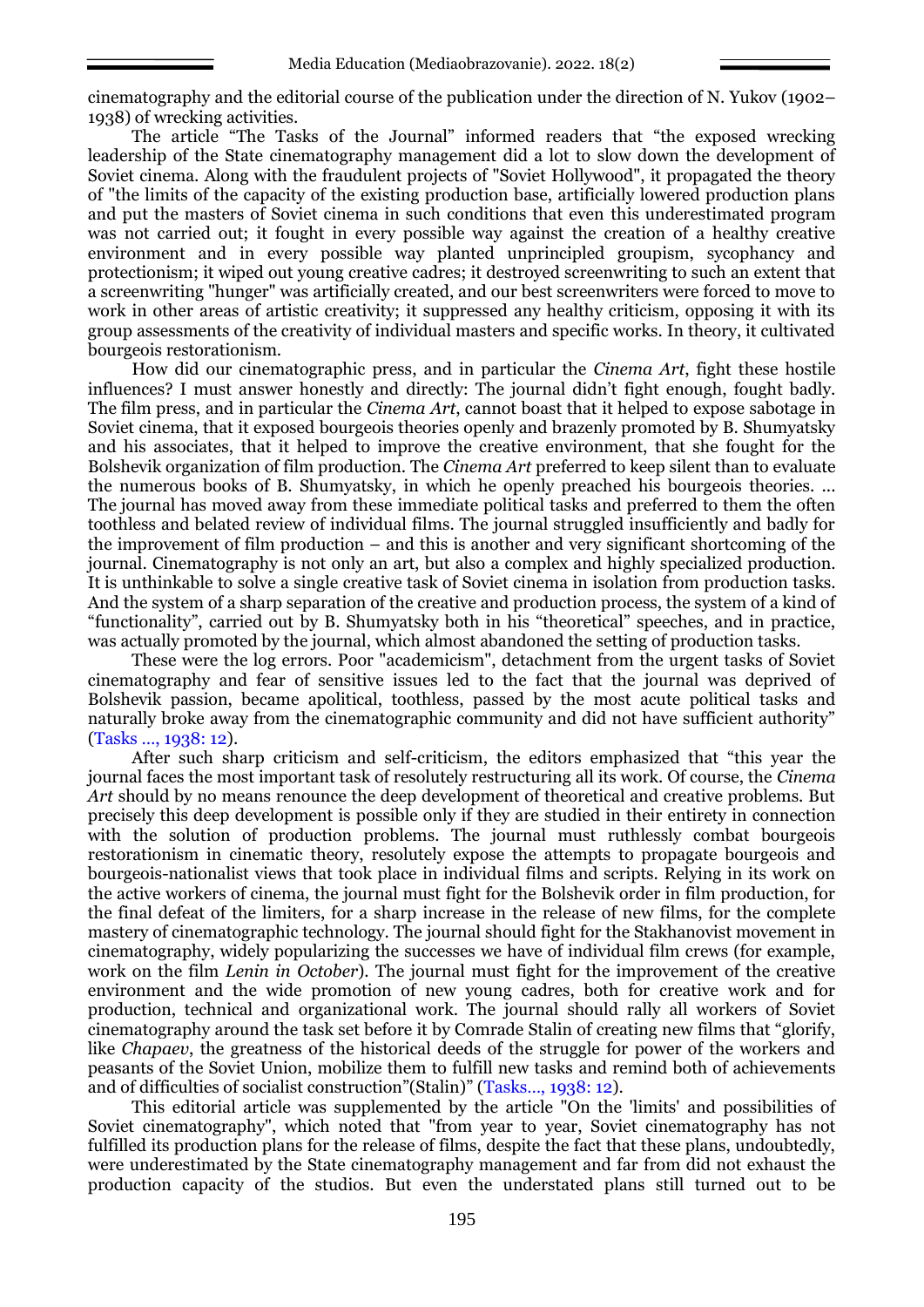"overwhelming" for the State cinematography management. ... The disclosure of sabotage in cinematography really suggests that the main goal of the saboteurs who made their way into Soviet film organizations and in particular into the central apparatus of the State cinematography management was precisely to reduce the number of Soviet films and thereby undermine the role and significance of our cinema both at home and abroad" (Dubrovsky, 1938: 23).

*Cinema Art* published and the Resolution of the Council of People's Commissars of the USSR "On improving the organization of the production of motion pictures" dated March 23, 1938 (Resolution..., 1938: 7-8), which stated that "in the organization of the production of feature films, there are major shortcomings leading to systematic non-fulfillment of the film release program, mismanagement, squandering of public funds, the production of a large number of defects, the rise in cost and delay in the production of films" (Resolution..., 1938: 7), and therefore it is necessary "to limit the functions of directors according to scripts mainly to the development of directorial scripts . Film studios should start releasing directors from their unusual functions as screenwriters and switching them to work in their specialty. ... to compact the working day in film studios, with the loading of pavilions in three shifts, using the 3rd shift to install the scenery" (Resolution..., 1938: 8).

But the main event in the USSR in the first quarter of 1938, of course, was the trial of the anti-Soviet "bloc of Rights and Trotskyism" held on March 2-13, conducted by the Military Collegium of the Supreme Court of the USSR. The main defendants in this case were former prominent party and government figures: N. Bukharin (1888–1938), A. Rykov (1881–1938), N. Krestinsky (1883–1938), H. Rakovsky (1873–1941), former People's Commissar Internal Affairs G. Yagoda (1891–1938) and others. Almost all of them were shot.

The editors of the *Cinema Art* journal, like practically the rest of the Soviet press, responded to this process with an angry editorial titled "The Fascist Reptile Destroyed": "With a feeling of immeasurable anger, the peoples of the Soviet country and the working people of the whole world learned about the monstrous and disgusting crimes of the eternally damned, a bloodthirsty gang of conspirators, fascist dogs – Trotsky, Bukharin, Rykov, Yagoda and their henchmen, plotting to turn back the history of mankind, take away from the 170 million Soviet people all their conquests, a happy, prosperous and joyful life and give it to be torn to pieces by capitalists and fascist bandits. Having absolutely no grounds for counter-revolutionary anti-Soviet activities in our country, these bastards from the "Bloc of Rights and Trotskyites", who are in the service of foreign intelligence services – the Gestapo, Intelligence Service, etc., carried out the will of the latter, prepared sabotage, espionage, wrecking and by terrorist acts, the overthrow of the Soviet system and the dismemberment of the great and mighty Soviet Union, setting itself the goal of wresting Ukraine, Primorye, Belarus, the Central Asian republics, Georgia, Armenia and Azerbaijan from the USSR in favor of the fascist states, and restoring capitalism in our country. Their atrocities are monstrous and unheard of. The heart beats faster, the fists clench when you read the indictment and the testimony of the bandits at the trial.

It was they – the chief bandits from the fascist gang – Trotsky, Bukharin and their company back in the spring of 1918, together with the "left" and right Socialist revolutionaries, organized a secret conspiracy to overthrow the Soviet government, arrest and kill V.I. Lenin, I.V. Stalin and J.M. Sverdlov – the closest, dearest and most beloved leaders of our people and all working people. On August 30, 1918, they organized the villainous attempt on the life of V.I. Lenin. ... It was they – these fascist spies, bandits and murderers Trotsky, Bukharin, Rykov, Yagoda and other participants in the anti-Soviet conspiracy – who killed the favorites of the people S.M. Kirov, V.R. Menzhinsky, V.V. Kuibyshev and A.M. Gorky. They killed the beloved son of A.M. Gorky M.A. Peshkov. It was they, these vile vile dogs from the "Bloc of Rights and Trotskyites", beasts in which there is nothing human, who organized and prepared the murder of our wise, great and beloved I.V. Stalin and his best associates V.M. Molotov, K.E. Voroshilov, L.M. Kaganovich, N.I. Yezhov and others. A shiver runs through the body when you learn about the insidious, terrible and gravest crimes that these bandits committed together with the tsarist guards, provocateurs, "Left" and Right Socialist-Revolutionaries, Mensheviks and bourgeois nationalists. ... But their insidious plans failed, they failed to enslave the free Soviet people. Our glorious intelligence, led by the faithful son of the people, the best Stalinist – N.I. Yezhov, uncovered this conspiratorial gang in a timely manner and presented it to Soviet people's justice in all their bestial guise. The Supreme Court fulfilled the will of the 170 million people – the fascist gang was wiped off the face of a happy, joyful Soviet land. The same fate will befall all those who will still try to sharpen their swords against our mighty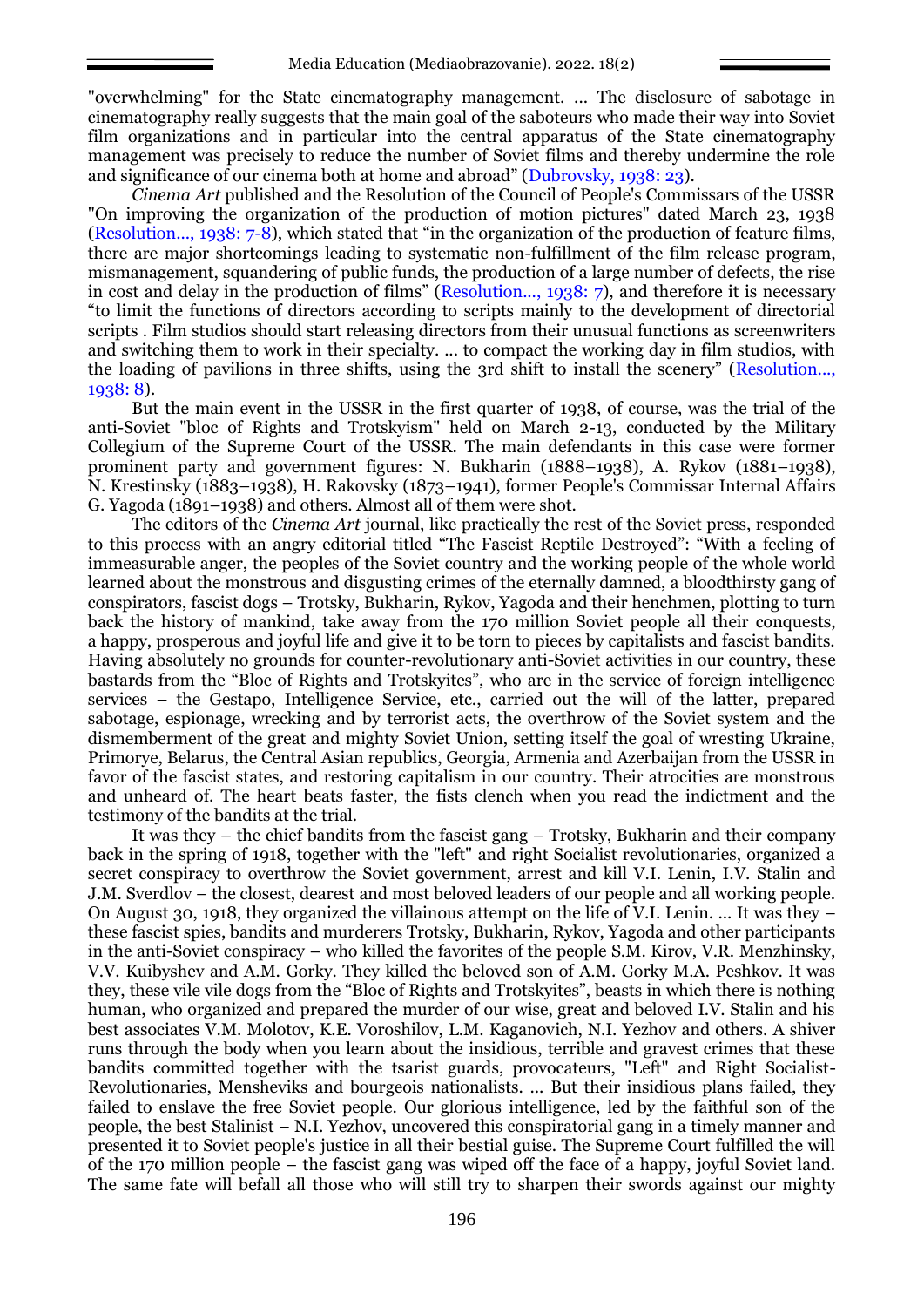socialist motherland. The defeat of the Trotsky-Bukharin-Rykov fascist gang is the greatest victory of our people, of our great party of Lenin and Stalin. It mobilizes us again and again to increase Bolshevik vigilance, to master Bolshevism, to the final uprooting and extermination of all enemies of socialism, under whatever guise they hide. Having wiped out a gang of fascist reptiles from the face of the earth, the Soviet people, rallied around the great, invincible party of Lenin-Stalin, around their beloved leader and teacher Comrade Stalin, confidently and firmly continue their glorious path of struggle and victories – forward and forward to communism!(Fascist…, 1938: 5-6).

At the same time, in 1938, the *Cinema Art* published articles more familiar to its specialized status.

S. Yutkevich (1904–1985) once again spoke out in support of social realism, emphasizing that "if directorial cinematography created only individual works, then the task of cinematography at a new stage is to create such a base for a broad realistic style that would allow pictures to be counted not by units, but dozens, which would create a school of Soviet cinema, a school of art of socialist realism. This requires both creative disputes, and the reorganization of production, and much greater attention to theoretical issues, and, finally, an obligatory critical study of the historical heritage. Disregard for theory has affected us in a kind of nihilism with which we approach everything that has been done in the history of world cinematography. ... The real creativity of the director, from my point of view, is not in inventing staged effects, it can be realized and tested only at a live meeting with the actors. The most difficult thing is here, in this room, without scenery or any other effects, just to set up a stage" (Yutkevich, 1938: 50, 56).

S. Yutkevich was echoed by S. Gerasimov (1906–1985): "Now the director's task is to find ways to create a large acting team in the cinema, such a team that could fully satisfy the lawfully grown demands of our art, help our Soviet film actor take a leading place in world cinema. The Soviet film actor must concentrate in himself, with the nobility and clarity of the task, such a wealth of performing qualities, such a versatility of the pictorial scale, that any actor of the West, who to this day captivates us with the ease of acting and the elegance of the drawing, would recede into second place. … the education of an actor not from the outside, but from the inside has become the main principle of all our work. The theory of photogenicity has logically fallen away, the theory that held back, deadened, entangled cinematography. The actor becomes freer, and there is no need to be limited by what has been achieved, because realism is unlimited from our point of view, it provides unlimited possibilities"(Gerasimov, 1938: 47, 52).

Film expert N. Klado (1909–1990) wrote approvingly that "The Government Resolution puts creative workers of cinematography in the places characteristic of their profession. Long dispute resolved. The film director will direct the films, and the film writers will write the scripts. There is no diminution of the director's rights in this. This does not mean that all directors have written bad scripts. On the contrary, many beautiful films were created according to scripts written by directors. It only means that people who consider directing their calling, who have chosen this particular path of life, should receive opportunities for maximum creative disclosure in this particular profession. This means that the director must be so busy with work in his main specialty that he will have no time to write a script, just as a screenwriter should have no time to stage films. The ruling does not deny the authorial participation of the director in the creation of the film, but this participation is limited to the directing work itself" (Klado, 1938: 53).

However, the most significant theoretical work published in the journal *Cinema Art* in 1938 was an article by screenwriter and film critic V. Turkin (1887-1958), practically devoid of ideologization, entitled "On the Film Plot and Screenplay" (Turkin, 1938: 28-31).

In it, V. Turkin, in our opinion, reasonably emphasized that "the plot for cinema in terms of its volume and structure is closest to a dramatic short story and a theatrical play. It should be based on a dramatic conflict that is serious enough in its content and tense enough in terms of the degree of its expression. This conflict should be revealed primarily in the behavior, in the actions of the actors. But there is a rather significant difference between stage action and cinematographic action. In cinema, thanks to its technique of close-up photography, the possibilities of action are richer and more varied. Small gestures, the smallest movements of the face, a barely perceptible sigh, a quietly thrown word, which from the stage would hardly have made an impression, would have gone unnoticed" (Turkin, 1938: 28).

As a result, V. Turkin gave a reasonable definition of the main elements of the film's plot: "In its simplest form, the scheme for unfolding a dramatic plot is as follows: the outbreak of a conflict – a catastrophe – a denouement. In a more expanded form: exposition (introduction into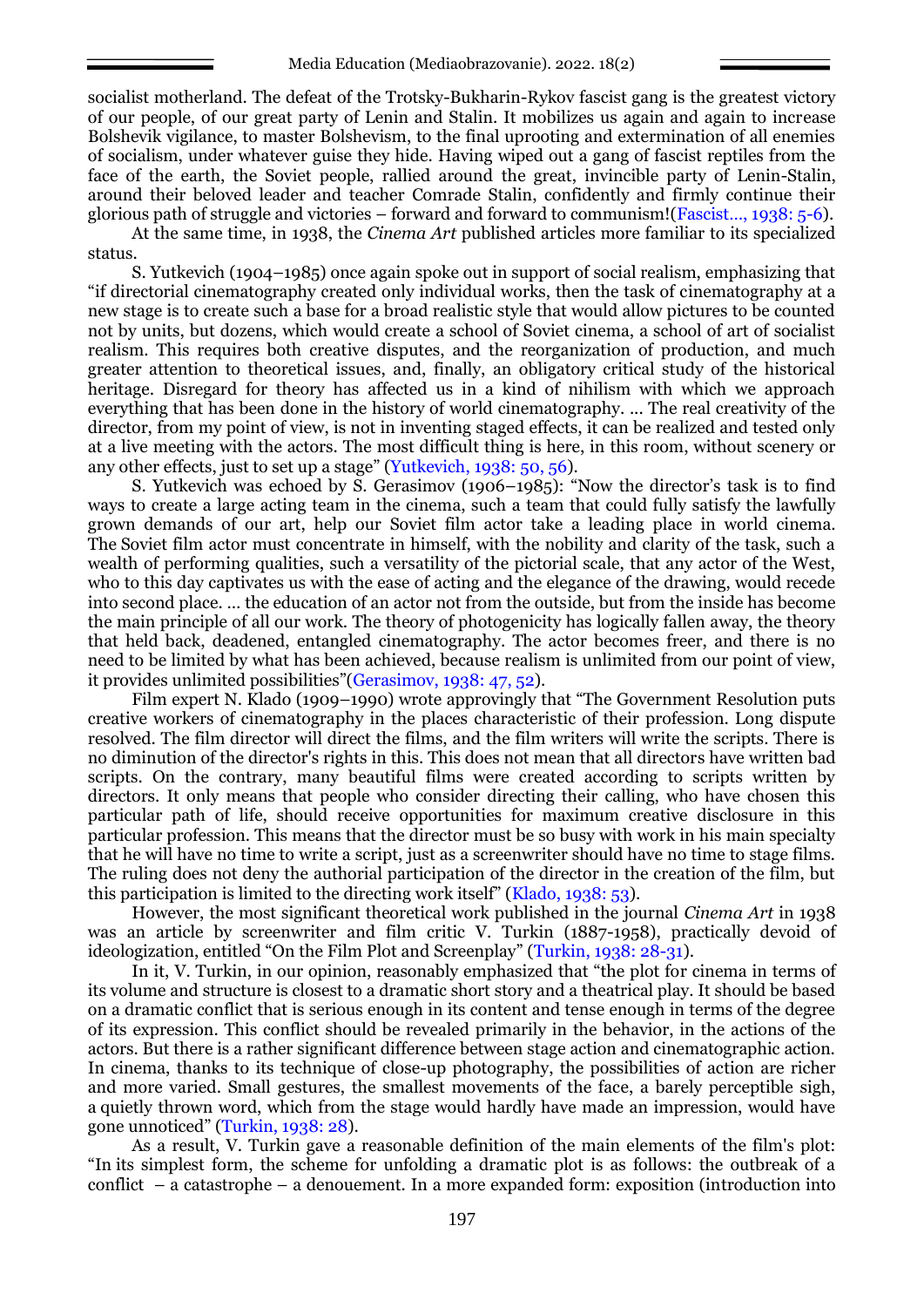action, initial display, setting, actions, first acquaintance with the characters and their preliminary characterization, preparation of the plot) – the setting of the action (i.e. conflict relationships between the characters) – the ascending growing action of the culmination, if it is in the script,  $$ the culmination (i.e. the moment of the highest tension of the action in the middle of the action, the decisive turning point in the action) – the subsequent increasing movement of the action towards the catastrophe (i.e. the last decisive clash of the acting forces at the end of the action) and, finally, the denouement (in which the results of the dramatic struggle that took place are briefly shown, their dramatic relationship is "unleashed")" (Turkin, 1938: 30).

From January to September 1938, the journal *Cinema Art* was published without indicating the name of the editor; only the editorial board appears in the imprint of this period (without listing any names). In October, the journalist A. Mitlin (1902–1941) was appointed editor-in-chief of the journal.

At the end of 1938, another important state event took place, which significantly influenced a new round of ideologization of the press. The Resolution of the Central Committee of the All-Union Communist Party of Bolsheviks "On the organization of party propaganda in connection with the release of the Short Course in the History of the All-Union Communist Party of Bolsheviks" of November 14, 1938 noted that "in the propaganda of Marxism-Leninism, the main, decisive weapon should be the press – magazines, newspapers, pamphlets, and oral propaganda should occupy a secondary, auxiliary place. The press makes it possible to immediately make this or that truth the property of all; therefore, it is stronger than oral propaganda. The splitting of the leadership of propaganda between the two departments led to a belittling of the role of the press in the propaganda of Marxism-Leninism and, thereby, to a narrowing of the scope of Bolshevik propaganda, to amateurism and disorganization. ... To note the isolation of our theoretical journals from the pressing issues of life and the struggle of our party, their self-closure and tendencies towards academicism. Oblige editorial boards of theoretical journals to restructure their work" (Resolution…, 1938: 9, 11). Propaganda work was considered in a similar vein during the XVIII Congress of the Communist Party held on March 10-21, 1939.

The editors of the *Cinema Art* duly responded to the "communist party call" to intensify the ideologization of the press with the editorial "The Tasks of Soviet Film Criticism" (Tasks…, 1939: 5-6): "The main drawback of our criticism is that it did not become the leader of Soviet cinema artists that it does not help them well (and sometimes does not help at all) to comprehend their own experience, to understand achievements and shortcomings. Criticism often passively registers ("this is bad, but this is good"), and does not generalize. She views films as isolated phenomena at best in connection with the general development of this or that artist, but she almost never sees behind them the expression of those deep processes that determine the path of all Soviet socialist art. Therefore, the significance of such criticism turns out to be unimportant for the artist. A playwright, director, actor can still find in critical articles correct assessments of individual elements of their work, but they will not find an analysis of the ideological and thematic task they have set for themselves, they will not find out to what extent the style of the work corresponds to this task. ... The second drawback of criticism – not all, of course, but part of it, and, moreover, the least – is timidity, fear of direct and clear assessments, a tendency to reasoning built according to the scheme "on the one hand, one cannot help but confess, on the other hand, one must admit". Such, so to speak, "creative method" of criticism "leads to the fact that other critical articles are perceived by the reader as a kind of rebus. The reader can never find out how the author relates to this or that work, whether he likes it or not. The fear of direct and clear assessments is essentially a consequence of the inability to analyze the work, its theme, the consequence of ignorance of the material of the work. ... Unfortunately, our criticism is characterized by excessive good nature. It sometimes justifies the ideological and artistic weakness of a work by the importance of the (sometimes purely external, formal) theme posed in it, the novelty of the genre, the youth of the artist, etc." (Tasks…, 1939: 5).

The editors of the *Cinema Art* were convinced that the Soviet "critic should be the leader of the artist. He must have more knowledge than the artist, his logical thinking must not be lower than the emotional thinking of the artist, he must see farther and wider. Therefore, the struggle to raise the ideological and theoretical level of Soviet film criticism, which will allow it to overcome its shortcomings and rise to the level of the best achievements of our art, is of such importance" (Tasks…, 1939: 5-6).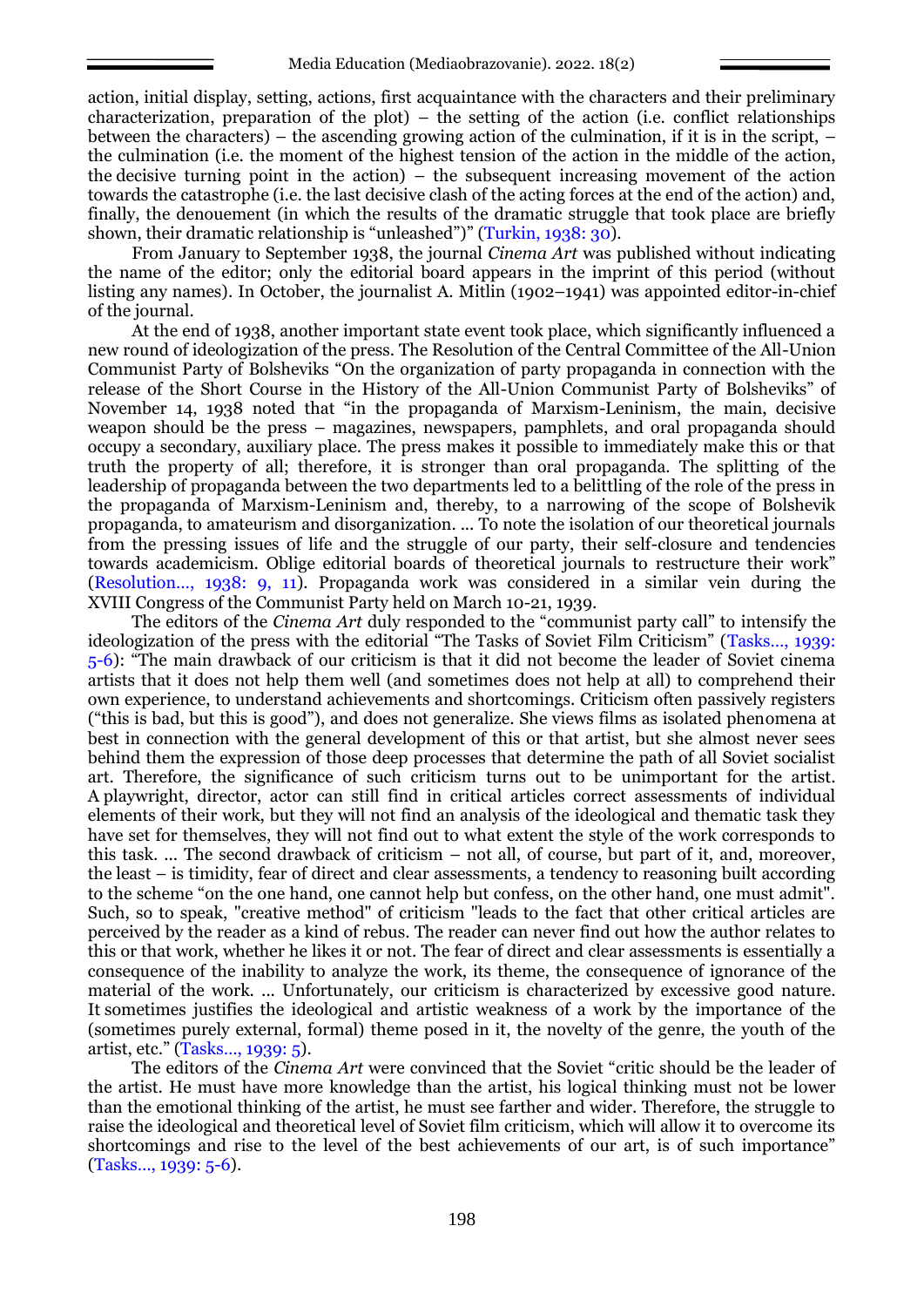But the communist party ideological peak of the 1939 in the *Cinema Art* journal was a "theoretical" article by the film critic N. Lebedev (1897–1978) entitled "Stalin and Cinema" (Lebedev, 1939: 18-21). N. Lebedev, who did not get tired of fighting the "film opposition" reminded that "everyone remembers the theories of the formalists who denied the importance of an entertaining plot in the cinema, neglected to work with the actor, called for the construction of films according to the method of "installation of attractions", for the replacement of the actor "typical" and "sitter". Comrade Stalin gave instructions on the need to create highly ideological films with a strong entertaining plot and talented acting. Only under these conditions will the viewer be captured by what is happening on the screen, only then will the ideological essence of the work reach him" (Lebedev, 1939: 20).

But the main thing is that in his article N. Lebedev proclaimed that "Stalin's definitions of the high role of masters of art as "engineers of human souls", the style of our era as "the style of socialist realism", which includes elements of revolutionary romance, the need for a dialectical combination in our art national forms with a socialist content are not only a huge contribution to the aesthetic theory of Marxism-Leninism, but also practical instructions to artists for the most correct movement forward. ... The greatest thinker and brilliant strategist of progressive mankind, Comrade Stalin, is at the same time the best friend of art, the best teacher and educator of film masters" (Lebedev, 1939: 18, 21).

The scale of mass repressions began to gradually subside after N. Yezhov (1895–1940), the former People's Commissar of Internal Affairs of the USSR, was arrested on April 10, 1939.

In the same year, the most important events of the decade took place on the international arena: on August 23, 1939, the "Non-Aggression Pact between Germany and the Soviet Union" was concluded, and on September 1, the Second World War began with the German invasion of Poland.

The first issue of the journal *Cinema Art* for 1939 opened with a fundamental theoretical article by S. Eisenstein (1898–1948) "Montage 1938" (Eisenstein, 1939: 37-49). Her appearance was due to the fact that the director completely rehabilitated himself in the eyes of the authorities by staging the military-patriotic film *Alexander Nevsky*, the successful premiere of which took place on December 1, 1938.

As fate would have it, *Alexander Nevsky* became the only film by Sergei Eisenstein to be released in theaters in the 1930s. The reliance on the actor's type, "vertical montage" and "montage of attractions", characteristic of Eisenstein's silent cinema, gave way here to a frank film opera, in which, however, there were no arias, but Sergei Prokofiev's music sounded powerfully.

At the same time, N. Cherkasov, who played the role of Prince Alexander Nevsky, believed that Eisenstein wanted to stage a picture "military-defense in content, heroic in spirit, party in direction and epic in style" (Cherkasov, 1953: 124). It is no coincidence that the film was perceived in those years as a hint of an impending military clash with Germany, which was to give a fitting rebuff...

However, neither the costume theatricality, nor the conventionality of texture (due to production necessity, many winter scenes of the picture had to be shot in the summer) did not prevent Sergei Eisenstein from deploying impressive battle scenes on the screen. The famous massacre on Lake Peipsi was filmed especially effectively, which carried heavy-weight dog knights under the treacherous ice ... And Nevsky's famous phrase: "Whoever comes to us with a sword, he will die by the sword" in the 1940s turned into a battle slogan...

In the article "Montage 1938", S. Eisenstein clearly and conclusively responded to the sharp criticism that had been leveled at him in previous years: "There was a period in our wine when montage was proclaimed "everyone". Now the period when editing is considered "nothing" is coming to an end. And, not considering montage to be neither "nothing" nor "everything", we consider it necessary now to remember that montage is just as much a necessary component of a film work as are all other elements of cinematographic impact. After the pro-montage storm and the anti-montage onslaught, we need to revisit and revisit his problems. This is all the more necessary because the period of "denial" of montage destroyed even its most indisputable side, the one that could never and never be attacked. The fact is that the authors of a number of films of recent years have so completely "dealt" with montage that they even forgot its main goal and task, which is inseparable from the cognitive role that every work of art sets itself – the task of a coherently consistent presentation of a theme, plot, action, actions, movements within the film episode and within the film drama as a whole. Not to mention the excited story, even a logically coherent, simply coherent story in many cases is lost in the works of even very outstanding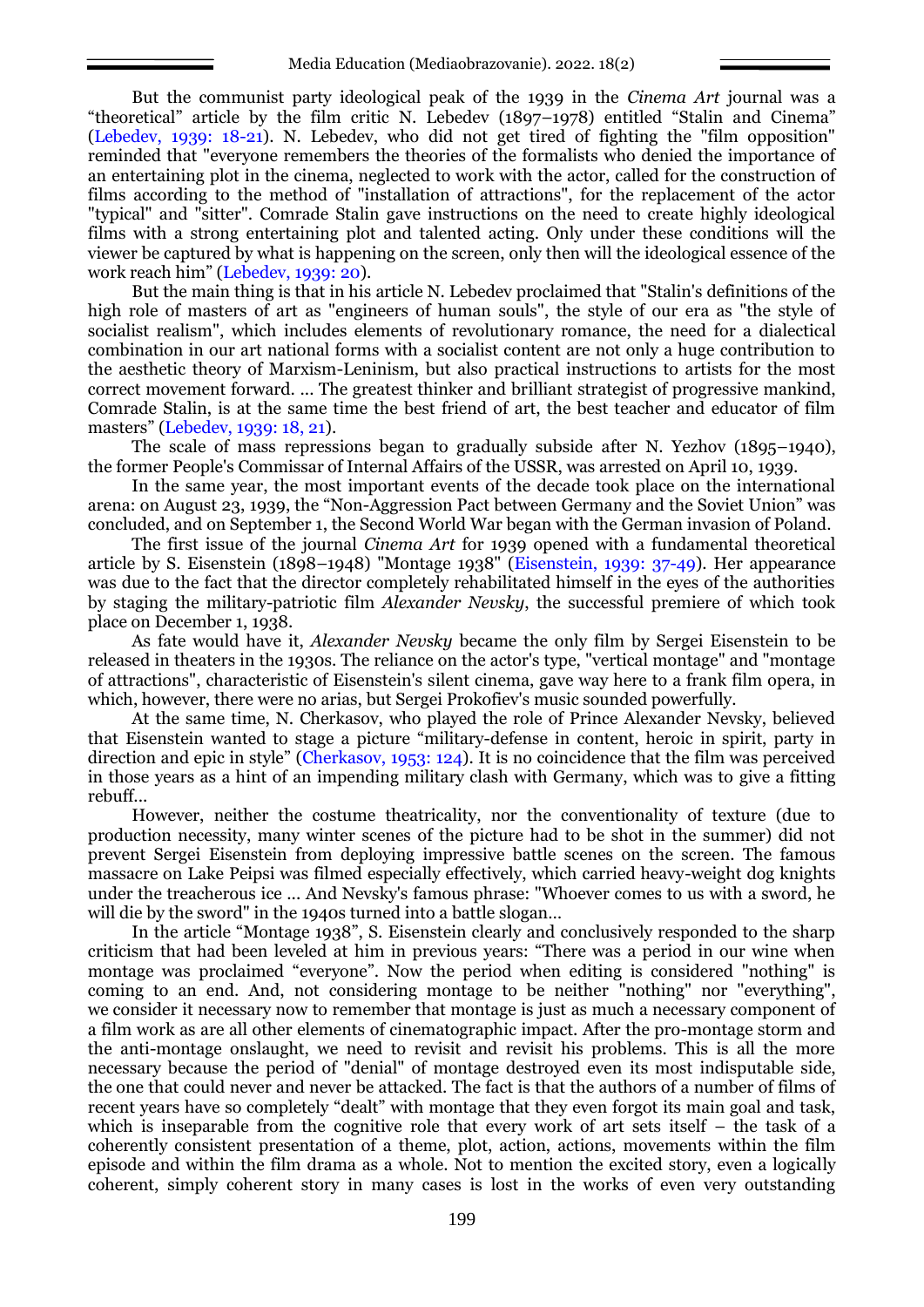filmmakers and across the most diverse film genres. This requires, of course, not so much criticism of these masters as, above all, a struggle for the culture of montage, which has been lost by many. Moreover, our films are faced with the task of not only logically coherent, but precisely the most excited emotional story. Installation is a powerful help in solving this problem. ... One extreme was the fascination with the questions of the technique of combining (montage methods), the other – the elements to be combined (the content of the frame). More attention should be paid to the very nature of this unifying principle. That very beginning, which for each thing will equally give birth to both the content of the frame, and the content that is revealed through this or that comparison of these frames"(Eisenstein, 1939a: 37-38).

In the same year, the *Cinema Art* published another important theoretical article by S. Eisenstein – "On the Structure of Things", where he again defended his creative principles and argued that "composition in the sense that we understand it here is a construction that primarily serves to embody the attitude of the author to the content and at the same time make the viewer relate to this content in the same way. ... the connection of my eccentric theater with my pathetic cinema is deeply consistent and organic, no matter how unexpected it may look at first glance!" (Eisenstein, 1939: 14, 16).

Against this background, the theoretical article of another famous director  $-$  V. Pudovkin  $$ looked like a kind of "work on the mistakes." V. Pudovkin (1893–1953) wrote that "the leading and basic style of our Soviet art is socialist realism. The best weapon in the fight against alien formalistic and naturalistic tendencies in art is the living practice of realism. This living practice is just the Stanislavsky system" (Pudovkin, 1939: 35).

An attempt to combine the experimental Soviet cinema of the 1920s with the socialist realist cinema of the 1930s was contained in the article "Dramaturgy of the Historical Revolutionary Film" (Nesterovich, 1939: 22-25): "The skill of the screenwriter is mainly expressed in the following: 1) the idea; 2) the plot organically develops from the main idea of the work: nothing should be introduced from outside in the form of journalistic annotations; 3) the idea of the work is visually concretized in images; 4) the idea of the work should be revealed not in words, but in situations, and the dialogue should become their organic manifestation; 5) clear, precise, impactful dialogue develops the action and moves it; 6) each image is developed to the extent required by the development of the main idea of the work. No matter how interesting an individual image may be in itself, a screenwriter who wants to create an integral, complete work must subordinate it to the main idea, otherwise he risks creating a portrait gallery, and not a work of art. The form of a work in all its minor details must be determined by the idea of the work. Philosophically speaking, the form must be adequate to the content. … Soviet cinematography has in its arsenal two types of original Soviet dramaturgy. The first completed type is the *Battleship Potemkin* and *We are from Kronstadt* with the development of a collective mass psychology, which is revealed against the backdrop of major historical events. The second type of Soviet dramaturgy, initiated by *Chapaev*, either approaches the historical chronicle or constitutes a complete historical genre, like *Lenin in 1918*, with its inherent development of images of individuals and their worldview against the backdrop of major social phenomena" (Nesterovich, 1939: 22, 25).

Quite recently, the film critic I. Weisfeld, who spoke sharply about the work of S. Eisenstein, in 1939 appeared on the pages of the *Cinema Art* with a theoretical article devoid of polemics, in which it was argued that "a detail in its dramatic function is one of the strong expressive means that leaves deep impression on the viewer. But not only this function is limited by its value. The ability to master the detail is the ability to see the world at close range, in all its unique concreteness. The more vigilant, the sharper the eye of the artist, the more observant he is, the brighter the image he created, capable of impressing the viewer (reader). … The development of a culture of detail is the problem of overcoming schematism, because schematism is, first of all, the absence of nuances and details that make up an integral artistic image" (Weisfeld, 1939: 37, 45).

The articles, modest in their theoretical contribution, were not oversaturated with ideology: "Construction of an Episode and a Scene" (Sokolov, 1939: 50-55), "Hyperbole in the Cinema" (Luchansky, 1939: 26-30), "Film Music and Its Theorists" (Volkov-Lanit, 1939: 39-43).

With the appointment in the summer of 1939 of the former party functionary I. Bolshakov (1902–1980) to the post of chairman of the Committee for Cinematography under the Council of People's Commissars of the USSR, a tendency was outlined in the Soviet cinema to increase the number of feature films produced (57 in 1939 against 44 in 1938). At the same time, the film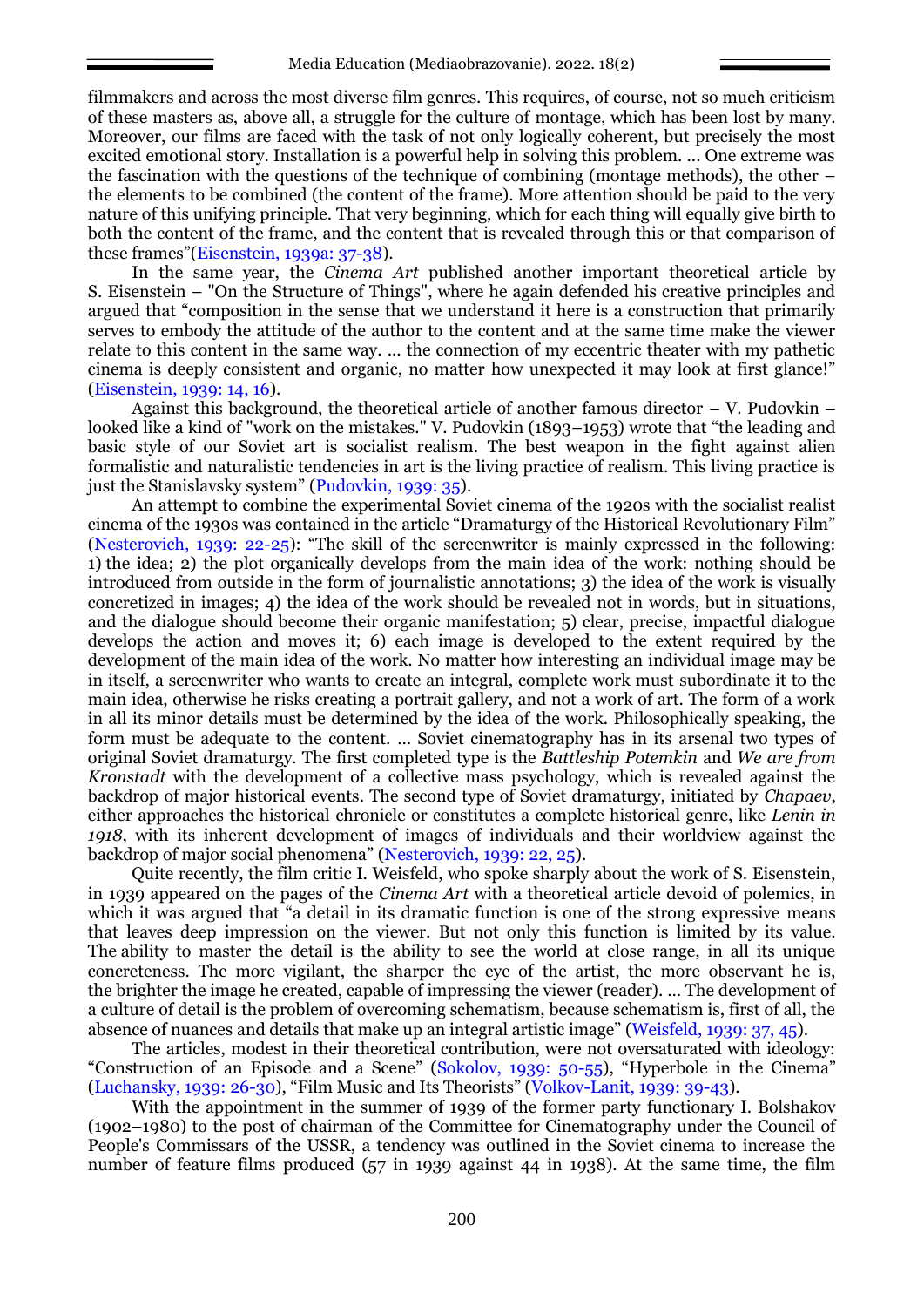directorate, in accordance with government directives, once again turned to filmmakers with a demand to create "correct films".

An editorial article by the *Cinema Art* titled "Let's improve the quality of Soviet films!" (Let's..., 1940: 3-4) proclaimed: "Our cinematographic community, our film critics, who are indebted to the art of cinema, should have pointed out to these artists the true cause of their mistakes. Analyze these errors. When evaluating films, proceed from the only criterion of criticism – reality, from a comparison of the content of the films with the life of our country. But this only true criterion has been largely lost by criticism, it has been replaced by narrowly professional assessments. Critics often judged films only by how cleverly they built the plot or portrayed characters that were unusual in character. Of course, the skill of building an intrigue, the ability to present the characters in all their individual characteristics is extremely important. But it decides, determines the value of a work of art, first of all, the political purposefulness and significance of the ideas invested in the work, the fidelity of the artist's eye, his observation, the ability to see and reflect reality in its development. Each of our films must have a precise political focus. He must mercilessly smash the enemy and passionately propagate the new that is growing, winning and has already won in our country. This must be understood by those unfortunate "critics" who are trying to push our artists onto the path of superficial originality, imitation of false and meaningless bourgeois films. Such aesthetic critics must be given a resolute rebuff" (Let's..., 1940: 3).

The points contained in this editorial were developed in full in an article titled "Let's Raise Film Criticism to the Heights of Cinematography" (Nesterovich, 1940: 44-46).

This article began polemically pointed: "A critic is a more qualified spectator". This view of the role of the critic is so ingrained in cinematography that not only creatives, but critics themselves are beginning to view their profession in this way. There is nothing more false, more harmful both to the growth of criticism and to the cause of cinematography than such a view. In the critic, it generates a sense of irresponsibility. Indeed, if the critic is only a spectator, although he is "more qualified" (this does not change the essence of the matter), then what demands can be made of him and what can he give? After all, critical work for him is not a profession, not a serious occupation that requires great knowledge and relevant skills, but "inspirational", free digressions and the field of cinema. But, apparently, a critic-spectator with the same sense of responsibility can make his critical excursions into other areas of art. What a serious person, accustomed to respecting his judgments, would talk about color, color, light, and so on in movie, if he does not feel competent in these matters? In order not to be ridiculous, this person will not call himself a critic and will not judge the pictorial merits of the work, but at best will express judgments about the general idea of the work, leaving the rest to be judged by a specialist. But the complexity of critical activity lies not only in understanding specific expressive means and evaluating their use by the artist. The main task of the critic is to analyze the idea of the work, to parse it, in a kind of verification of the correctness of the picture that the artist has created. The analysis of a cinematographic work is therefore even more difficult than the analysis of works of other arts, because of the synthetic character of cinematography. But when it comes to cinema, it turns out that everyone can consider themselves competent, ready to sign up for criticism and "authoritatively" evaluate the work on the film. There is nothing surprising in the fact that such tastefulness, which characterizes a number of articles about films, is often covered up by the surprising and strange "scientific" nature of their construction, juggling with scientific terminology, giving the appearance of analysis to the most superficial and hasty assessments. This lightweight, incorrect point of view on the tasks of film criticism, unfortunately, was also reflected in the works of the critics themselves. This point of view determined the taste in many articles devoted to cinema, substitutions for serious analysis, ideological analysis of the work, i.e. the most important decisive task of criticism is peremptory and by no means conclusive assessments" (Nesterovich, 1940: 44).

As a result, the conclusion followed that "the main task of criticism is to educate the artist ideologically, to awaken his theoretical thought, helping him to understand the people and events depicted by him. We have pointed to one side of the activity of criticism, which is directed to the needs of the artist. The other side should face the viewer. The ideas of the film need to be conveyed to the viewer, you need to help him understand the work of art in a deeper and more versatile way. This is an important cultural and educational task of criticism. … The critic must penetrate the figurative structure of the work and analyze the idea in its complex cinematic form. … Critical articles are a responsible political matter. They must creatively help the artist and educate the taste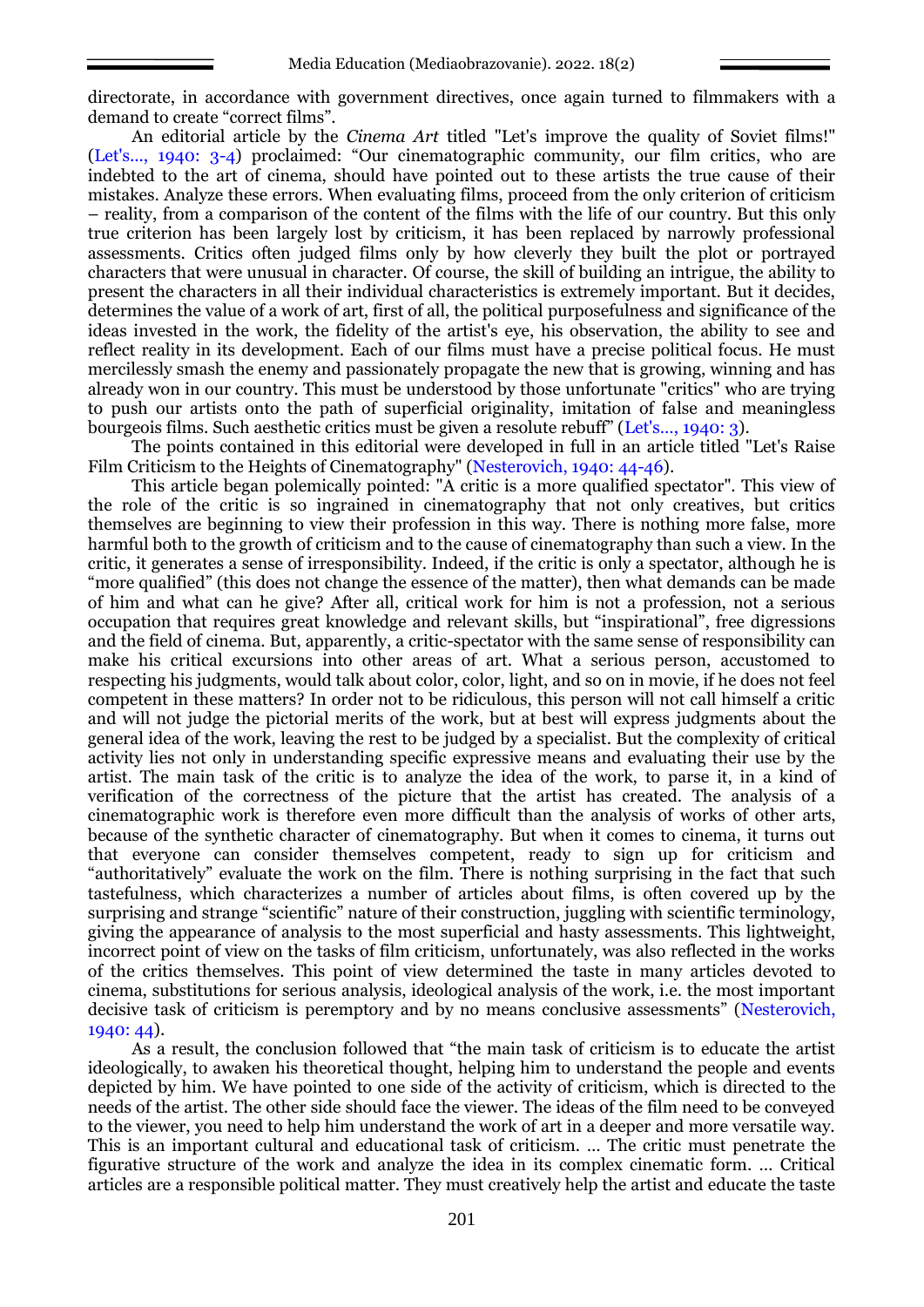of the mass audience. We need to raise film criticism to the level of the heights of our cinematic art" (Nesterovich, 1940: 46).

In this context, the theater critic B. Reich (1894-1972) emphasized that "I know only one unconditional law in the art: truthfully depicted reality must be rich in inner dynamic life. If this indisputable condition is met, then the work has a certain artistry, and even without strict observance of all the laws of dramaturgy or cinematography, it makes an impression on the reader or viewer. … The form of dramatic art is obvious. In the drama, people are given who act directly; therefore, the character of a dramatic representation can be imagined as if the events, thoughts, inner motives, actions – with their consequences – of all the actors (and not just one person) were instantly sketched in the process of their development. ... in *Chapaev, Great Citizen, Deputy of the Baltic*. Why did the creators of these films manage to create such images? One of the reasons is the understanding that participation in the great conflicts of our age leads to the identification and formation of characters, that where strong characters are at work, conflicts reach greater intensity" (Reich, 1940: 5, 8).

In connection with the state directive to shoot for the audience not only ideologically verified films, but also tapes of entertainment genres, four theoretical articles on the comedy genre were published in the *Cinema Art* in 1940.

Director S. Yutkevich (1904–1985) drew the attention of readers that "the comic film is fraught with a huge variety of creative techniques, is, as it were, a laboratory of inventiveness, expressiveness and cinematic skill. We have every opportunity to create this laboratory. We have splendid comic actors, inventive directors, inventors of funny tricks who will help at first the collective of comic actors, and, finally, we will also find poets of the funny, who later, having become infected with the charm of these comic images, will create for them a worthy support, thereby pushing the boundaries of the genre, and will create that high comedy, the appearance of which we so long for. And, most importantly, we have many millions of cheerful and happy Soviet people who have created their own heroes and insistently demand that the folk cinema reflect their aspirations in the great art of the funny. What are we missing? What is missing is continuous practice, which is the only way a comic film can grow. We lack confidence in the masters of the funny, who not only need to be allowed, but need to be pushed, helped, directed their talent, invention, will and mind to uninterrupted experimental work" (Yutkevich, 1940: 18).

Film expert I. Sokolov (1902–1974) recalled that "in a comedy, characters can be positive or negative. They should evoke sympathy and antipathy in the viewer. It is impossible to say dogmatically that only positive characters should be shown in Soviet comedy. Both the layman and the real hero can equally be characters in the Soviet comedy. The good character in comedy is an extremely important and difficult problem. Showing a negative character is easier than showing a positive character. A positive character in a comedy must be a real and charming person" (Sokolov, 1940: 24).

Further, I. Sokolov presented a typology of comic techniques for constructing an episode, a scene and a detail, which is absolutely not outdated today: "the discrepancy between reality and illusion violates our ideas about real things; the discrepancy between the object and its purpose shifts and breaks the usual relationships of things and causes laughter; the discrepancy between reason and effect will create ridiculous exaggerations and distortions; the discrepancy between cause and effect breaks and turns upside down the real relations of things; the discrepancy between the goal and the means will create unjustification, alogism and even idiocy in the behavior of the characters; the discrepancy between the figure of a person and his act creates the most unexpected characteristics of the character; mixing big and small is one of the most common comic devices; the combination of the incompatible creates the possibility of playing with concepts" (Sokolov, 1940: 21-23).

Film critic I. Weisfeld (1909–2003) in his article focused on the construction of a comedic intrigue, denoting that "under intrigue is generally understood to mean the mainspring of the action, such a way of organizing it, which is expressed in the struggle of one character or group of characters against another character or groups of actors. Moreover, the intrigue gives the action continuity and dynamism, which arouse the viewer's interest in it throughout the film. … The comedic intrigue will be the more interesting and vital, the deeper and brighter the conflict between the characters is planned. By working out the expressive means of film comedy, the artists of the Soviet cinema will be able to discover, first of all, the breadth of outlook, the brightness of philosophical generalizations, observation, accuracy and fidelity of intonation – the intonation with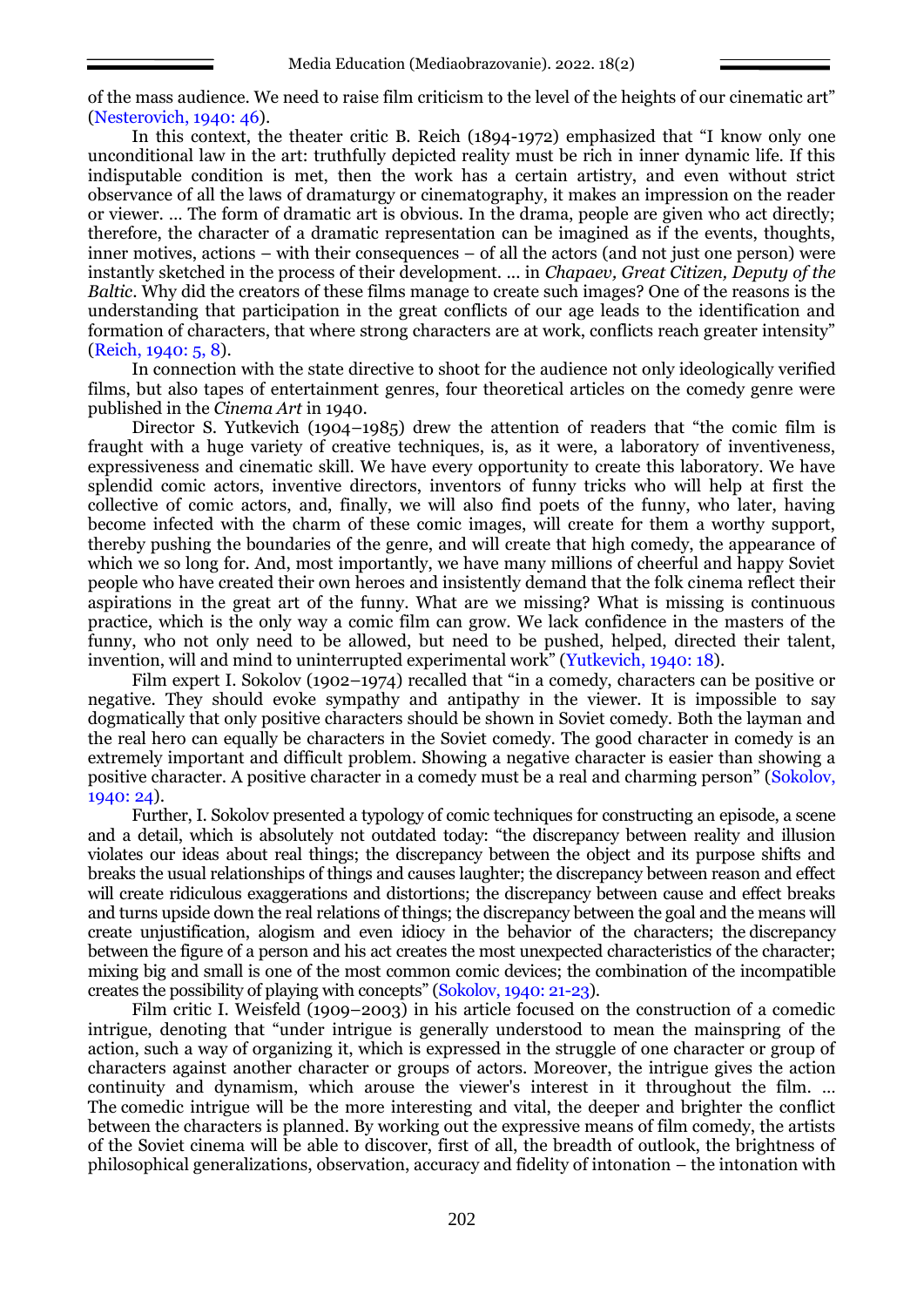which they talk about the remarkable properties of a person of the era of socialism" (Weisfeld, 1940: 38, 40).

Literary critic and film critic E. Dobin (1901–1977) devoted his article to the problems of eccentricity, believing that "it would seem that an eccentric has the ability to sharply and strongly reveal deviation from the norm, the comic or tragicomic nature of this deviation. The extraordinary strength of Chaplin's eccentricity lies in the fact that the artist, with bitter laughter, stigmatizes the abnormality of the norm of the capitalist world order. An eccentric can have both philosophical vigilance and psychological depth and generalizing thought – this is what Chaplin teaches" (Dobin, 1940: 51).

It would seem that in his theoretical article "Typical and Exceptional," F. Karen completely insured himself against any attacks, arguing that "the most typical characters that can most deeply and comprehensively reveal the most typical features of our time, our people, our spirit, are images of such exceptional and extraordinary people like Lenin and Stalin. In the same way, the images of Kirov, Chapaev, Shchors, Sverdlov, Dzerzhinsky created in our art are typical to a high degree" (Karen, 1940: 34).

However, the philosopher I. Astakhov (1906–1970) in his article "On typical characters and speculative theories" accused F. Karen of "operating with a speculative method: he takes as a starting point not real life, the artistic reflection of which is a typical image, but something exactly the opposite. The starting point for him is the "type", constructed by him "logically and speculatively". Further, he suggests that the artists of the word and cinematography "clothe this type in the flesh and blood of a specific image ... endow it with features", etc. In other words, F. Karen first takes a clean, i.e. speculative abstraction, and then offers to fill this abstraction with life. This is the method of speculative idealistic philosophy, which takes "pure nothing" as its starting point, i.e. speculative representation, and then fills it with known content. "Pure nothing" as a result of "becoming" turns into a speculative "something", in turn, "something" becomes "being". ... F. Karen does not understand that the creative process can proceed from the individual to the general and vice versa, and denies both. He does not understand that a typical character is an artistic generalization of the essential phenomena of life, and not a logically speculative category. He adjusts the most diverse epochs under the same standard of "extraordinary and exceptional", he does not understand that the great theory of Marxism-Leninism teaches us to approach the phenomena of life and art not abstractly, scholastically, not speculatively, but concretely historically" (Astakhov, 1940: 31, 33).

Another theoretical article by I. Astakhov was devoted to the aesthetic subject and feeling. Here, in full accordance with the then ideological guidelines, it was stated that "capitalism, which has reached the present level of development, poses the most terrible threat not only to the material, but also to the spiritual impoverishment of the masses. Having become a gigantic brake on the spiritual development of the masses, capitalism turns its side deeply hostile to the development of the artistic demands and aesthetic abilities of the masses. Only the proletarian revolution is capable of destroying the gloomy prison of the people's spiritual vegetation, only it can bring the titanic possibilities of human rebirth out of captivity, only its victory ensures the unlimited improvement of aesthetic tastes, needs and the objects corresponding to them" (Astakhov, 1940: 14).

In 1940, a discussion about the theory of the educational film also passed in the *Cinema Art*  journal: about the characteristic and indispensable for the artistic image, and just the opposite of this – with the most complete elimination of everything that distinguishes a given specimen of the studied species from other specimens, all those random individual strokes and dashes, without which the artistic image is unthinkable (Toll, 1940: 62).

These views of B. Toll were sharply criticized by N. Zhinkin (1893–1979), who also specialized in popular science and educational cinema: "B. Toll not only explains why scientific cinema is not an art, but also explains where the harmful, in his opinion, idea that scientific cinema is an art came from. She finds, according to Toll, ground in the hidden traditions of our directors, who, like wolves – no matter how you feed them, all look into the forest – into artistic cinematography. … A popular educational film sets itself not only educational tasks. He achieves their resolution through the use of plastic expressive means of cinema, i.e. means of art, giving a single fusion of thoughts and feelings. The situation is not that, comrade directors, if you like, use the means of art, but if you want, do not use them in scientific cinema. No. We quite consciously put forward the task of using these means: only their use allows you to create a film that leaves a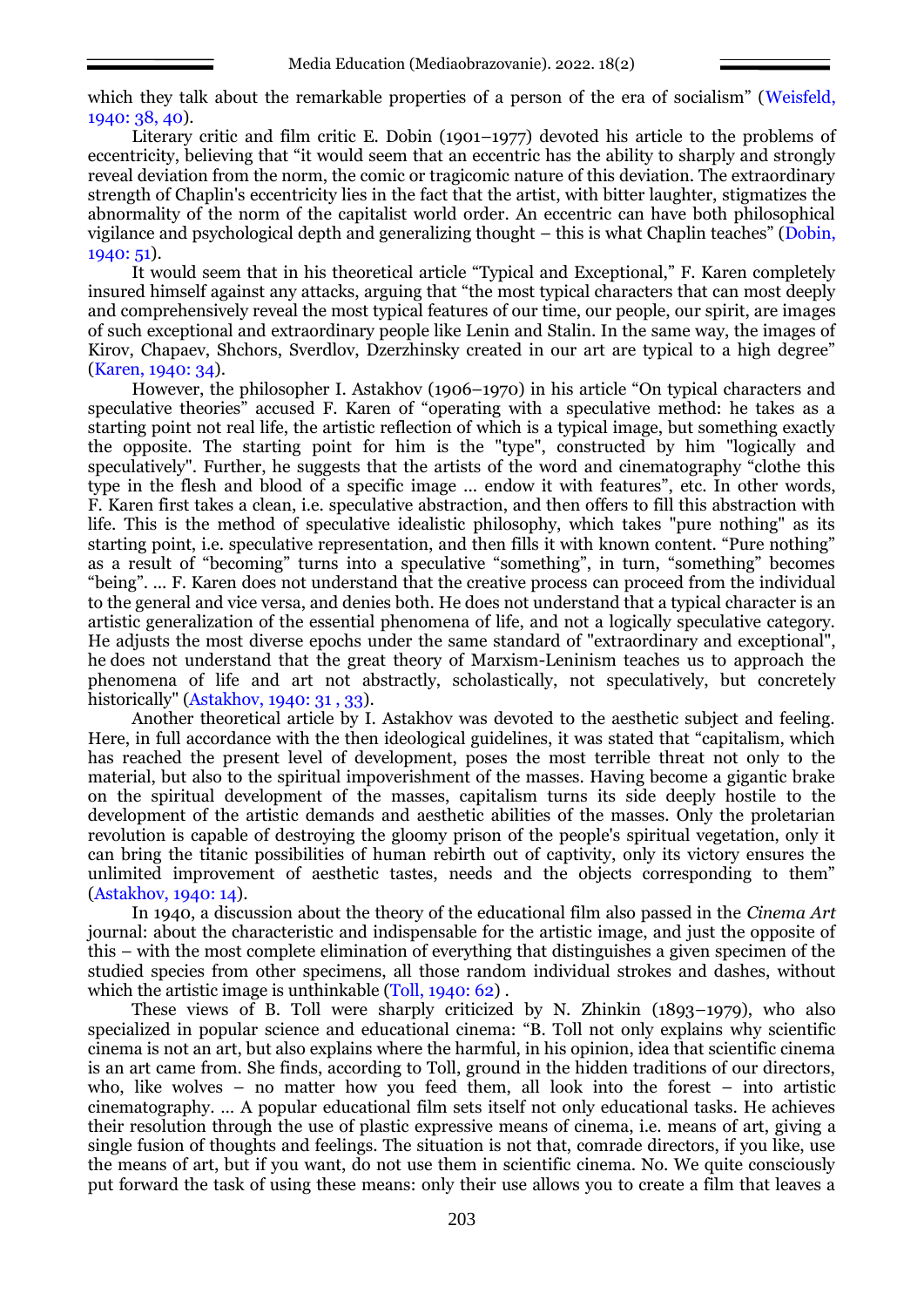complete impression. … And what does B. Toll offer us? Prohibit the directors of a scientific film from using the means of art. This, they say, is none of their business – every cricket know your hearth. With the slogan "Down with the art from the educational film", B. Toll is trying to reverse the educational cinematography, to force it to abandon the correct paths it has outlined. You have to be yourself either very cold, a person who understands nothing about art, or very far from scientific cinematography, in order to put forward such an at least inhibiting thesis – away from art. … By this we emphasize that we also do not believe that every film should be a work of art or be created by means of art. The fact is that a film, including a scientific one, can be art. It depends on the task set before the film" (Zhinkin, 1940: 52-53).

Literally in the next issue of the *Cinema Art*, B. Toll no less sharply replied to N. Zhinkin that he "misleads the reader, saying that Toll proposes to "prohibit the directors of a scientific film from using the means of art." Equally wrong is the attempt to attribute to me the slogan "Down with the art from the educational film" (Toll, 1940: 63).

In this dispute, the editors of the *Cinema Art* took a conciliatory position, emphasizing in the final article that "for the true masters of scientific cinematography, who work in this field in principle and with love, it is not the name that is important, but the essence of the work and the struggle for quality. And when the pedagogical quality of educational films reaches the level of the best works of artistic cinematography, then the dispute about the term will lose all expediency" (To…, 1940: 59).

The most significant theoretical works in the journal *Cinema Art* in 1940–1941 were again articles by S. Eisenstein (1898-1948).

In his article "Once again about the structure of things", it was emphasized how important "it is exactly how the general dialectical position about the unity of opposites finds its application in the field of composition. It finds its expression in the circumstance that, under any given compositional conditions, both the direct solution and its direct opposite are equally true and impressive. This phenomenon takes place in the very treasury of human expressive manifestations – in nature itself. So, for example, in a moment of horror, a person not only retreats from what inspires him with horror, but just as often, as if spellbound, reaches out and approaches the one who instilled this horror. So "pulls" to itself the edge of the cliff. So "pulls" the criminal to the scene of the crime, instead of rushing away from him, etc. In a composition that draws its experience from the material of reality, these circumstances can be immediately detected even in the most trivial examples. If, for example, it is decided that a certain moment of the role should be spent on a frenzied scream, then it can be said with confidence that a barely audible whisper will act just as strongly in this place. If fury is resolved at maximum movement, then complete "petrified" immobility will be no less impressive" (Eisenstein, 1940: 27).

And in the article "Vertical Montage", which is significant in volume, S. Eisenstein reminded readers that he wrote "in the article "Montage 1938", giving the final wording about montage: "Piece A, taken from the elements of the theme being developed, and piece B, taken from there However, in comparison, they give rise to an image in which the content of the topic is most clearly embodied ..., i.e. "Image A and image B must be chosen from all the possible features within the theme being developed, they must be so sought out that their comparison – precisely them, and "from other elements – evokes in the perception and feelings of the viewer the most exhaustive image of the theme itself...". In this formulation, we did not at all limit ourselves to determining to which qualitative series A or B belonged, and whether they belonged to the same category of measurements or to different ones" (Eisenstein, 1940: 16).

And then S. Eisenstein compared cinematographic montage with an orchestral score: "So many lines of a musical scale, and each is given to the part of a certain instrument. Each partita develops by progressive movement along the horizontal. But no less important and decisive factor here is the vertical: the musical interconnection of the elements of the orchestra with each other in each given unit of time. Thus, by the progressive movement of the vertical, penetrating the entire orchestra and moving horizontally, the complex, harmonic musical movement of the orchestra as a whole is carried out. Passing from the image of such a page of a musical score to a sound-visual score, one would have to say that at this new stage one more line is added to the musical score. This is a line of visual frames successively passing into each other, which correspond plastically in their own way to the movement of music and vice versa" (Eisenstein, 1940: 17).

Among the few theoretical articles that the *Cinema Art* published in 1941, one can single out the work of film critic I. Sokolov (1902–1974), where it was proved that "dramatic conflict (internal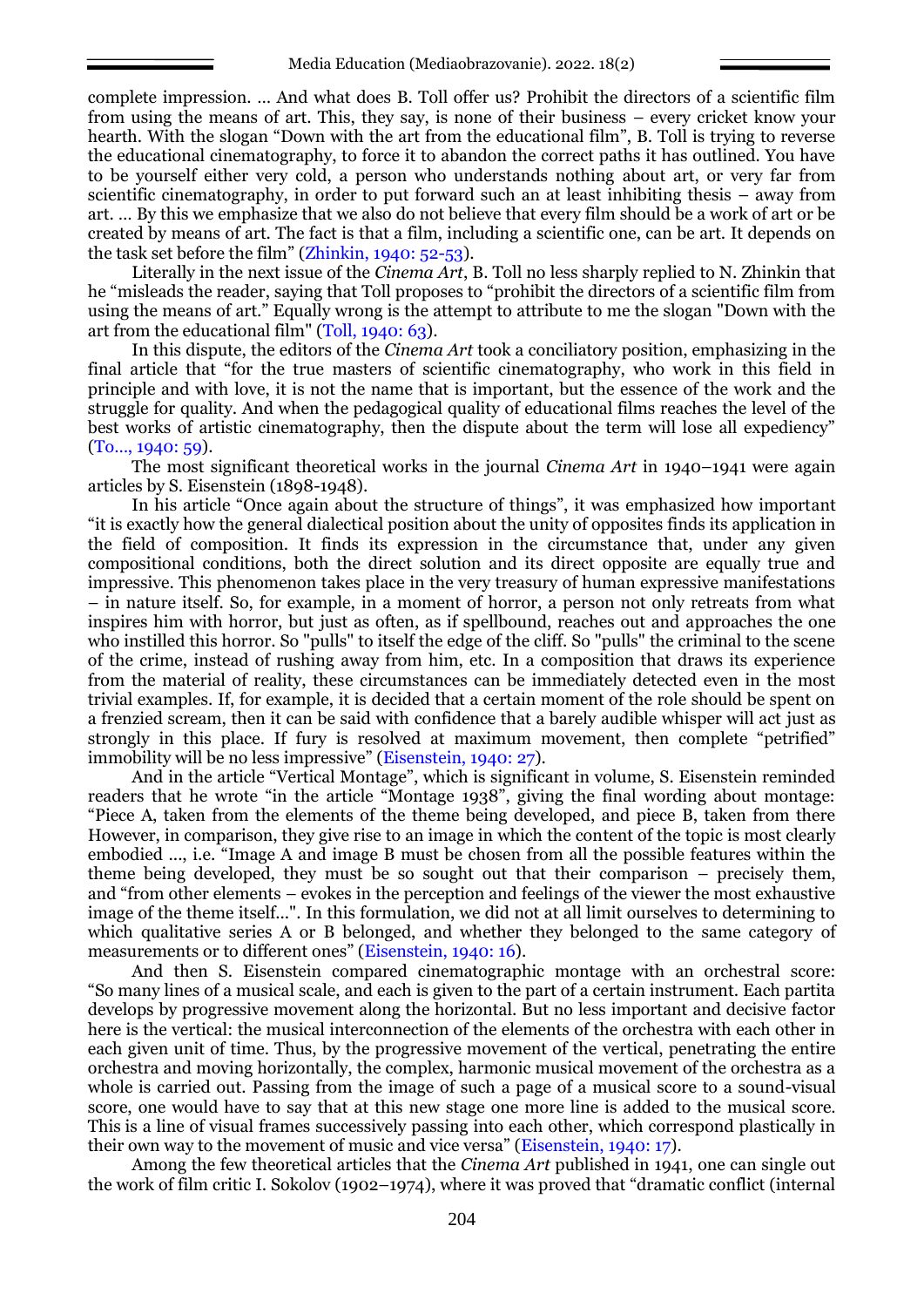contradiction) does not consist in the fact that one opposite is mechanically passes into the other, not in the fact that, for example, victory (happiness) is on one side, and defeat (unhappiness) on the other, and that defeat (unhappiness) will be mechanically replaced by victory (happiness), but that one and the same moment is both a positive and a negative moment (for example, both victory and the possibility of defeat...), that opposites arise from within and pass into their opposite (for example, happiness arises from misfortune, victory is born from defeat, or vice versa). ... Dramatic conflict is a contradiction of opposites. Dramatic conflict is not an external contradiction, but an internal one. The bifurcation of the one (the divergence of two close principles) or the transition to the opposite (the convergence of two opposite principles) creates a dramatic conflict. A dramatic conflict (plot) is an internal contradiction of opposites, an internal emergence of opposites; the source of the dramatic conflict lies within the action, within itself" (Sokolov, 1941: 44, 48).

A certain surprise for the readers of the *Cinema Art* was the appearance in the March issue of an article by the recently persecuted and sharply criticized "formalist" L. Kuleshov (1899–1970) entitled "Culture of Director's Creativity". In it, the famous director and cinema theorist rightly drew attention to the fact that "the form of directorial scripts adopted at the studios is very outdated. The sound part of the picture is developed extremely approximately and primitively, no sketches of frames are made. The footage for all frames is usually set underestimated. There are no serious, thoughtful explications on the thing and its individual components. ... Most directors consider the use of new, more advanced scenario forms of directorial development and explication to be shameful, almost degrading to creative dignity, permissible only for students of the Institute of Cinematography. Attempts to use them are considered formalistic inventions or nonsense of dry, uncreative people. At best, a carefully crafted director's script and explications are welcome, but... for others, but for me, my creative individuality, this is not the case" (Kuleshov, 1941: 11).

In 1941, instead of the planned 12, only six issues of *Cinema Art* were published. The sixth issue was signed for printing on June 11, 1941, and on June 22 the Great Patriotic War began, interrupting the publication of this journal for four years...

## **5. Conclusion**

Our analysis of film studies concepts (in the context of the sociocultural and political situation, etc.) of the first decade of the existence of the journal *Cinema Art* (1931–1941) showed that theoretical works on cinematographic topics during this period can be divided into the following types:

- ideologized articles by Association of Revolutionary Cinematographers' activists (1931– 1932), emphasizing the dominant of "truly revolutionary proletarian cinema" and an uncompromising struggle against the views of any opponents (at that time, an active process of collectivization was still underway, causing resistance from the peasant masses) (V. Sutyrin, K. Yukov, N. Lebedev and others);

- ideologically reoriented articles (1932–1934), written as a positive reaction to the Resolution of the Central Committee of the All-Union Communist Party (of Bolsheviks) "On the restructuring of literary and artistic organizations" (Resolution ..., 1932), many provisions of which (in particular, a clear indication that that the framework of the proletarian literary and artistic organizations… – narrow and hinder artistic creativity) have become a direct threat to the existence of the Association of Revolutionary Cinematographers; in their articles, the activists of the Association of Revolutionary Cinematographers  $\overline{V}$ . Sutyrin, K. Yukov, and others) – right up to the liquidation of this organization in early 1935 – tried to prove their necessity and loyalty to the "general line of the Communist party";

- articles containing sharp criticism of "groupism" (including among the Association of Revolutionary Cinematographers), "leftism" and "agitprop", "enemies of the people" (1935–1938) (K. Yukov, A. Dubrovsky, I. Krinkin and others), although many prominent writers and cinematographers, including S. Eisenstein, joined the call to severely punish the "enemies of the people" in 1937–1938 outside the *Cinema Art* – on the pages of central newspapers);

- theoretical articles attacking various types of formalistic phenomena (primarily in the field of montage) in cinema and culture (1931–1941) (G. Avenarius, E. Arnoldi, M. Bleiman, M. Grigoriev, N. Iezuitov, N. Lebedev, A. Mikhailov, V. Nielsen, V. Plonsky, V. Sutyrin, I. Weisfeld, L. Voitolovskaya, N. Volkov, K. Yukov, S. Yutkevich and others); these attacks were not accidental, since as a kind of "islands" of creative freedom, experiments with form were alien and even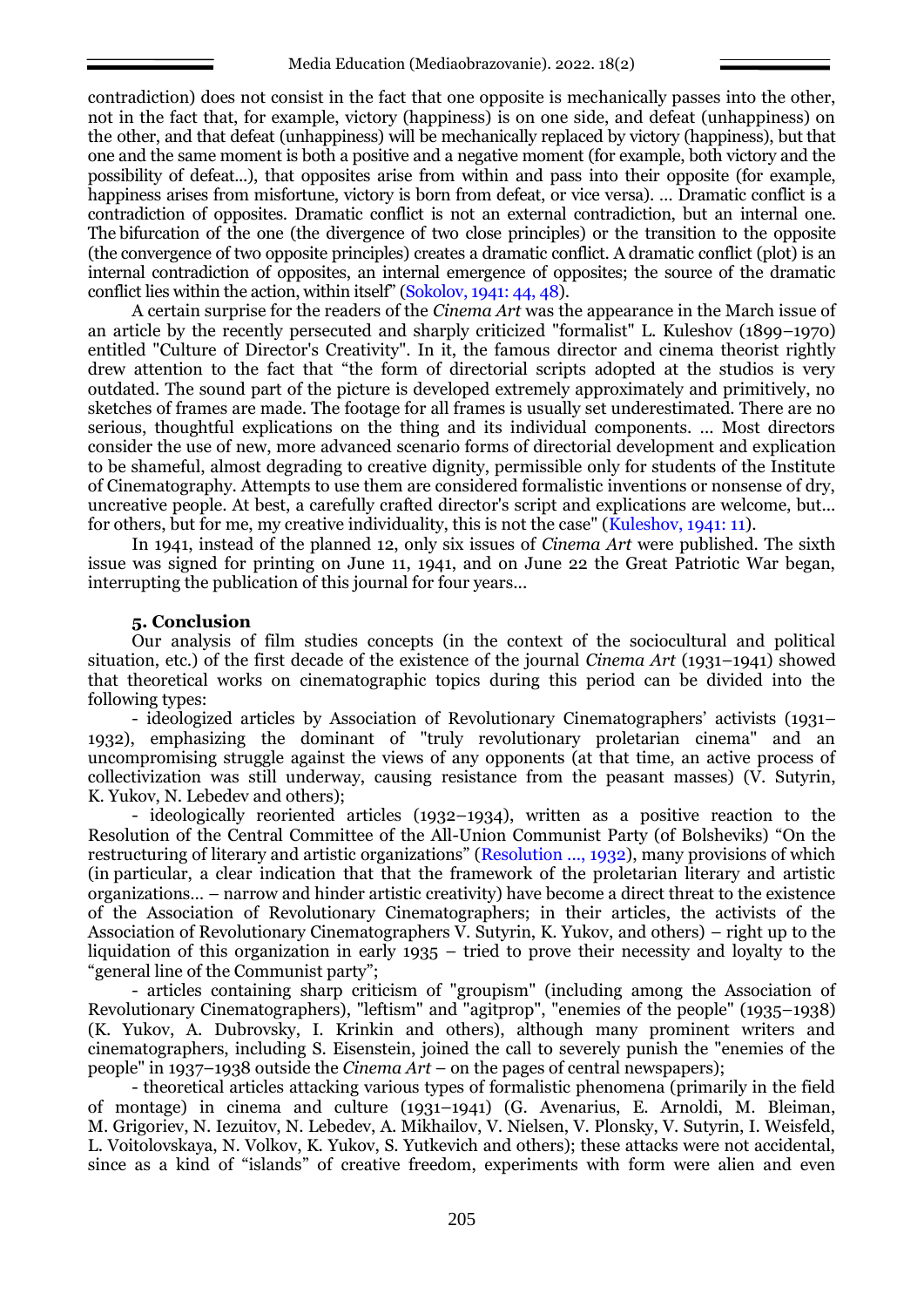dangerous for the spread of the ideology of social realism by the Power in the USSR, as a unified method that leveled the individuality of artists;

- theoretical articles opposing empiricism, "documentaryism", naturalism and physiology, vulgar materialism, aestheticism, "emotionalism", defending Marxist-Leninist ideological and class approaches (1931–1941) (B. Altshuler, N. Iezuitov, I. Krinkin, N. Lebedev, N. Otten, V. Sutyrin, K. Yukov, and others);

- theoretical articles defending the principles of socialist realism in cinema (1933–1941) (G. Avenarius, S. Gerasimov, N. Lebedev, V. Pudovkin, I. Weisfeld, S. Yutkevich and others);

- theoretical articles criticizing bourgeois film theories and Western influence on Soviet cinema (1931–1941) (E. Arnoldi, G. Avenarius, B. Balázs, and others); to a large extent, they were close to the fight against the above "...isms";

- theoretical articles aimed primarily at professional problems of mastering sound in cinema (in particular, the dramaturgy of sound, music), editing, image, film image, film language (for example, the cinematic possibilities of the "zeit-loop" effect), cinema style, genre, entertainment, construction script (plot, plot, composition, conflict, typology of characters, typology of comic devices, etc.), acting, etc. (1931–1941) (B. Balázs, S. Eisenstein, N. Turkin, V. Pudovkin, N. Volkov, I. Popov, S. Skrytev, I. Sokolov, M. Tsekhanovsky and others);

- theoretical articles balancing between ideology and professional approaches to the creation of cinematographic works of art (1931–1941) (B. Balázs, S. Gerasimov, V. Pudovkin, S. Yutkevich and others).

# **6. Acknowledgments**

This research was funded by the grant of the Russian Science Foundation (RSF, project No. 22-28-00317) at Rostov State University of Economics. Project theme: "Evolution of theoretical film studies concepts in the *Cinema Art* journal (1931–2021)". Head of the project is Professor A.V. Fedorov.

## **References**

A decisive… 1932 – Nuzhen reshitel'nyj perelom [A decisive change is necessary]. *Proletarskoe kino* – *Proletarian Cinema*. 1932. 4: 1-4. [in Russian]

Abul-Kasimova et al., 1969-1978 – *Abul-Kasimova, H., Ginzburg, S., Dolinsky, I. et al.* (1969–1978). Istoriya sovetskogo kino [History of Soviet cinema]. Vol. 1-4. Moscow. [in Russian]

Alakshin, 2014 – *Alakshin, A.* (2014). Osobennosti redakcionnoj politiki v zhurnalah o kino: sravnitel nyj analiz (na primere zhurnalov '*Seans'* i '*Iskusstvo kino'* [Features of editorial policy in cinema journals: a comparative analysis (on the example of journals *Seance* and *Cinema Art*)]. *Znak: problemnoe pole mediaobrazovaniya*. 2(14): 33-35. [in Russian]

Altshuler, 1932 – *Altshuler, B.* (1932). Pochti deklaraciya [Almost a declaration]. *Proletarskoe kino*. 6: 35-42. [in Russian]

Andrew, 1976 – *Andrew, J.D.* (1976). The Major Film Theories: An Introduction. New York: Oxford University Press.

Andrew, 1984 – *Andrew, J.D.* (1984). Concepts in Film Theory. New York: Oxford University Press.

Andrievsky, 1931 – *Andrievsky, A.* (1931). Postroenie tonfil'ma [Construction of tonfilm]. Moscow-Leningrad. [in Russian]

Andrievsky, 1932 – *Andrievsky, A.* (1932). Pis mo v redakciyu (o moej knige "Postroenie tonfil my") [Letter to the editors (about my book The Construction of Tonfilm)]. *Proletarskoe kino*. 9-10: 52-56. [in Russian]

Aristarco, 1951 – *Aristarco, G*. (1951). Storia delle teoriche del film. Torino: Einaudi.

Arnoldi, 1932 – *Arnoldi, E.* (1932). Zvukovoe kino v teoriyah zapadnyh formalistov [Sound cinema in the theories of Western formalists]. *Proletarskoe kino.* 19-20: 40-48. [in Russian]

Aronson, 2003 – *Aronson, O.* (2003). Metakino [MetaCinema]. Moscow. [in Russian]

Aronson, 2007 – *Aronson, O.* (2007). Kommunikativnyj obraz. Kino. Literatura. Filosofiya [Communicative Image. Cinema. Literature. Philosophy]. Moscow. [in Russian]

Astakhov, 1940 – *Astakhov, I.* (1940). Esteticheskij predmet i chuvstvo [Aesthetic subject and sense]. *Iskusstvo Kino.* 10: 9-14. [in Russian]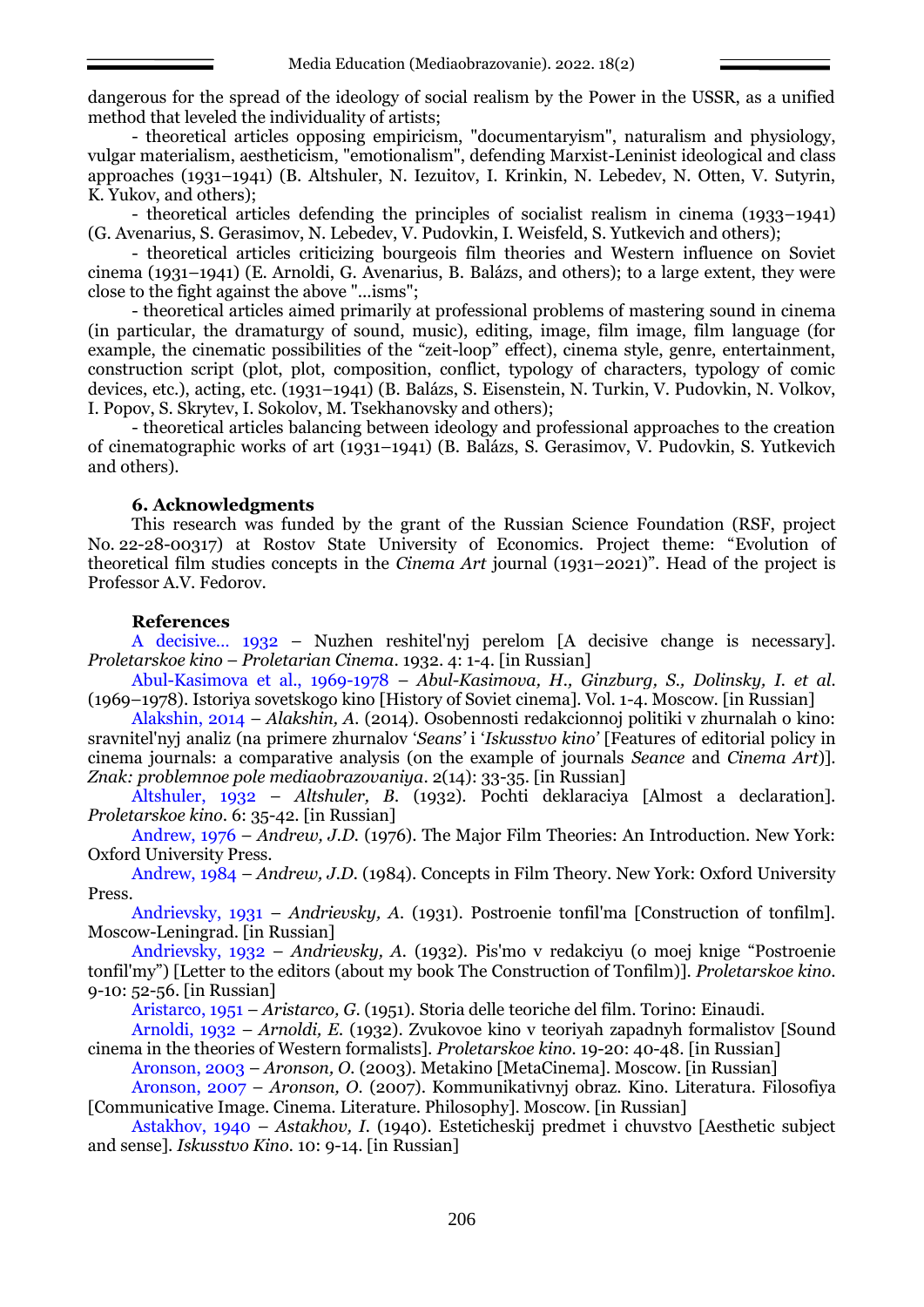Astakhov, 1940 – *Astakhov, I.* (1940). O tipicheskih harakterah i umozritel'nyh teoriyah. Po povodu stat i F. Karena "Tipicheskoe i isklyuchitel noe" [On typical characters and speculative theories. Re: F. Karen's Typical and Exceptional]. *Iskusstvo Kino.* 9: 30-33. [in Russian]

Astakhov, 1941 – *Astakhov, I.* (1941). Predmet estetiki [The Subject of aesthetics]. *Iskusstvo Kino.* 3: 36-41. [in Russian]

Avenarius, 1931 – *Avenarius, G.* (1931). K metodologii opredeleniya kinozhanrov (po povodu odnoimennoj stat'i t. V. Grigor'eva) [On the methodology of determining cinematic genres (regarding the article of the same name by Grigoriev)]. *Proletarskoe kino*. 10-11: 27-33. [in Russian]

Avenarius, 1937 – *Avenarius, G.* (1937). Teoriya montazha S.M. Ejzenshtejna [Eisenstein's montage theory]. *Iskusstvo Kino.* 7: 40-47. [in Russian]

Bakhtin, 1996 – *Bakhtin, M.* (1996). Sobranie sochinenij [Collected Works]. Moscow. [in Russian]

Balázs, 1932 – *Balázs, B.* (1932). Ideologiya burzhuaznogo kino [Ideology of bourgeois cinema]. *Proletarskoe kino*. 11-12: 32-38. [in Russian]

Balázs, 1933 – *Balázs, B.* (1933). Zvukovoe kino [Sound cinema]. *Sovetskoe kino.* 12: 62-74. [in Russian]

Balázs, 1934 – *Balázs, B.* (1934). Dramaturgiya zvuka [The Dramaturgy of sound]. *Sovetskoe kino.* 8-9: 15-24. [in Russian]

Balázs, 1935 – *Balázs, B.* (1935). Duh fil'my [The spirit of film]. Moscow. [in Russian]

Balázs, 1936 – *Balázs, B.* (1936). Otvet moim kritikam [Answer to my critics]. *Iskusstvo Kino.*  6: 39-45. [in Russian]

Balázs, 1937 – *Balázs, B.* (1937). K probleme kinostilya [To the problem of film style]. *Iskusstvo Kino.* 1: 33-36. [in Russian]

Bazin, 1971 – *Bazin, A.* (1971). What is Cinema? Berkeley: University of California Press. Bergan, 2006 – *Bergan, R.* (2006). Film. New York: DK Pub.

Bessonov, 2012 – *Bessonov, B.* (2012). Istoriya i filosofiya nauki [History and philosophy of science]. Moscow. [in Russian]

Bibler, 1990 – *Bibler, V.* (1990). Ot naukoucheniya – k logike kul'tury: dva filosofskih vvedeniya v dvadcat' pervyj vek [From science-teaching to the logic of culture: two philosophical Introductions to the twenty-first century]. Moscow. [in Russian]

Bleiman, 1933 – *Bleiman, M.* (1933). Chelovek v sovetskoj fil'me. Istoriya odnoj oshibki [Man in the Soviet film. The history of one mistake]. *Sovetskoe kino.* 5-6: 48-57. 7: 51-60. [in Russian]

Branigan, Buckland, 2015 – *Branigan, E., Buckland, W.* (eds.) (2015). The Routledge Encyclopedia of Film Theory. Routledge.

Buldakov, 2014 – *Buldakov, S.* (2014). Istoriya i filosofiya nauki [History and philosophy of science]. Moscow. [in Russian]

Casetti, 1999 – *Casetti, F.* (1999). Theories of Cinema, 1945–1990, Austin: University of Texas Press.

Cheremukhin, 1936 – *Cheremukhin, M.* (1936). Na podstupah k muzykal'noj kinodramaturgii [On the approaches to musical film dramaturgy]. *Iskusstvo Kino.* 11: 51-53. [in Russian]

Cherkasov, 1953 – *Cherkasov, N.* (1953). Zapiski sovetskogo aktera [Notes of a Soviet actor]. Мoscow. [in Russian]

Chirkov, 1937 – *Chirkov, A.* (1937). Dialog v kinofil'me [Dialogue in the film]. *Iskusstvo Kino.*  11: 29-33. [in Russian]

Confusion…, 1936 *–* Sumbur vmesto muzyki [Confusion instead of music]. *Pravda.* 28.01.1936. [in Russian]

Decree…, 1938 – Postanovlenie Sovnarkoma Soyuza SSR "Ob obrazovanii Komiteta po delam kinematografii pri Sovete Narodnyh Komissarov Soyuza SSR" ot 23 marta 1938 goda [Decree of the Council of People's Commissars of the Soviet Union "On the establishment of the Committee for Cinematography under the Council of People's Commissars of the USSR" of March 23, 1938. *Iskusstvo Kino.* 3: 6-7. [in Russian]

Demin, 1966 – *Demin,V.* (1966). Fil'm bez intrigi [Film without intrigue]. Мoscow. [in Russian]

Dinamov, 1934 – *Dinamov, S.* (1934). Za syuzhetnoe iskusstvo [For plot art]. *Sovetskoe kino.*  5: 5-8. [in Russian]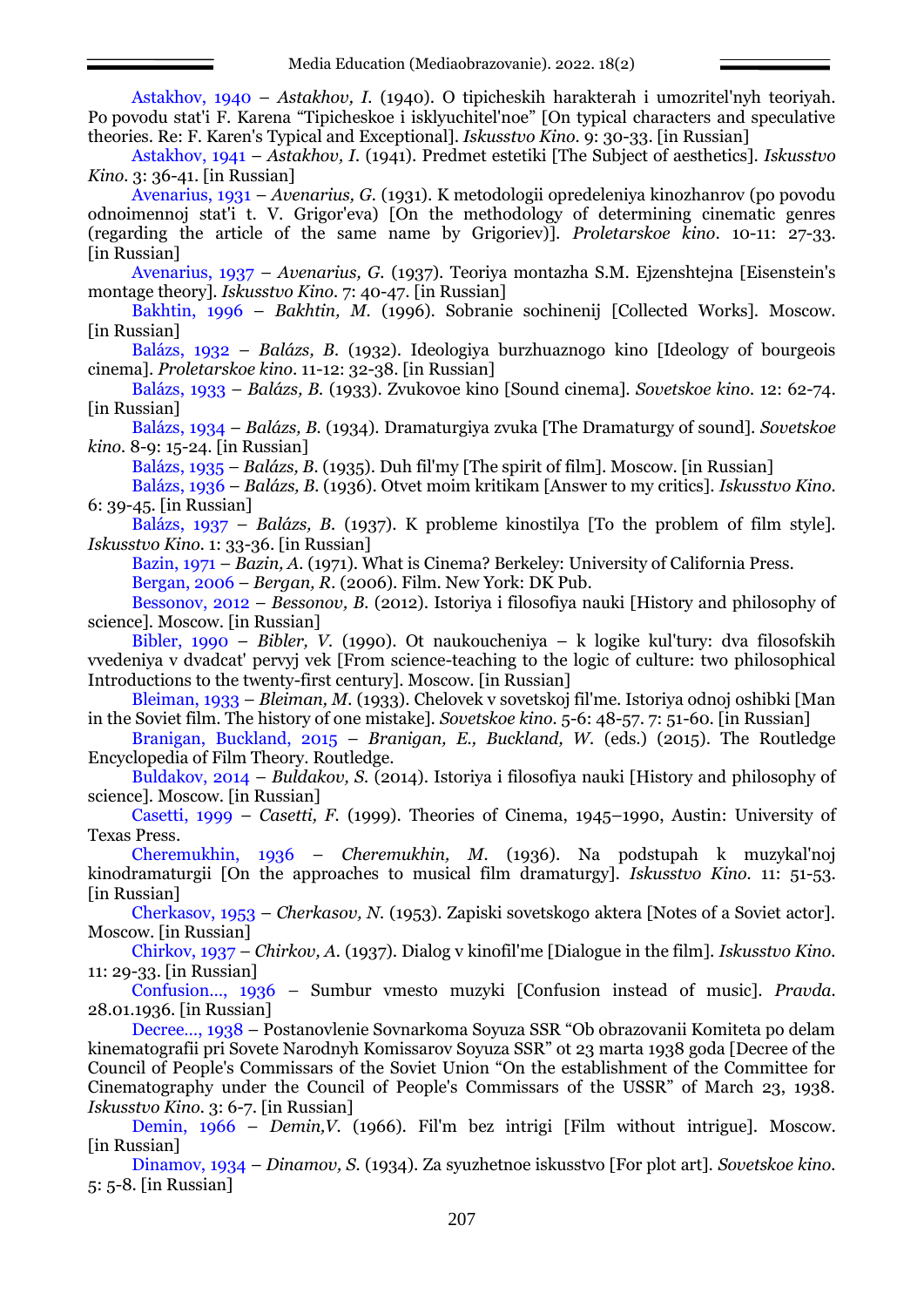Dmitrieva, 2020 – *Dmitrieva, A.* (2020). Kinozhurnalistika i kinokritika SSSR v period perestrojki na primere zhurnala Iskusstvo kino' [Film journalism and film criticism of the USSR during the years of Perestroika on the example of the magazine Cinema Art]. *Vek informacii*. 13(4). [in Russian]

Dobin, 1940 – *Dobin, E.* (1940). Ekscentrizm i ekscentrika [Eccentrism and eccentricity]. *Iskusstvo Kino.* 9: 38-51. 10: 34-38. [in Russian]

Dubrovsky, 1938 – *Dubrovsky, A.* (1938). O "predelah" i vozmozhnostyah sovetskoj kinematografii [On the "limits" and possibilities of Soviet cinematography]. *Iskusstvo.* 1: 23-27. [in Russian]

Eco, 1975 – *Eco, U.* (1975). Trattato di semiotica generale. Milano: Bompiani.

Eco, 1976 – *Eco, U.* (1976). A Theory of Semiotics. Bloomington: Indiana University Press.

Eisenstein, 1932 – *Eisenstein, S.* (1932). "Odolzhajtes "! ["Borrow!"]. *Proletarskoe kino*. 17-18: 19-29. [in Russian]

Eisenstein, 1933 – *Eisenstein, S.* (1933). Granit kinonauki. O metode prepodavaniya predmeta rezhissury [The Granite of film science. About the method of teaching the subject of directing]. *Sovetskoe kino.* 5-6: 58-67. 7: 66-74. 9: 61-66. [in Russian]

Eisenstein, 1934 – *Eisenstein, S.* (1934). "E!". O chistote kinoyazyka ["E!". On the purity of cinematographic language]. *Sovetskoe kino.* 5: 25-31. [in Russian]

Eisenstein, 1939 – *Eisenstein, S.* (1939). Montazh 1938 [Montage 1938]. *Iskusstvo Kino.* 1: 37-49. [in Russian]

Eisenstein, 1939 – *Eisenstein, S*. (1939). O stroenii veshchej [On the structure of things]. *Iskusstvo Kino.* 6: 7-20. [in Russian]

Eisenstein, 1940 – *Eisenstein, S*. (1940). Eshche raz o stroenii veshchej [Once again about the structure of things]. *Iskusstvo Kino.* 6: 27-32. [in Russian]

Eisenstein, 1940 – *Eisenstein, S*. (1940). Gordost' [Pride]. *Iskusstvo Kino.* 1-2: 17-25. [in Russian]

Eisenstein, 1940-1941 – *Eisenstein, S.* (1940-1941). Vertikal'nyj montazh [Vertical Montage]. *Iskusstvo Kino.* 1940. 9: 16-25. 12: 27-35. 1941. 1: 29-38. [in Russian]

Eisenstein, 1964 – *Eisenstein, S.M*. (1964). Izbrannye proizvedeniya [Selected works]. Moscow. [in Russian]

Ermolaev, 1938 – *Ermolaev, G.* (1938). Chto tormozit razvitie sovetskogo kino [What slows down the development of Soviet sinema]. *Pravda*. 9.01.1938. 9(7334): 4. [in Russian]

Erofeev, 1932 – *Erofeev, V.* (1932). Beskhrebetnaya publicistika [Spineless publicism]. *Proletarskoe kino*. 5: 19-23. [in Russian]

Evgenov, 1932 – *Evgenov, S.* (1932). Vyvesti OZPFK iz tupika, perestroit' rabotu sverhu donizu [Bringing the Society for Proletarian Cinema and Photography out of stalemate, restructuring the work from top to bottom]. *Proletarskoe foto*. 4: 11-15. [in Russian]

Fascist…, 1938 – Fashistskaya gadina unichtozhena [Fascist Bastard Destroyed]. *Iskusstvo Kino.* **1938. 2: 5-6.** [in Russian]

Fedorov, 2017 – *Fedorov, A.* (2017). Cinema Art' as part of a typical model of the Soviet humanitarian journals in the Cold War times. *Propaganda in the World and Local Conflicts*. 4(1): 52-61.

Fedorov, 2017 – *Fedorov, A.* (2017). Sovetskij kinematograf v zerkale zhurnala 'Iskusstvo kino' (na primere nomerov yubilejnogo 1967 goda) [Soviet cinematography in the mirror of the journal Cinema Art (on the example of the anniversary issues of 1967)]. Media Education. 3: 143-159. [in Russian]

For…, 1932 – Za razvernutoe socialisticheskoe nastuplenie na kinofronte [For a socialist offensive on the cinema front] (1932). *Proletarskoe kino* – *Proletarian Cinema*. 1: 1-4. [in Russian]

Freilich, 2009 – *Freilich, S.* (2009). Teoriya kino. Ot Ejzenshtejna do Tarkovskogo [Movie Theory. From Eisenstein to Tarkovsky]. Мoscow. [in Russian]

Gerasimov, 1938 – *Gerasimov, S.* (1938). Vospitanie kinoaktera [Upbringing of the cinema actor]. *Iskusstvo Kino* – *Cinema Art.* 4-5: 47-52. [in Russian]

Gibson et al., 2000 – *Gibson, P.C., Dyer, R., Kaplan, E.A., Willemen, P*. (eds.) (2000). Film Studies: Critical Approaches. Oxford: Oxford University Press.

Ginzburg, 1937 – *Ginzburg, S.* (1937). Voprosy dramaturgii kino [Dramaturgy issues in cinema]. *Iskusstvo Kino*. 7: 58-61. [in Russian]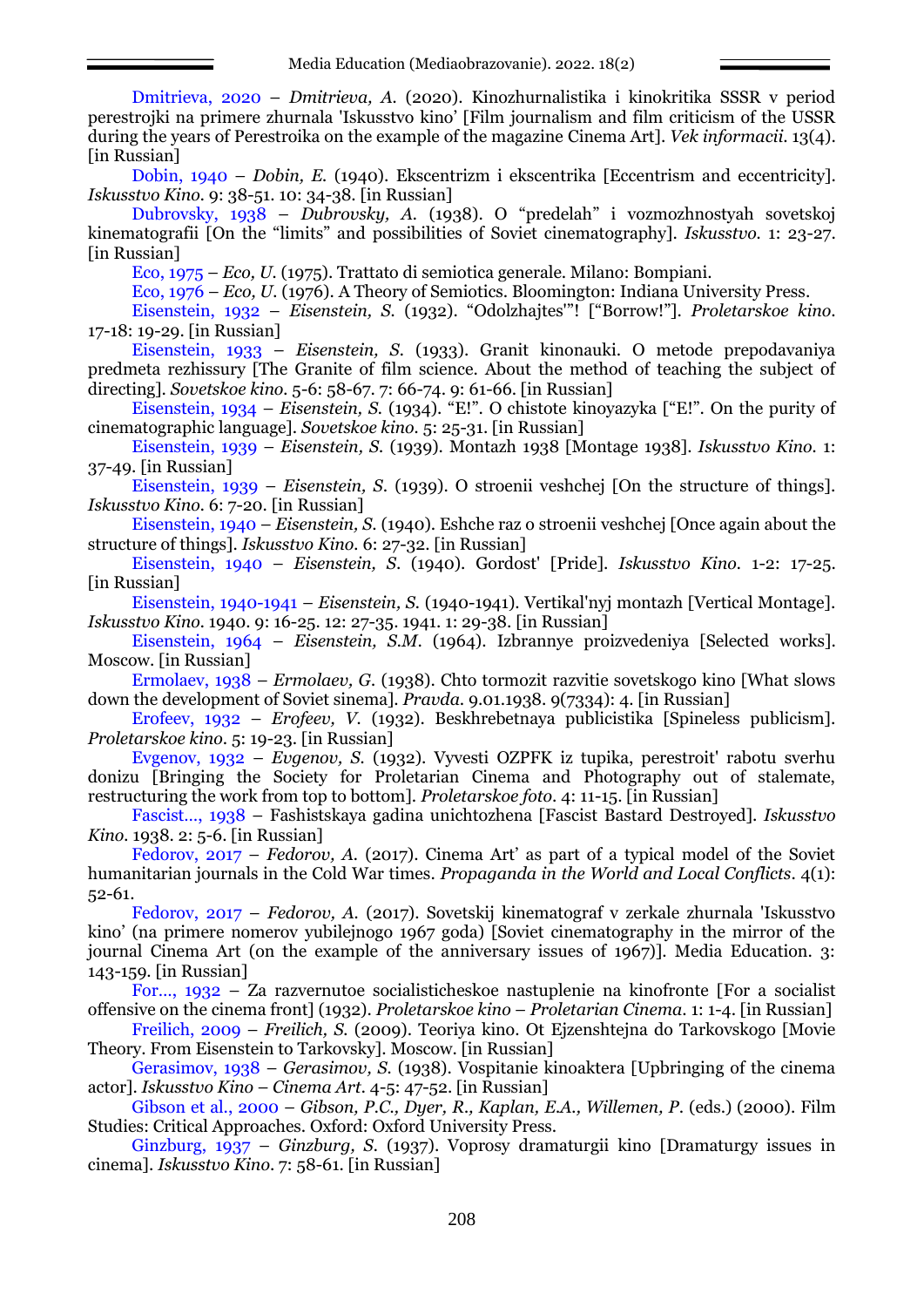Gledhill, Williams, 2000 – *Gledhill, C., Williams, L.* (eds.) (2000). Reinventing Film Studies. Oxford: Arnold & Oxford University Press.

Golovnya, 1939 – *Golovnya, A.* (1939). Statika i dinamika kompozicii kinokadra [Statics and dynamics of composition of a film picture]. *Iskusstvo Kino*. 2: 41-43. [in Russian]

Golovskoy, 1984 – *Golovskoy, V.* (1984). Cinema Art: portrait of a journal. *Studies in comparative communism*. 17(3): 219-226.

Grigoryev, 1931 – *Grigoryev, M.* (1931). Literatura i kino [Literature and cinema]. *Proletarskoe kino*. 2-3: 14-17. [in Russian]

Grigoryev, 1931 – *Grigoryev, V.* (1931). K metodologii opredeleniya kinozhanrov [To the methodology of determining cinematographic genres]. *Proletarskoe kino*. 7: 16-20. [in Russian]

Groshev et al., 1969 – *Groshev, A., Ginzburg, S., Dolinsky, I*. Kratkaya istoriya sovetskogo kino [A brief history of Soviet cinema]. Moscow. [in Russian]

Gryzlov, 1938 – *Gryzlov, A*. (1938). Monografiya o Pudovkine [Monograph about Pudovkin]. *Iskusstvo Kino*. 3: 88-92. [in Russian]

Gutin, 1939 – *Gutin, L.* (1939). Tipicheskoe v iskusstve [Typical in Art]. *Iskusstvo Kino*. 5: 46-49. [in Russian]

Hess, 1997 – *Hess, D.J.* (1997). Science Studies. New York: New York University Press.

Hill, 1960 – *Hill, S.P.* (1960). Sovetskaya kinokritika [Soviet Film Criticism]. *Film Quarterly.* 14(1): 31-40.

Hill, Gibson, 1998 – *Hill, J, Gibson, P.C.* (eds.) (1998). The Oxford Guide to Film Studies. Oxford: Oxford University Press.

Humm, 1997 – *Humm, M*. (1997). Feminism and Film. Edinburgh: Edinburgh University Press.

Iezuitov, 1931a – *Iezuitov, N.* (1931). "Filosofiya" uchebnoj fil my (beglye zametki ob odnoj reakcionnoj teorii) ["Philosophy" of educational films (quick notes on one reactionary theory)]. *Proletarskoe kino*. 7: 5-11. [in Russian]

Iezuitov, 1931b – *Iezuitov, N.* (1931). Nekotorye problemy metodologii uchebnoj fil'my [Some problems of training film methodology]. *Proletarskoe kino*. 12: 4-11. [in Russian]

Iezuitov, 1933 – *Iezuitov, N.* (1933). O stilyah sovetskogo kino (Koncepciya razvitiya sovetskogo kinoiskusstva) [On the styles of Soviet cinema (the concept of development of Soviet cinema art)]. *Sovetskoe kino.* 3-4: 35-55. 5-6: 31-47. [in Russian]

Iezuitov, 1934 – *Iezuitov, N.* (1934). Problema zanimatel'nosti [The Problem of entertainment]. *Sovetskoe kino.* 1-2: 113-124. [in Russian]

Iezuitov, 1937 – *Iezuitov, N*. (1937). V.I. Pudovkin. Moscow-Leningrad. [in Russian]

Kaplan, 1940 – *Kaplan, M*. (1940). Kul'tura operatora [The operator's culture]. *Iskusstvo Kino*. 1-2: 63-67. [in Russian]

Kapustin, 1932 – *Kapustin, A*. (1932). Eshche o professional'noj gordosti scenarista [More about professional pride of a script writer]. *Proletarskoe kino*. 19-20: 26-31. [in Russian]

Karen, 1940 – *Karen, F.* (1940). Tipicheskoe i isklyuchitel'noe [Typical and exceptional]. *Iskusstvo Kino*. 6: 33-35. [in Russian]

Katsnelson, 1932 – *Katsnelson, L.* (1932). Problemy metodologii i metodiki uchebnotekhnicheskoj fil'my [Problems of methodology and methodology of educational and technical film]. *Proletarskoe kino*. 4: 25-34. [in Russian]

Kenez, 1992 – *Kenez, P.* (1992). Cinema and Soviet Society, 1917-1953. Cambridge, N.Y.: Cambridge University Press.

Khodataev, 1932 – *Khodataev, N.* (1932). O hudozhestvennoj mul'tiplikacii [About art animation]. *Proletarskoe kino*. 11-12: 44-49. [in Russian]

Khrenov, 2006 – *Khrenov, N.* (2006). Kino: reabilitaciya arhetipicheskoj real'nosti. [Cinema: rehabilitation of archetypal reality]. Мoscow. [in Russian]

Khrenov, 2006 – *Khrenov, N.* (2006). Zrelishcha v epohu vosstaniya mass [Spectacles in the age of revolt of the masses]. Мoscow. [in Russian]

Khrenov, 2011 – *Khrenov, N.* (2011). Civilizacionnaya identichnost' v perekhodnuyu epohu: kul'turologicheskij, sociologicheskij i iskusstvovedcheskij aspekty [Civic Identity in a transitional epoch: culturological, sociological and art history aspects]. Мoscow. [in Russian]

Klado, 1938 – *Klado, N.* (1938). Akter i scenarij [The Actor and the script]. *Iskusstvo Kino*. 3: 35-41. [in Russian]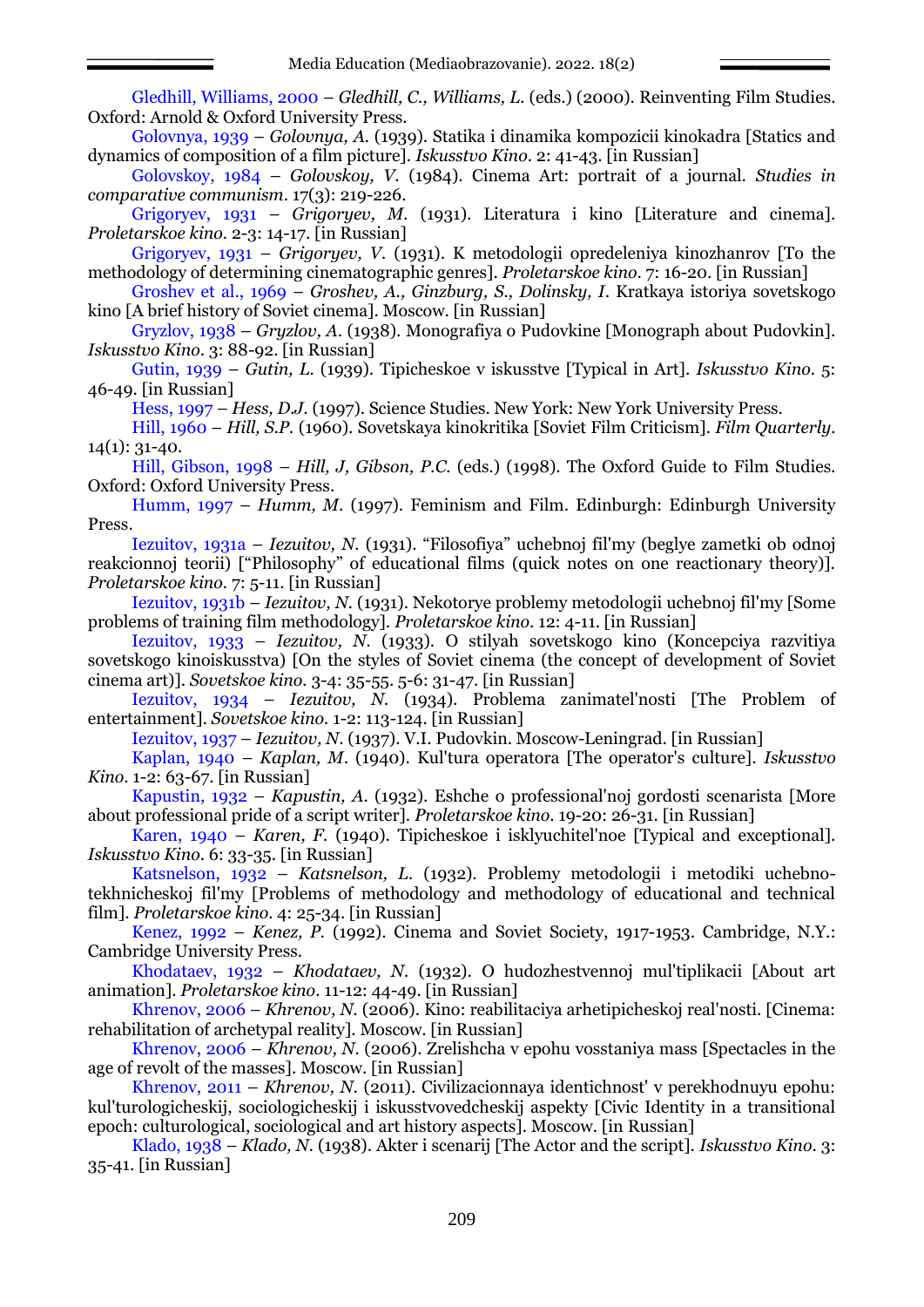Klado, 1938 – *Klado, N.* (1938). O professii kinorezhissera [About a profession of the film director]. *Iskusstvo Kino* – *Cinema Art*. 3: 53-56. [in Russian]

Klado, 1938 – *Klado, N.* (1938). Vokrug syuzheta [Around the plot]. *Iskusstvo Kino* – *Cinema Art*. 5: 40-46. [in Russian]

Kovalov, 2009 – *Kovalov, O.* (2009). Istoriya zhurnala "Iskusstvo kino" [History of the *Cinema Art* journal]. Seance. 13.08.2009. [Electronic resource]. URL: https://seance.ru/ articles/zhivoy-zhurnal/

Krinkin, 1936 – *Krinkin, I.* (1936). Realizm i naturalizm v tvorchestve hudozhnikov kino [Realism and naturalism in the work of artists of cinematography]. *Iskusstvo Kino*. 1: 15-20. [in Russian]

Krzyżanowski, 1936 – *Krzyżanowski, G*. (1936). Za chistotu realisticheskogo iskusstva [For the purity of realistic art]. *Iskusstvo Kino*. 2: 3-7. [in Russian]

Kuleshov, 1941 – *Kuleshov, L.* (1941). Kul'tura rezhisserskogo tvorchestva [The Culture of the director's art]. *Iskusstvo Kino*. 3: 11-12. [in Russian]

Kuleshov, 1987 – *Kuleshov, L.* (1987). Sobranie sochinenij [Collected works], Vol. 1. Moscow. [in Russian]

Lawton, 2004 – *Lawton, A.* (2004). Imaging Russia 2000. Films and Facts. Washington, DC: New Academia Publishing.

Lebedev, 1931 – *Lebedev, N*. (1931). Za proletarskuyu kinopublicistiku (k voprosu o metodologii kinohroniki) [For proletarian cinema publicism (On the methodology of newsreel). *Proletarskoe kino*. 12: 20-29. [in Russian]

Lebedev, 1931 – *Lebedev, N.* (1931). Za proletarskuyu kinopublicistiku [For proletarian cinema publicity]. *Literatura i iskusstvo.* 9-10. [in Russian]

Lebedev, 1932 – *Lebedev, N.* (1932). Dva "dokumenta" (po povodu statej Vertova i Erofeeva) [Two "documents" (on the articles of Vertov and Erofeev)]. *Proletarskoe kino*. 5: 24-29. [in Russian]

Lebedev, 1933 – *Lebedev, N*. (1933). O specifike kino [About the specificity of cinema]. *Sovetskoe kino.* 8: 71-80. 9: 67-73. 10: 48-62. [in Russian]

Lebedev, 1934 – *Lebedev, N.* (1934). O nauchno-issledovatel'skoj rabote v kino [About research work in cinema]. *Sovetskoe kino.* 10: 43-49. [in Russian]

Lebedev, 1939 – *Lebedev, N*. (1939). Stalin i kino [Stalin and cinema]. *Iskusstvo Kino*. 12: 18-21. [in Russian]

Lebedev, 1974 – *Lebedev, N.* (1974). Vnimanie: kinematograf! O kino i kinovedenii. [Attention: Film! About the cinema and film criticism]. Мoscow. [in Russian]

Leonidov, 1933 – *Leonidov, O.* (1933). Kinodramaturg i proizvodstvo [Screenwriter and production]. *Sovetskoe kino.* 10: 26-30. [in Russian]

Let's..., 1940 – Povysim kachestvo sovetskih fil'mov! [Let's raise the quality of Soviet films!] (1940). *Iskusstvo Kino*. 7-8: 3-4. [in Russian]

Lipkov, 1990 – *Lipkov, A.* (1990). Problemy hudozhestvennogo vozdejstviya: princip attrakciona [The Problems of artistic influence: the attraction principle]. [in Russian]

Lotman, 1973 – *Lotman, Y.* (1973). Semiotika kino i problemy kinoestetiki [Semiotics of cinema and the problems of film aesthetic. Tallin. [in Russian]

Lotman, 1992 – *Lotman, Y.* (1992). Stat'i po semiotike i topologii kul'tury [Articles on semiotics and topology of culture]. Vol.1. In: Izbrannye stat'i [Selected articles]. Tallin. [in Russian]

Lotman, Tsivjan, 1994 – *Lotman, Y., Tsivjan, J.* (1994). Dialog s ekranom [Dialog with the Screen]. Tallin. [in Russian]

Luchansky, 1939 – *Luchansky, M.* (1939). Giperbola v kino [Hyperbole in cinema]. *Iskusstvo Kino*. 7: 26-30. [in Russian]

Main…, 1931 – Osnovnye zadachi tvorcheskoj diskussii [Main tasks of creative discussion (Resolution of the First All-Union meeting of scriptwriters)] (1931). *Proletarskoe kino.* 2-3: 1-3. [in Russian]

Manevich, 1940 – *Manevich, I.* (1940). Voprosy ekranizacii [Screen adaptations' questions]. *Iskusstvo Kino*. 7-8: 58-63. [in Russian]

Mast, Cohen, 1985 – *Mast, G., Cohen, M.* (eds.) (1985). Film Theory and Criticism: Introductory Readings. Oxford: Oxford University Press.

Medvedkin, 1933 – *Medvedkin, A.* (1933). Novoe kachestvo dramaturgii [The New quality of dramaturgy]. *Sovetskoe kino.* 11: 15-18. [in Russian]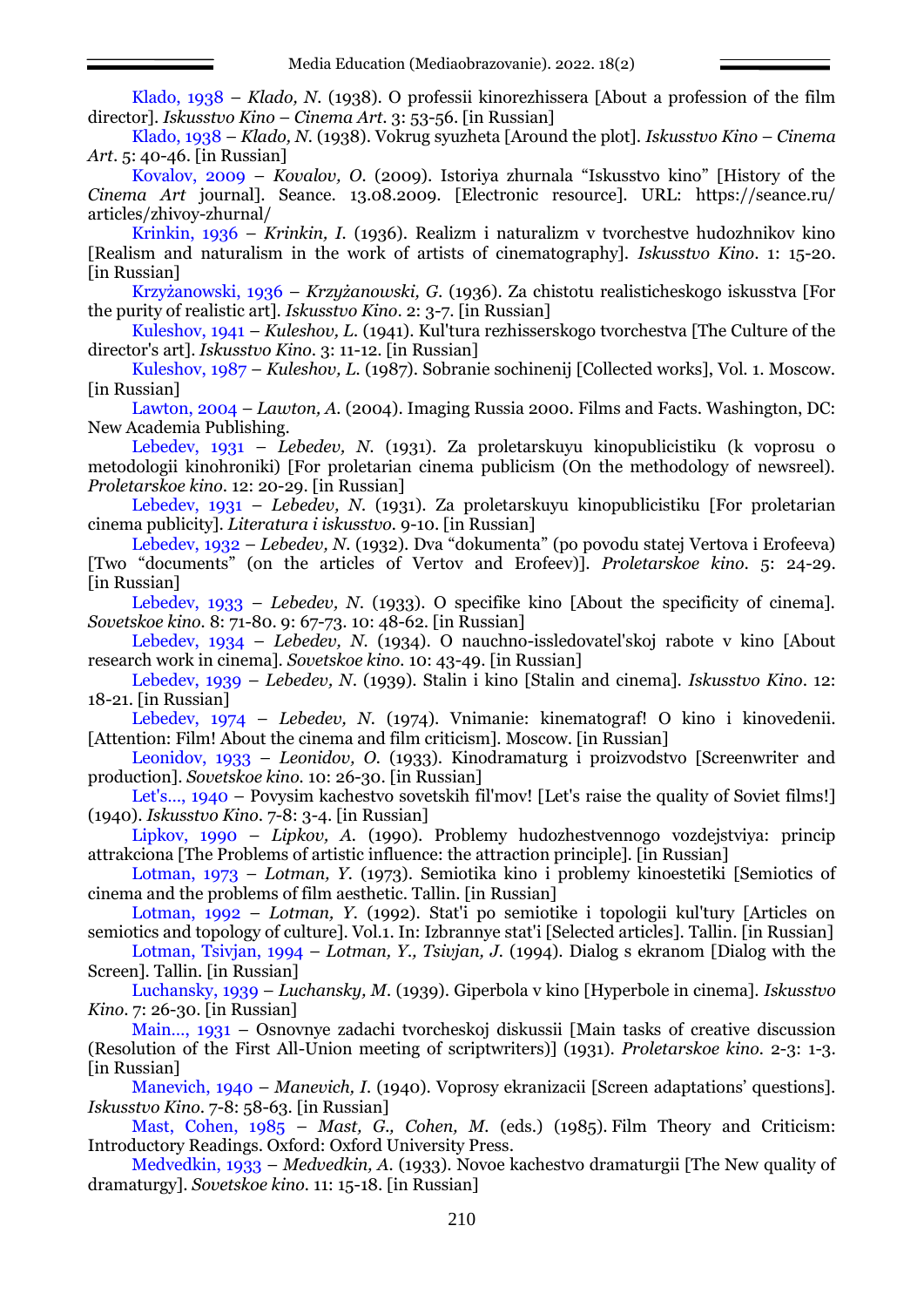Metz, 1974 – *Metz, C.* (1974). Language and cinema. The Hague: Mouton.

Mikhailov, 1931 – *Mikhailov, A.* (1931). "Chernaya" rabota Viktora Shklovskogo ["Black" work of Victor Shklovsky]. *Proletarskoe kino*. 4: 52-55. [in Russian]

Mikhailov, 1931 – *Mikhailov, A.* (1931). Protiv eklektizma v kinoteorii i kinokritike [Against eclecticism in film theory and criticism]. *Proletarskoe kino*. 2-3: 26-33. [in Russian]

Mikhailov, 1935 – *Mikhailov, A.* (1935). K voprosam teorii kino [To questions of the theory of cinematography]. *Sovetskoe kino.* 9: 34-50. [in Russian]

Mogendovich, 1932 – *Mogendovich, M.* (1932). Obraz i rol' (k teorii akterskogo tvorchestva) [Image and role (to the theory of actor's creativity)]. *Proletarskoe kino*. 19-20: 23-32. [in Russian]

Mogendovich, 1932 – *Mogendovich, M*. (1932). Obraz i rol' (k teorii akterskogo tvorchestva) [Screen actor (to the theory of actor creativity)]. *Proletarskoe kino*. 19-20: 32-39. [in Russian]

Nesterovich, 1939 – *Nesterovich, O.* (1939). Dramaturgiya istoriko-revolyucionnogo fil'ma [Dramaturgy of historical-revolutionary film]. *Iskusstvo Kino*. 7: 22-25. [in Russian]

Nesterovich, 1940 – *Nesterovich, O.* (1940). Podnimem kinokritiku do vershin kinematografii [Let's raise film criticism to the heights of cinematography]. *Iskusstvo Kino*. 7-8: 44-46. [in Russian]

Nielsen, 1932 – *Nielsen, V.* (1932). O formalistskoj teorii montazha [On the formalist theory of montage]. *Proletarskoe kino*. 4: 18-24. [in Russian]

Otten, 1937 – *Otten, N.* (1937). Snova ob "emocional nom scenario" [Again on the "emotional" scenario"]. *Iskusstvo Kino*. 5. С. 30-35. [in Russian]

Plonsky, 1932 – *Plonsky, V.* (1932). O vylazkah, drozhzhah i specifike tonfil'my [On sorties, yeast and specificity of tonfilm]. *Proletarskoe kino* – *Proletarian Cinema*. 3: 4-6. [in Russian]

Popov, 1931 – *Popov, I.* (1931). Predislovie k nenapisannoj stat'e (o tvorcheskom metode) [Preface to an unwritten article (on the creative method)]. *Proletarskoe kino* – *Proletarian Cinema*. 7: 21-31. [in Russian]

Pudalov, 1941 – *Pudalov, F.* (1941). Literatura sredstvami kino [Literature through film]. *Iskusstvo Kino*. 3: 42-45. [in Russian]

Pudovkin, 1932 – *Pudovkin, V.* (1932). Vremya krupnym planom [Time in close-up]. *Proletarskoe kino*. 1: 30-32. [in Russian]

Pudovkin, 1938 – *Pudovkin, V*. (1938). O vnutrennim i vneshnim v razvitiya aktora [About the internal and external in the upbringing of an actor]. *Iskusstvo Kino*. 7: 28-31. [in Russian]

Pudovkin, 1939 – *Pudovkin, V*. (1939). Realizm, naturalizm i sistema Stanislavskogo [Realism, Naturalism and Stanislavsky's System]. *Iskusstvo Kino*. 2: 30-35. [in Russian]

Razlogov, 1984 – *Razlogov, K.* (1984). Stroenie fil'ma. Nekotorye problemy analiza proizvedenij ekrana [Structure of the film. Some problems of analyzing the screen works. Мoscow. [in Russian]

Reich, 1940 – *Reich, B.* (1940). Obrazy klassicheskoj i sovremennoj dramy [Images of classical and modern drama]. *Iskusstvo Kino*. 10: 5-8. [in Russian]

Resolution…, 1932 – Postanovlenie Politbyuro CK VKP(b) "O perestrojke literaturnohudozhestvennyh organizacij" [Resolution of the Central Committee of the All-Union Communist Party (of Bolsheviks) "On the restructuring of literary and artistic organizations". 23.04.1932. *Partijnoe stroitel'stvo*. 9: 62. [in Russian]

Resolution…, 1938 – O postanovke partijnoj propagandy v svyazi s vypuskom "Kratnogo kursa istorii VKP(b)" ot 14.11.1938 [Resolution of the Central Committee of the All-Union Communist Party of Bolsheviks "On setting party propaganda in connection with the release of the "Short Course of the History of the All-Union Communist Party(b)". 14.11.1938. *Iskusstvo Kino*. 12: 6-12. [in Russian]

Resolution…, 1938 – Postanovlenie Sovnarkoma Soyuza SSR «Ob uluchshenii organizacii proizvodstva kinokartin» ot 23 marta 1938 goda [Resolution of the Council of People's Commissars of the USSR "On the improvement of organization of the production of cinema films" of March 23, 1938]. *Iskusstvo Kino*. 3: 7-8. [in Russian]

Shaw, Youngblood, 2010 – *Shaw, T., Youngblood, D.J.* (2010). Cinematic Cold War: The American and Soviet Struggle for Heart and Minds. Lawrence: University Press of Kansas.

Shishkin, 2017 – *Shishkin, N.* (2017). Reabilitaciya burzhuaznogo kinematografa na stranicah zhurnala "*Iskusstvo kino*" (1986–1991gg.) [Rehabilitation of bourgeois cinematography on the pages of the magazine *Cinema Art* (1986-1991)]. *Sovremennaya nauka: aktual'nye problemy teorii i praktiki. Seriya: Poznanie*. 11-12: 18-23. [in Russian]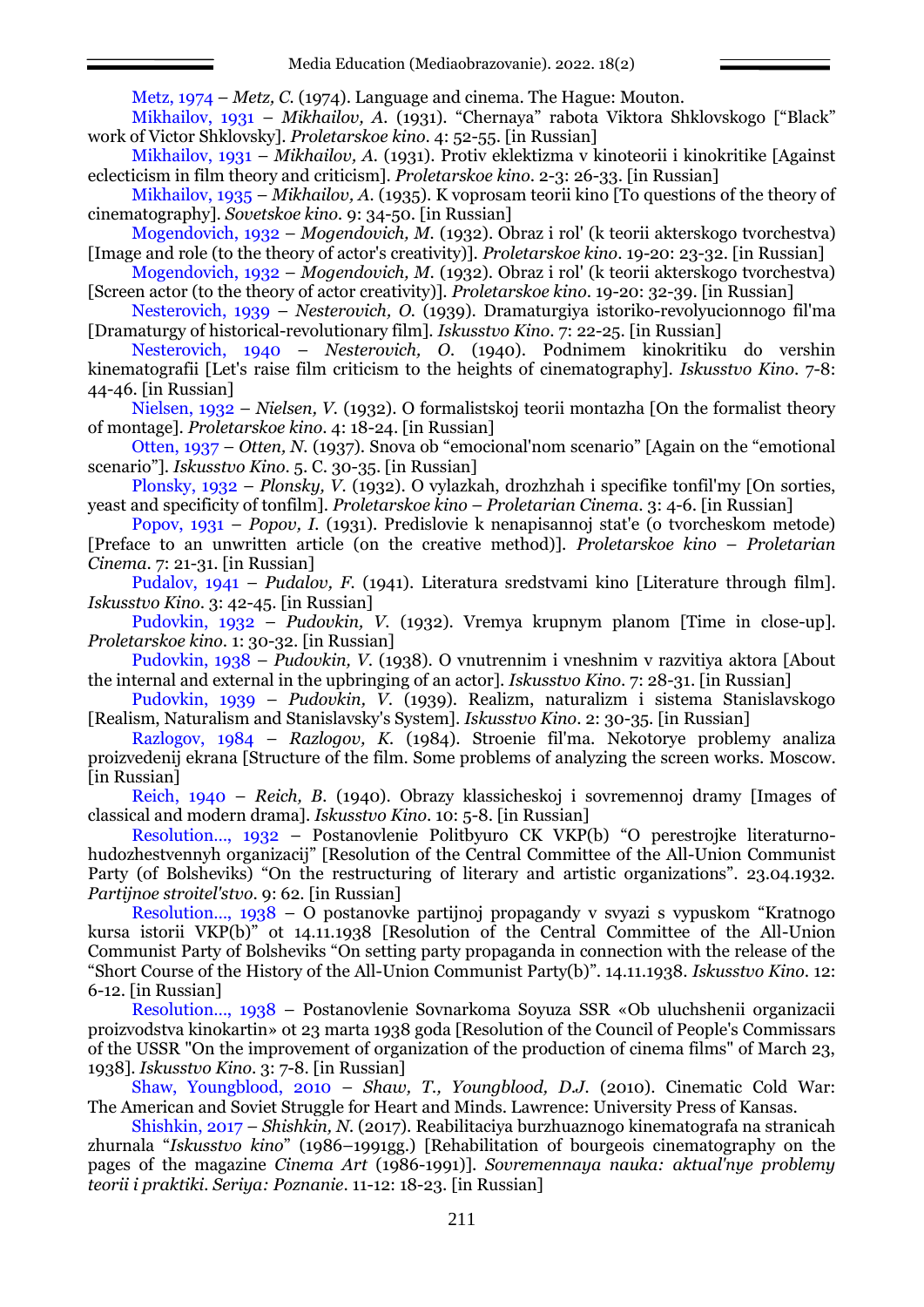Shishkin, 2018 – *Shishkin, N.* (2018). Zhurnal "*Iskusstvo kino*" (1986–1991 gg.): reideologizaciya skvoz' prizmu zarubezhnogo kinematografa [Journal *Cinema Art* (1986-1991): reideologization through the prism of foreign Cinematography]. *Sovremennaya nauka: aktual'nye problemy teorii i praktiki. Seriya: Poznanie*. 3: 44-49. [in Russian]

Shklovsky, 1931 – *Shklovsky, V.* (1931). Kak pisat' scenario [How to write scripts]. Moscow. [in Russian]

Shlapentokh, 1993 – *Shlapentokh, D. and V.* (1993). Soviet Cinematography 1918–1991: Ideological Conflict and Social Reality. N.Y.: Aldine de Gruyter.

Shneider, 1941 – *Shneider, M.* (1941). Avtorskij scenarij [Author's scenario]. *Iskusstvo Kino*. 3: 30-34. [in Russian]

Skorodumov, 1932 – *Skorodumov, L.* (1932). Zritel' i kino [Spectator and cinema]. *Proletarskoe kino*. 19-20: 49-61. [in Russian]

Skorodumov, 1933 – *Skorodumov, L*. (1933). Nauchnaya fil'ma [Scientific film]. *Sovetskoe kino.* 9: 74-80. 10: 76-78. [in Russian]

Skrytev, 1932 – *Skrytev, S.* (1932). *Proletarskoe kino.* 1932. № 21-22: 20-22. [in Russian]

Sokolov, 1932 – *Sokolov, I.* (1932). Razoruzhenie kino [Disarmament of Cinema]. *Proletarskoe kino*. 21-22: 20-22. [in Russian]

Sokolov, 1939 – *Sokolov, I.* (1939). Postroenie epizoda i sceny [Construction of an episode and scene]. *Iskusstvo Kino*. 10: 50-55. [in Russian]

Sokolov, 1940 – *Sokolov, I*. (1940). Syuzhet i harakter kinokomedii [Plot and character of a film comedy]. *Iskusstvo Kino*. 3: 19-24. [in Russian]

Sokolov, 1941 – *Sokolov, I*. (1941). Postroenie dramaticheskogo konflikta [Construction of dramatic conflict]. *Iskusstvo Kino*. 2: 44-48. [in Russian]

Sokolov, 2010 – *Sokolov, V.* (2010). Kinovedenie kak nauka [Cinematography as a science]. Мoscow. [in Russian]

Stalin, 1931 – *Stalin, I.* (1931). O nekotoryh voprosah istorii bol'shevizma [On some questions of the history of Bolshevism]. *Proletarskaya Revolyuciya.* 6(113). [in Russian]

Stam, 2000 – *Stam, R.* (2000). Film Theory: an Introduction. Malden, MA: Blackwell.

Strada, Troper, 1997 – *Strada, M.J., Troper, H.R.* (1997). Friend or Foe?: Russian in American Film and Foreign Policy. Lanham, Md., London: The Scarecrow Press.

Sutyrin, 1931 – *Sutyrin, V*. (1931). O sovetskoj satire [On Soviet Satire]. *Proletarskoe kino*. 10-11: 4-15. [in Russian]

Sutyrin, 1932 – *Sutyrin, V*. (1932). Vol ili lyagushka? [Bullock or Frog?]. *Proletarskoe kino*. 4: 13-17. 5: 3-11. [in Russian]

Tarkovsky, 1967 – *Tarkovsky, A.* (1967). Zapechatlennoe vremya [Eyewitnessed Time]. *Kino Iskusstvo*. 4: 69-79. [in Russian]

To…, 1940 – K diskussii ob uchebnom kino [To the discussion about educational cinema] (1940). *Iskusstvo Kino* – *Cinema Art*. 11: 59. [in Russian]

Toll, 1940 – *Toll, B*. (1940). Uchebnoe kino i iskusstvo [Teaching Film and Art]. *Iskusstvo Kino*. 10: 63-64. [in Russian]

Toll, 1940 – *Toll, B.* (1940). Voprosy teorii uchebnogo fil'ma [Questions of the theory of educational film]. *Iskusstvo Kino*. 6: 60-63. [in Russian]

Tsechanovsky, 1931a – *Tsehanovsky, M*. (1931). Kino i zhivopis' [Cinema and Painting]. *Proletarskoe kino*. 4: 5-7. [in Russian]

Tsechanovsky, 1931b – *Tsehanovsky, M.* (1931). Specifika tonfil'my [The specificity of tonfilm]. *Proletarskoe kino* – *Proletarian Cinema*. 12: 12-19. [in Russian]

Tsechanovsky, 1934 – *Tsechanovsky, M.* (1934). Ot "Murzilki" k bol'shomu iskusstvu [From *Murzilka* to great art]. *Sovetskoe kino.* 10: 20-27. [in Russian]

Tsechanovsky, 1940 – *Tsehanovsky, M*. (1940). Cvet v kino [Color in cinema]. *Iskusstvo Kino*. 7-8: 64-65. [in Russian]

Turkin, 1936 – *Turkin, V*. (1936). Fabula i haraktery [Plot and characters]. *Iskusstvo Kino*. 10: 37-52. [in Russian]

Turkin, 1938 – *Turkin, V*. (1938). O kinosyuzhete i kinoscenarii [About the plot and script in movies ]. *Iskusstvo Kino*. 8: 28-31. [in Russian]

Vasiliev, 2006 – *Vasiliev, D.* (2006). Sovremennoe sostoyanie i perspektivy razvitiya zhurnalov o kino (na primere zhurnala '*Iskusstvo kino'* [Modern state and prospects for the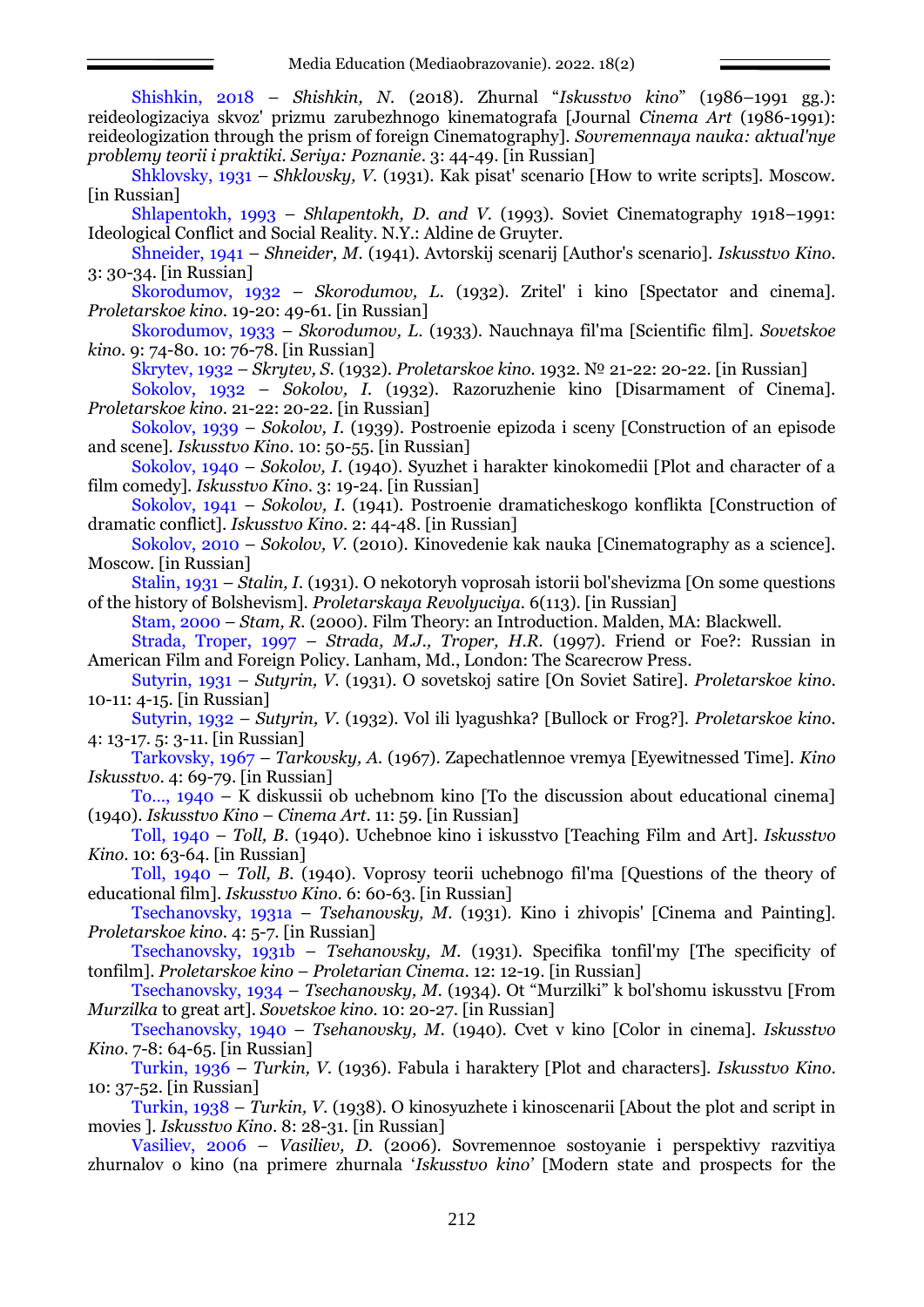development of journals about cinema (by the example of the journal *Cinema Art*)]. Ph.D. Dis. Moscow [in Russian]

Vertov, 1932 – *Vertov, D.* (1932). Polnaya kapitulyaciya Nikolaya Lebedeva [Complete Surrender of Nikolay Lebedev]. *Proletarskoe kino*. 5: 12-18. [in Russian]

Villarejo, 2007 – *Villarejo, A.* (2007). Film Studies: the Basics. London: Routledge.

Volkenstein, 1937 – *Volkenstein, V*. (1937). Dramaturgiya kino [Dramaturgy of Cinema]. Moscow. [in Russian]

Volkov, 1933a – *Volkov, N*. (1933). Na zvukovye temy [On sound themes]. *Sovetskoe kino – Soviet Cinema.* 8: 61-70. 11: 56-66. [in Russian]

Volkov, 1933b – *Volkov, N.* (1933). O teatral'noj i kinematograficheskoj igre aktera [On the theatrical and cinematographic actor's interpretations]. *Sovetskoe kino.* 12: 56-61. [in Russian]

Volkov, 1934 – *Volkov, N.* (1934). O "amostoyatel nosti" aktera [On the "independence" of the actor]. *Sovetskoe kino.* 1-2: 102-109. [in Russian]

Volkov-Lanit, 1939 – *Volkov-Lanit, L.* (1939). Muzyka fil'ma i ee teoretiki [Film music and its theorists]. *Iskusstvo Kino*. 8: 39-43. [in Russian]

Voloshchenko, 1933 – *Voloshchenko, V*. (1933). Kinematografiya i zhizn' [Cinematography and life]. *Sovetskoe kino – Soviet Cinema.* 10: 17-25. [in Russian]

Voytolovskaya, 1932 – *Voytolovskaya, L*. (1932). Programma voinstvuyushchego formalizma [Program of militant formalism]. *Proletarskoe kino*. 2: 5-9. [in Russian]

Weisfeld, 1936 – *Weisfeld, I.* (1936). Itogi diskussii o "Duhe fil'my" [The results of the discussion about *The Spirit of Film*]. *Iskusstvo Kino*. 6: 46-51. [in Russian]

Weisfeld, 1937 – *Weisfeld, I.* (1937). Teoriya i praktika S.M. Ejzenshtejna [Theory and practice of S.M. Eisenstein]. *Iskusstvo Kino* – *Cinema Art*. 5. С. 25-28. [in Russian]

Weisfeld, 1939 – *Weisfeld, I.* (1939). Kul'tura detali v kino [The Culture of detail in cinema]. *Iskusstvo Kino* – *Cinema Art*. 5: 37-45. [in Russian]

Weisfeld, 1940 – *Weisfeld, I*. (1940). Postroenie komedijnoj intrigi [Construction of comedy intrigue]. *Iskusstvo Kino* – *Cinema Art*. 7-8: 38-41. [in Russian]

Weisfeld, 1983 – *Weisfeld, I.* (1983). Kino kak vid iskusstva [Cinema as a kind of art]. Мoscow. [in Russian]

Weisman, 1939 – *Weisman, E.* (1939). Istoricheskaya nauka i kinoiskusstvo [Historical science and cinema art]. *Iskusstvo Kino*. 9: 55-60. [in Russian]

Weizman, 1978 – *Weizman, E.* (1978). Ocherki filosofii kino [Essays on the philosophy of cinema]. Мoscow. [in Russian]

Woll, 2000 – *Woll, J*. (2000). Real Images. Soviet Cinema and the Thaw. London. New York: I.B. Tauris.

Yukov, 1931 – *Yukov, K.* (1931). V bor'be za proletarskoe kino [In the struggle for proletarian cinema]. *Proletarskoe kino*. 1: 24-29. [in Russian]

Yukov, 1935 – *Yukov, K.* (1935). Aktivno organizuyushchaya rol' kritiki [The actively organizing role of critics]. *Sovetskoe kino.* 1: 13-15. [in Russian]

Yukov, 1936 – *Yukov, K*. (1936). K probleme scenarnogo obraza [To the problem of the script image]. *Iskusstvo Kino*. 5: 32-39. [in Russian]

Yukov, 1936 – *Yukov, K.* (1936). Ob odnoj osobennosti obraza v kinoiskusstve [About one peculiarity of an image in cinema art]. *Iskusstvo Kino*. 12: 21-22. [in Russian]

Yukov, 1937 – *Yukov, K.* (1937). Imenem naroda [In the name of the people]. *Iskusstvo Kino*. 2: 5-6. [in Russian]

Yukov, 1937 – *Yukov, K.* (1937). Istoricheskoe reshenie [Historical decision]. *Iskusstvo Kino*. 5: 20-24. [in Russian]

Yurenev, 1997 – *Yurenev, R.* (1997). Kratkaya istoriya kinoiskusstva [Short history of cinema art]. Moscow. [in Russian]

Yutkevich, 1933 – *Yutkevich, S.* (1933). Rech', kotoraya ne proiznesena [Speech, which is not pronounced]. *Sovetskoe kino.* 10: 5-16. [in Russian]

Yutkevich, 1938 – *Yutkevich, S.* (1938). Besedy o rezhisserskom masterstve [Conversations about directors' craft]. *Iskusstvo Kino*. 3: 50-59. [in Russian]

Yutkevich, 1939 – *Yutkevich, S.* (1939). Rezhisser i hudozhnik v kino [The director and the artist in cinema]. *Iskusstvo Kino*. 7: 14-21. [in Russian]

Yutkevich, 1940 – *Yutkevich, S*. (1940). Velikoe iskusstvo smeshnogo [The Great art of ridiculousness]. *Iskusstvo Kino*. 3: 10-18. [in Russian]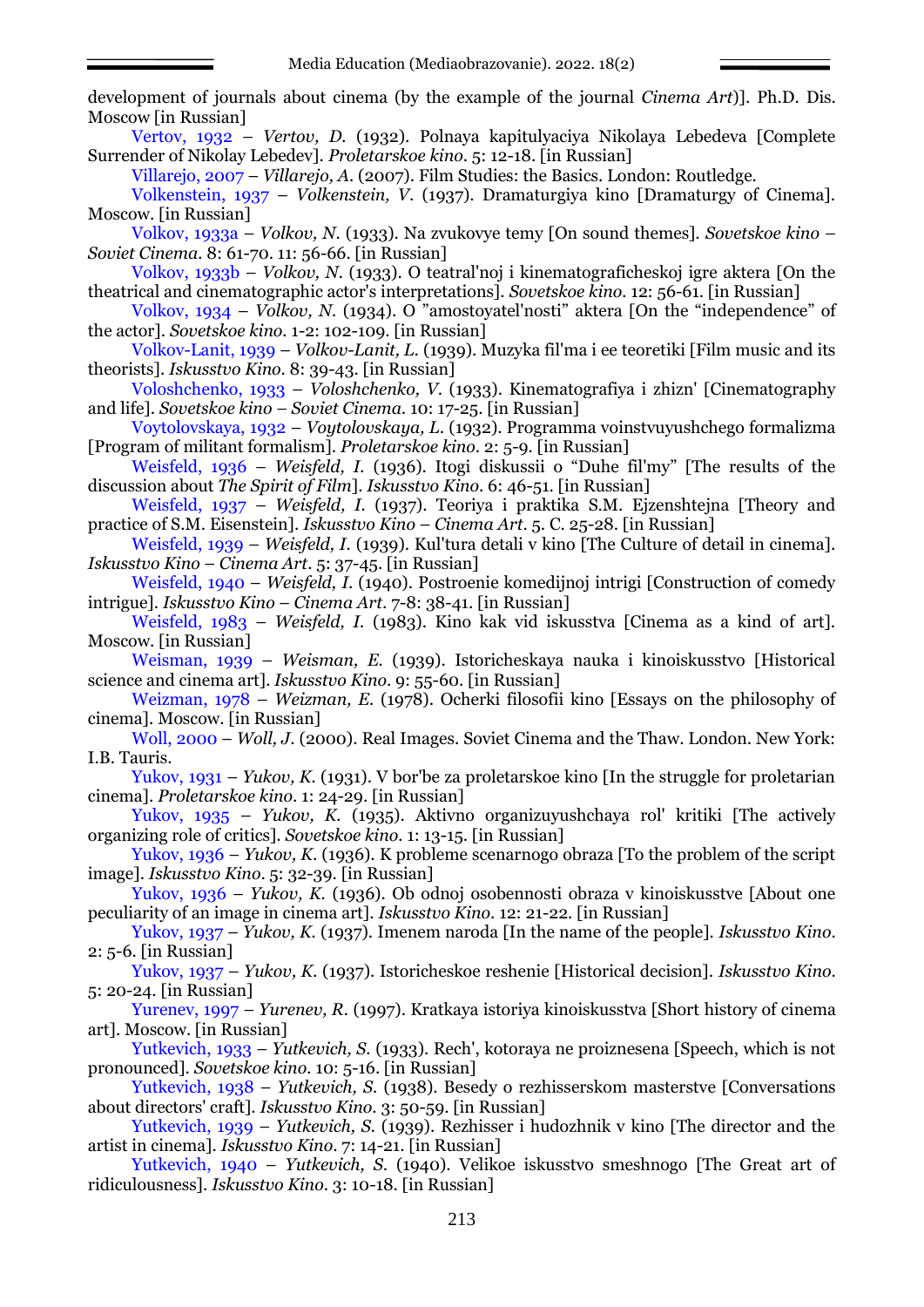Zadachi…, 1938 – Zadachi zhurnala [Tasks of the journal]. *Iskusstvo Kino*. 1938. 1: 12. [in Russian]

Zadachi…, 1939 – Zadachi sovetskoj kinokritiki [Tasks of Soviet film criticism]. *Iskusstvo Kino*. 1939. 5: 5-6. [in Russian]

Żelabuzhski, 1937 – *Żelabuzhski, Y.* (1937). Chto takoe plan [What is a plan]. *Iskusstvo Kino*. 11: 34-43. [in Russian]

Zeldovich, 1936 – *Zeldovich, G.* (1936). Tvorchestvo kinoaktera [The creativity of the film actor]. *Iskusstvo Kino*. 3: 35-38. [in Russian]

Zhdan, 1982 – *Zhdan, V.* (1982). Estetika fil'ma [The aesthetics of the film]. Мoscow. [in Russian]

Zhemchuzhny, 1933 – *Zhemchuzhny, V*. (1933). "Zheleznyj scenarij" ["Iron script"]. *Sovetskoe kino.* 7: 31-40. [in Russian]

Zhinkin, 1940 – *Zhinkin, N*. (1940). O kinoiskusstve i nauchnom kino [About cinema art and scientific cinema]. *Iskusstvo Kino*. 9: 52-53. [in Russian]

Zilber, Krinkin, 1935 – *Zilber, E., Krinkin, I.* (1935). Preodolenie empirizma [Overcoming Empiricism]. *Sovetskoe kino.* 3: 6-10. [in Russian]

Zilver, 1936 – *Zilver, E.* (1936). K probleme syuzheta [To the problem of plot]. *Iskusstvo Kino*. 3: 12-15. [in Russian]

Zverina, 1937 – *Zverina, R.* (1937). Navesti poryadok v studii Mosfil'm [To put in order in *Mosfilm* studio]. *Sovetskoe iskusstvo*. 29.10.1937. 50(396): 6. [in Russian]

# **Appendix**

The main dates and events related to the historical, political, economic, ideological, sociocultural and cinematic context in which the publication of the journal *Cinema Art* was carried out in 1931–1941.

### **1931**

The continuation of collectivization and the fight against the so-called "kulaks" (the active phase of which began as early as 1929), accompanied by a severe summer drought, which led to a significant decrease in the gross grain harvest (694.8 million centners in 1931 against 835.4 million centners in 1930).

January: as a result of the merger of the journals *Cinema and Life* (editor: J. Rudoy) and *Cinema and Culture* (editor: P. Blyakhin), the former political worker, journalist and organizer of film production V. Sutyrin (1902–1985) was appointed the editor of the journal *Proletarian Cinema*. Since the release of the first issue of this journal, the *Cinema Art* has been counting its history.

June 1: Premiere of the first sound film – *Start in Life* (directed by N. Ekk), which enjoyed great success with the audience.

S. Orelovich (1902–1937), a former Chekist and later organizer of film production, was appointed director of *Sovkino/Mosfilm*.

September: *The Society of Friends of Soviet Cinema and Photography* (until June 1930 it was called the *Society of Friends of Soviet Cinema*) was reorganized into the *Society for Proletarian Cinema and Photo*, the number of members of which reached 110 thousand.

Publication of an anti-Trotskyist article by I. Stalin in the journal *Proletarian Revolution*: Stalin I. (1931). On some questions of the history of Bolshevism. *Proletarian Revolution.* 6(113).

# **1932**

February: dissolution of the central council of the society *For Proletarian Cinema and Photo*. April 23: Resolution of the Politburo of the Central Committee of the All-Union Communist Party of Bolsheviks "On the restructuring of literary and artistic organizations", 23.04.1932.

April: publication of an article sharply criticizing the Society *For Proletarian Cinema and Photo* (S. Evgenov. (1932). Get the Society *For Proletarian Cinema and Photo* out of the impasse, rebuild work from top to bottom. *Proletarskoe photo.* 4: 11-15).

July 14: Resolution of the All-Russian Central Executive Committee on the liquidation of the Society *For Proletarian Cinema and Photo*.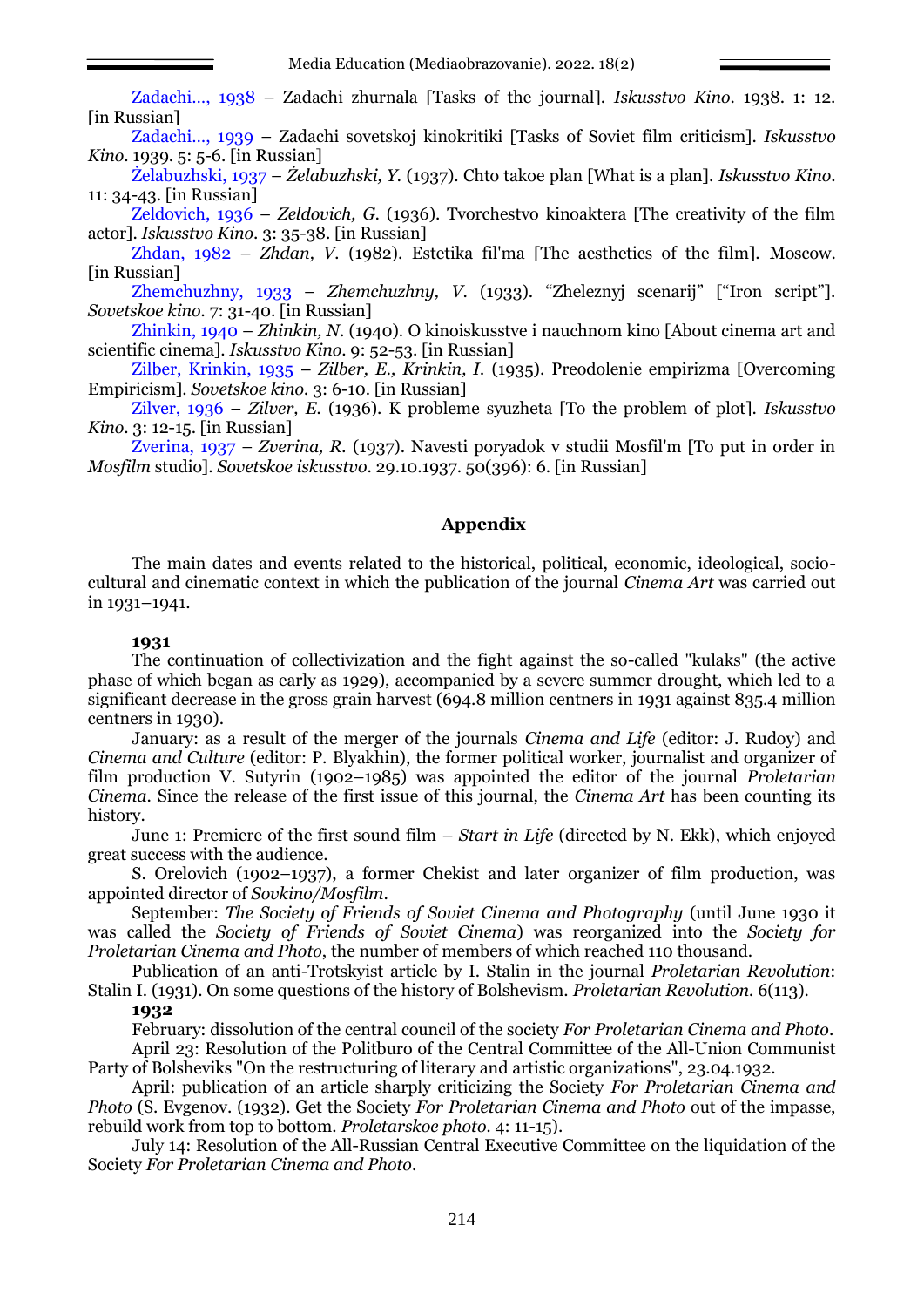October: one of the former political leaders of the USSR – L. Kamenev (1883–1936) – was expelled from the party for non-information in connection with the case of the "Union of Marxist-Leninists" and sent into exile in Minusinsk.

December: Beginning of mass famine in the USSR caused by collectivization and crop failures.

#### **1933**

January 12: The joint plenum of the Central Committee and the Central Control Commission of the All-Union Communist Party of Bolsheviks decided to purge the party and stop admission to it in 1933 and on the "anti-party group" of the former People's Commissar for Supply of the RSFSR N. Eismont (1991–1935), former People's Commissar of Internal Affairs of the RSFSR V. Tolmacheva (1887–1937) and others. At the Joint Plenum of the Central Committee and Central Control Commission of the All-Union Communist Party of Bolsheviks I. Stalin announced the liquidation of the "kulaks" and the victory of socialist relations in the countryside.

January-March: continuation of mass famine in the USSR caused by collectivization and crop failures.

January: *Proletarian Cinema* journal is renamed into *Soviet Cinema* (this renaming was most likely due to the fact that the authorities headed for the unity of "the entire Soviet people", without the former ideological emphasis on the dictatorship of the proletariat).

February 11: Resulition of the Council of People's Commissars of the USSR "On the organization of the Main Directorate of the Film and Photo Industry under the Council of People's Commissars of the USSR". B. Shumyatsky (1886–1938) was appointed head of the Main Directorate of the Film and Photo Industry.

November: former party functionary, responsible Secretary of the Board of the *Association of Revolutionary Cinematographers*, editor of the journal *Cinema Front*, head of the scenario workshop *Sovkino*, deputy chairman of the board of the *Society of Friends of Soviet Cinematography*, member of the bureau of the film section of the Russian Association of Proletarian Writers, deputy executive editor of the newspaper *Cinema* K. Yukov (1902–1938) was appointed editor of the journal *Soviet Cinema*.

December: L. Kamenev (1883–1936) was again reinstated in the Communist party and appointed director of the scientific publishing house *Academia.*

December 26: theater and film director L. Kurbas (1887–1937) was arrested in the case of the "Ukrainian military organization".

#### **1934**

January 26 — February 10: XVII Congress of the All-Union Communist Party of Bolsheviks.

July 10: Decree of the Council of People's Commissars of the USSR "On the Formation of the All-Union People's Commissariat for Internal Affairs of the USSR".

July 10: G. Yagoda (1891–1938) was appointed People's Commissar of Internal Affairs of the USSR.

August 17 — September 1: First All-Union Congress of Soviet Writers.

October 9: Establishment of a trade union of film and photo workers.

December 1: First Secretary of the Leningrad Regional Committee of the All-Union Communist Party of Bolsheviks, member of the Politburo of the Central Committee of the All-Union Communist Party of Bolsheviks, Secretary of the Central Committee of the All-Union Communist Party of Bolsheviks S. Kirov (1886–1934) was shot dead by a former Komsomol and party functionary L. Nikolaev (1904–1934).

December 1: Resolution of the Presidium of the Central Executive Committee of the USSR "On Amendments to the Current Criminal Procedure Codes of the Union Republics", which gave the right "to the investigating authorities to conduct cases accused of preparing or committing terrorist acts in an expedited manner. The judiciary should not delay the execution of sentences".

December: former political leaders of the USSR G. Zinoviev (1883–1936) and L. Kamenev (1883–1936) were arrested, expelled from the Communist Party and convicted in the Moscow Center case.

December: B. Babitsky (1901–1938) was appointed director of *Mosfilm*, where he worked until his arrest and execution in 1937.

#### **1935**

January 8-13: First All-Union Conference of Creative Workers of Soviet Cinematography, where a decision was made to dissolve the Association of Revolutionary Cinematographers.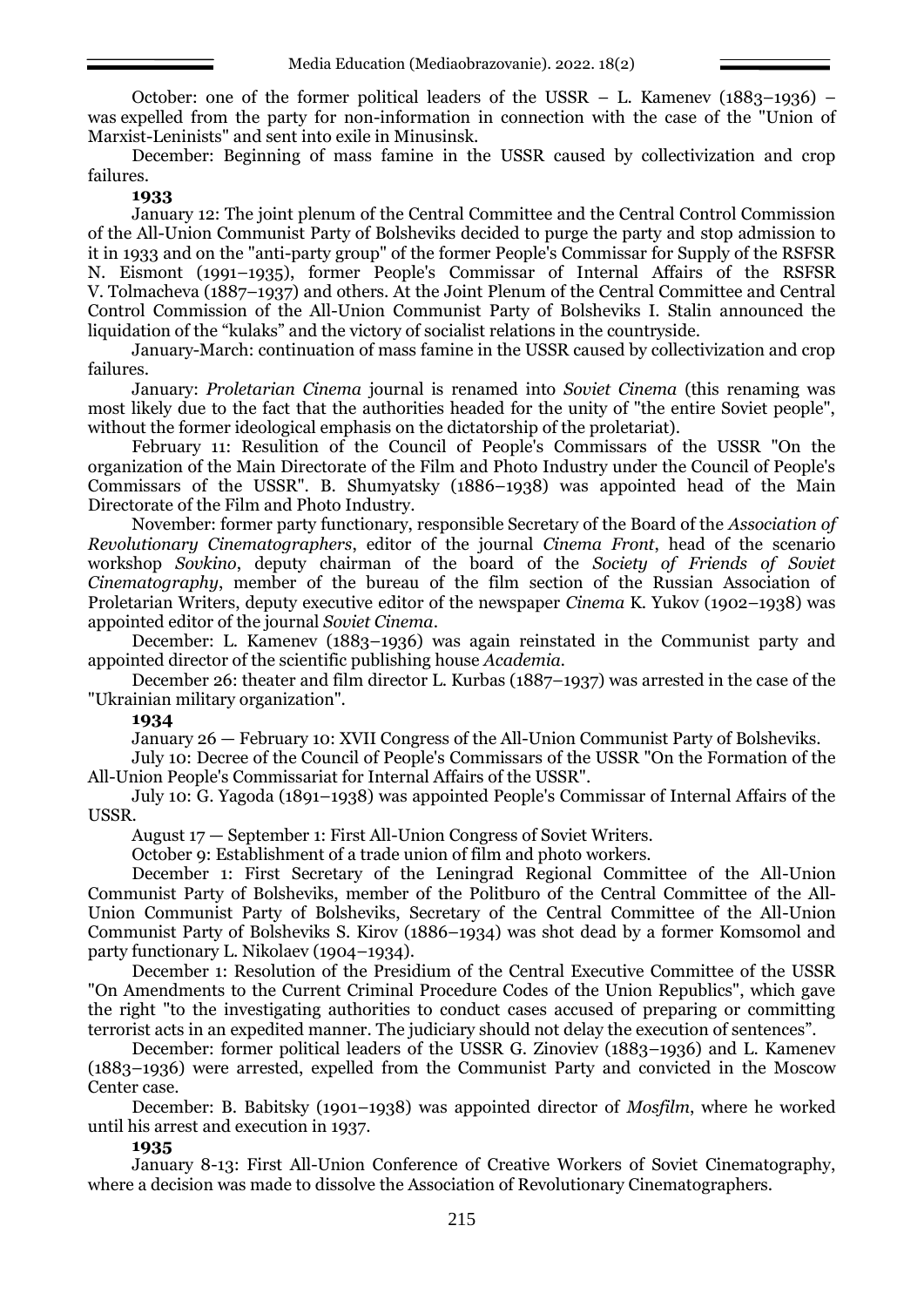February 21 — March 1: International Film Festival in Moscow.

May-July: B. Shumyatsky (1886–1938), head of the Main Directorate of the Film and Photo Industry, and a group of filmmakers accompanying him make a foreign business trip to Europe and the USA in order to adopt the best practices of Western sound film industry.

December 16: The Central Committee of the All-Union Communist Party of Bolsheviks established the All-Union Committee for the Arts.

#### **1936**

January 1936: the journal *Soviet Cinema* was renamed *Cinema Art* (there is a version that this renaming was due to the fact that the authorities wanted to emphasize that from now on cinema should not become entertainment, not even a means of political agitation and propaganda, but the Art of socialist realism in the service of the entire Soviet people).

January 28: An editorial in the newspaper *Pravda* (titled "Muddle Instead of Music") sharply criticized D. Shostakovich's (1906–1975) opera *Lady Macbeth of the Mtsensk District*.

June: liquidation of the *Mezhrabpomfilm* studio (*Soyuzdetfilm* was founded on its basis).

July 4: Resulution of the Central Committee of the All-Union Communist Party of Bolsheviks "On pedological perversions in the system of the People's Commissariat of Education".

August 19-24: Trial of the "Anti-Soviet United Trotskyist-Zinoviev Center". The main defendants: August 24: G. Zinoviev (1883–1936) and L. Kamenev (1883–1936), sentenced on August 24 to an exceptional measure of punishment.

August 25: G. Zinoviev (1883–1936) and L. Kamenev (1883–1936) were shot.

September 26: Party functionary N. Yezhov (1895–1940) is appointed People's Commissar of Internal Affairs of the USSR.

November 25 — December 5: The Congress of Soviets of the USSR, at which (December 5) a new Constitution of the USSR was adopted, according to which the Supreme Soviet of the USSR became the supreme body of state power in the USSR.

Former Chairman of the All-Union Committee for Radio and Broadcasting P. Kerzhentsev (1881-1940) was appointed head of the All-Union Committee for the Arts, where he worked until 1938.

## **1937**

January 23-30: Trial of the "Parallel Anti-Soviet Trotskyist Center", where the Military Collegium of the Supreme Court of the USSR convicted former prominent party and government figures: N. Muralov (1877–1937), G. Pyatakov (1890–1937), K. Radek (1885–1939), L. Serebryakov (1888–1937), G. Sokolnikov (1888–1939) and others.

February 27: arrest of prominent party and government figures: N. Bukharin (1888–1938) and A. Rykov (1881–1938).

March 28: arrest of the former People's Commissar of Internal Affairs G. Yagoda (1891– 1938).

April 8: L. Katsnelson (1895–1938), former first deputy director of *Lenfilm* for production and technical issues, was arrested on charges of counter-revolutionary activities.

May 27: B. Babitsky (1901–1938) dismissed from the post of director of *Mosfilm*.

June: former party functionary S. Sokolovskaya (1894-1938) was appointed director of the *Mosfilm* film studio.

June: N. Semenov (1902–1982), who worked in this position until December 1937, was appointed editor of the journal *Cinema Art.*

June 11: Trial in the "Case of the Anti-Soviet Trotskyist Military Organization" against former prominent military leaders of the Red Army. Defendants: A. Kork (1887–1937), V. Primakov (1897–1937), V. Putna (1893–1937), M. Tukhachevsky (1893–1937), B. Feldman (1890-1937), I. Uborevich (1896–1937), R. Eideman (1895–1937), I. Yakir (1896–1937). All of them were shot on the night of June 12.

July 10: arrest on charges of espionage and sabotage of the former director of the *Lenfilm*  A. Piotrovsky (1898–1937).

July 17: S. Orelovich (1902–1937), former director of the *Mosfilm* studio, was shot.

July 18: the execution of the theater and film actor N. Canan (1892–1937), who played in the films *Khaz-Push, Two Nights*, etc.

July 30: Order "On the operation to repress former kulaks, criminals and other anti-Soviet elements" was issued.

August 3: A. Slivkin (1886–1938), deputy director of *Mosfilm*, was arrested.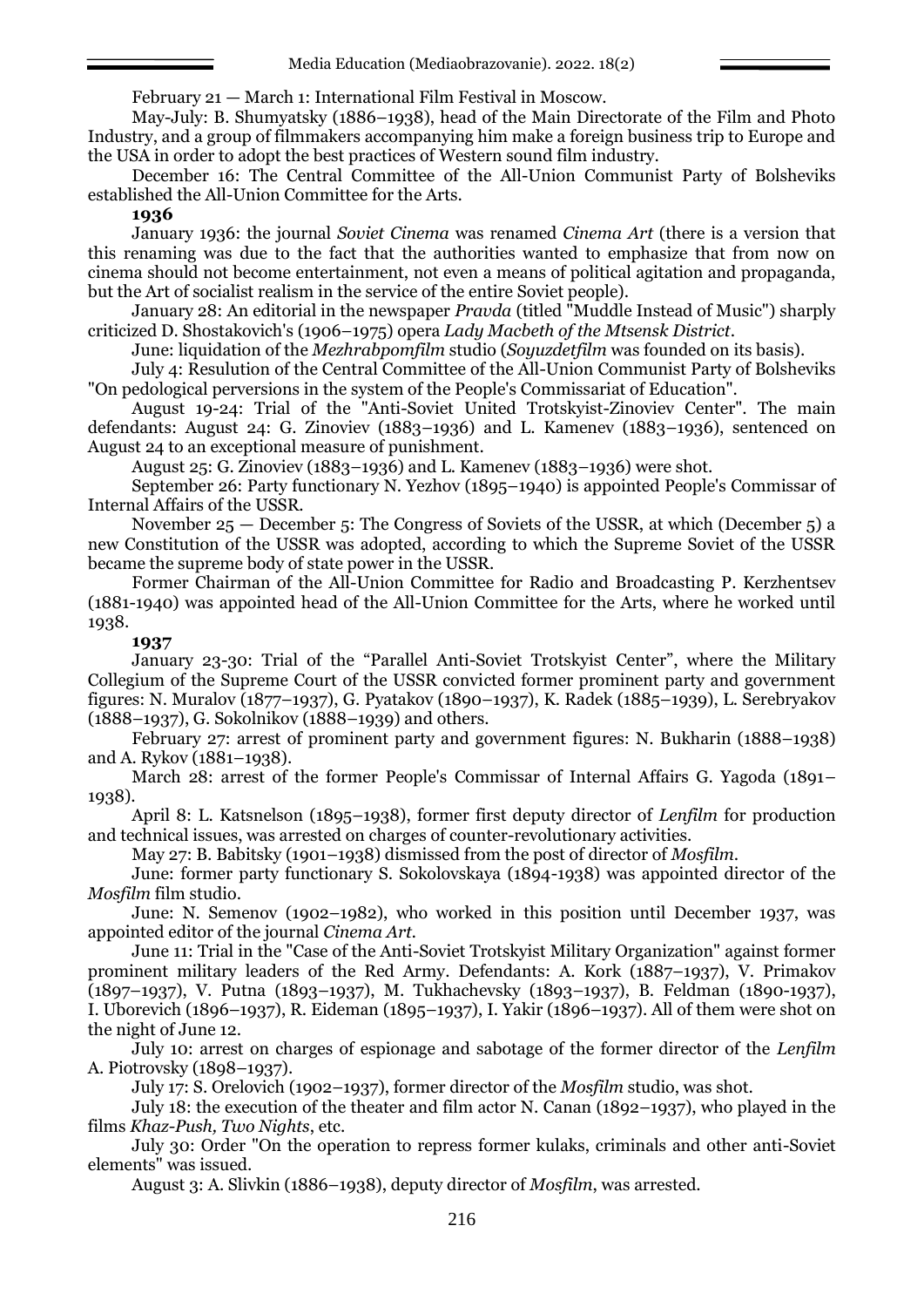September 3: the execution of the writer and screenwriter N. Borisov (1989–1937), the author of the scripts for the films *Ukraine, Hero of the Match* and others.

September 10: the execution of the screenwriter, playwright and poet S. Tretyakov (1892– 1937), the author of the scripts for the films *Eliso, The Salt of Svanetia,* etc.

September 19: the execution of film actress Y. Mirato (1898–1937), who played in the films *Mysterious World, Moon Beauty, Princess Larisa, Shut up, sadness ... be quiet..., Not born for money*, etc.

September 23: the execution of the director and cameraman of documentary cinema I. Valentey (1895–1937).

September 27: the execution of the theater and film actor N. Nademsky (1892-1937), who played roles in the films *Benya Krik, Berries of Love, Zvenigora, Arsenal, Earth, Ivan, Deputy of the Baltic , Prometheus*, etc.

September 28: the execution of screenwriter V. Zazubrin (1895–1937) (*Red Gas, Cabin on Baikal*).

October 8: Arrested and further convicted by the Military Collegium of the Supreme Court of the USSR for "espionage" the operator of the films *Merry Fellows* (1934) and *Circus* (1936) V. Nielsen (1906–1938).

October 9: theater and film director L. Kurbas (1887–1937) (director of the films *Vendetta, Arsenals*, etc.) was sentenced to exectution.

October 12: arrest (on charges of espionage and participation in a counter-revolutionary organization) of the director of the *Mosfilm* studio S. Sokolovskaya (1894–1938).

October 15: the execution of the theater and film actress P. Tanailidi (1891–1937), who starred in the films *Ismet* and *Almas*.

October 29: The newspaper *Soviet Art* publishes a devastating article entitled "Clean up the *Mosfilm* studio" (*Soviet Art.* 1937. 50(396): 6).

October 29: the execution of the writer and screenwriter A. Volny (1902–1937), the author of the scripts for the films *Sunny Campaign, New Motherland*, etc.

October 31: the execution of the film director F. Lopatinsky (1899–1937), who directed the films *Duel, Karmelyuk*, etc.

November 3: the execution of the theater and film director L. Kurbas (1887–1937).

November 14: the execution of the writer and screenwriter D. Buzko (1890–1937), the author of the scripts for the films *The Forest Beast* (1925), *Taras Shevchenko* (1926) and others.

November 15: The former director of the *Sovkino* factory (since 1934 — *Lenfilm*) A. Piotrovsky (1898–1937) was sentenced to death, the sentence was carried out on November 21, 1937.

December 16: actor D. Konsovsky (1907–1938), who starred in the films *House of the Dead, Deserter, Traitor to the Motherland*, and others, was arrested.

December 22: arrest (on charges of participation in a terrorist counter-revolutionary Trotskyist organization at *Mosfilm*) of the former director of *Mosfilm* B. Babitsky (1901–1938).

November 24: the execution of the writer and screenwriter N. Oleinikov (1898–1937) (author of the scripts for the comedies *Wake Lenochka, Lenochka and Grapes,* etc.); poet and screenwriter V. Erlich (1902–1937) (co-author of the script for the film *Volochaev Days*).

November 29: Director and screenwriter D. Maryan (1892–1937), who directed the films *Life in the Hands, Dreamers* and *In the Far East,* was shot.

December 2: shooting of cameraman N. Yudin (1895–1937), who made the films *Dreamers, State of Siege,* and others.

December 3: the shooting of cameraman N. Efremov (1973–1937), who made the films *Whims of Love, The Devil, Swedish Match, Dangerous Age, Secret of the Tall Lady* and many others.

December 8: the execution of screenwriter G. Shkrupiy (1903–1937), the author of the scripts for the films *Blue Packet* and *Spartacus*.

December 15: the execution of screenwriter, writer and journalist A. Zorich (1899-1937), the author of the scripts for the films *Don Diego and Pelageya, Love, The girl is in a hurry to meet.*

December 20: shooting of film director N. Dirin (1891–1937), director of the films *My Son, Why Is It So?, Merry War,* andcameraman P. Chupyatov (1883–1937), who made the films *On the Far Shore, Forest Side*, etc.

December 23: arrested and further convicted Z. Darevsky (1901–1938) from *Mosfilm* Studio.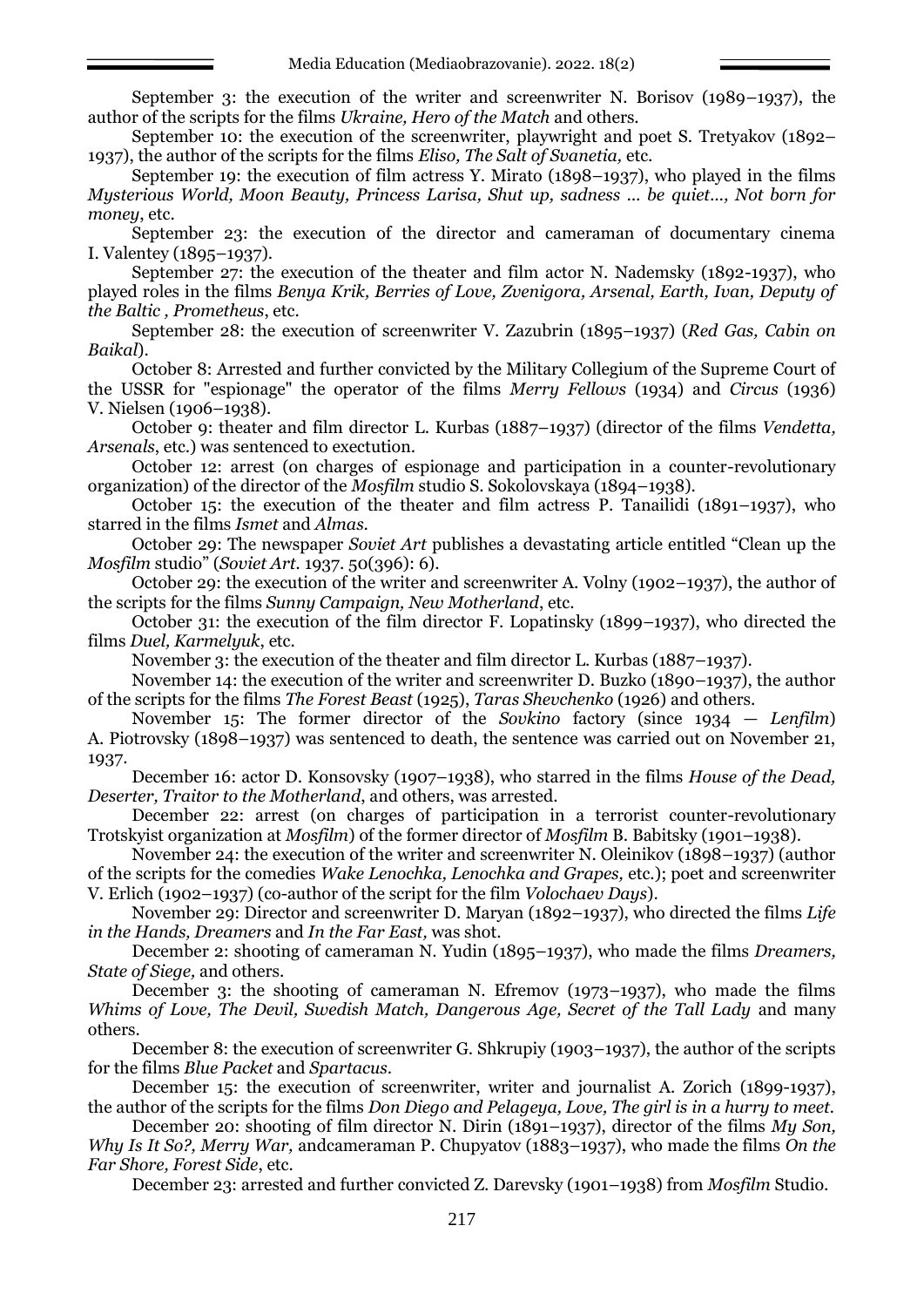December 30: Execution of screenwriter, journalist, editor-in-chief of the magazines *Journalist* and Screen A. Kurs (1892–1937), scriptwriter of the films *Your Friend, Great Comforter*, etc.

(1937): film actor P. Pirogov (1904–1937), who starred in the films *Peasants, For the Soviet Motherland,* and others, was shot; director and screenwriter P. Svorkov (1891–1937), who staged the films *Gold Bottom, End of the Cranes,* etc.; director and actor S. Khodzhaev (1892–1937) (film *Before Dawn*).

## **1938**

January-September: *Cinema Art* journal is published without the name of the responsible editor. Only the editorial board appears in the imprint of this period (without listing any names).

January 5: actor D. Konsovsky (1907–1938) sentenced to death.

January 7: B. Shumyatsky (1886–1938) was removed from the post of head of the Main Directorate of Cinematography by decision of the Politburo of the Central Committee of the All-Union Communist Party of Bolsheviks.

January 7: S. Dukelsky (1892–1960) was appointed head of the Main Directorate of Cinematography of the Committee for the Arts.

January 9: *Pravda* newspaper publishes an article entitled "What hinders the development of Soviet cinema" (G. Ermolaev (1938). What hinders the development of Soviet cinema. *Pravda.* 9.01.1938. 9(7334): 4).

January 12: the execution of the actor S. Shagaid (1896–1938), who played in the films *Aerocity, Rich Bride*, etc.

January 18: arrest (on charges of counter-revolutionary activities and espionage) of the former head of the Main Directorate of Cinematography B. Shumyatsky (1886–1938).

January 20: the execution of the cameraman of the films *Merry Fellows* (1934) and *Circus* (1936) V. Nielsen (1906–1938).

January 29: the execution of the cameraman K. Bauer (1880–1938), who made the films *Idols, Song of Triumphant Love*, etc.

February 3: former editor of the *Soviet Cinema* and *Cinema Art* K. Yukov (1902–1938) and Deputy Chairman of the All-Union Committee for Arts under the Council of People's Commissars of the USSR J. Chuzhin (1898–1938) were arrested on charges of participating in a counterrevolutionary organization and sentenced to death.

February 15: actor D. Konsovsky (1907–1938) died shortly before the appointed date of execution.

February 19: screenwriter and journalist I. Chubar (1897–1938) was shot.

February 28: the execution of film actor B. Schmidtsdorf (1908–1938), who played in the films *Royal Sailors, Ai-Gul, Wrestlers.*

March 4: the execution of cameraman D. Kalyuzhny (1899–1938), who made the films *Downpour, Karmelyuk*, and others.

March 2-13: Trial of the anti-Soviet "bloc of Rights and Trotskyists" in the Military Collegium of the Supreme Court of the USSR. The main defendants: former prominent party and government figures: N. Bukharin (1888–1938), A. Rykov (1881–1938), N. Krestinsky (1883–1938), H. Rakovsky (1873–1941), former People's Commissar of Internal Affairs G. Yagoda (1891–1938) and others.

March 10: The former director of *Mosfilm*, B. Babitsky (1901–1938), was sentenced by the Military Collegium of the Supreme Court on charges of participating in a counter-revolutionary terrorist organization to "the death penalty" and shot on the same day. One of the former leaders of *Mezhrabpomfilm*, Y. Zaitsev, was also shot.

March 10: Z. Darevsky (1901–1938), former director of *Mosfilm*'s feature film studio No. 2, was shot.

March 15: execution of the former deputy director of *Mosfilm* A. Slivkin (1886–1938).

March 15: execution of former prominent Soviet party and government figures: N. Bukharin (1888–1938), A. Rykov (1881–1938), N. Krestinsky (1883–1938), G. Yagoda (1891–1938) and others.

March 23: Resolution of the Council of People's Commissars of the USSR "On improving the organization of the production of motion pictures".

March 23: Resolution of the Council of People's Commissars of the USSR "On the Formation of the Committee for Cinematography under the Council of People's Commissars of the USSR".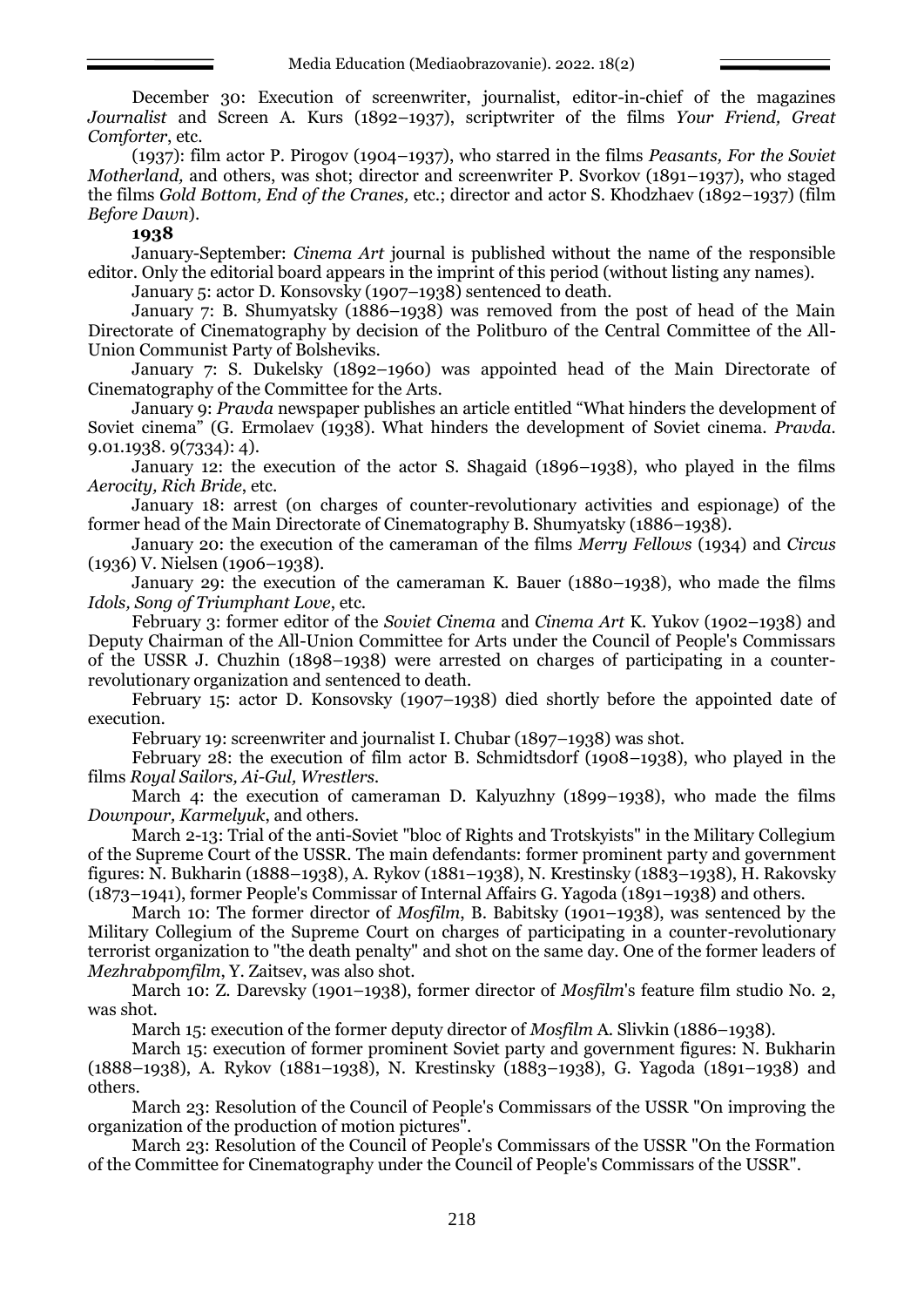April 18: the execution of the cameraman F. Zandberg (1907–1938), who made the films *Do I Love You?, Moonstone*, etc.

April 21: execution of the former first deputy Head of the Main Directorate of the Film and Photo Industry under the Council of People's Commissars of the USSR J. Chuzhin (1898–1938), chairman of the All-Union Committee for Arts under the Council of People's Commissars of the USSR, V. Stepanov (1895-1938), director and cameraman of documentary films.

May 8: the execution of the film director, screenwriter and artist B. Shpis (1903–1938), who directed the films *The Avenger, Engineer Gough,* and others.

May 18: the execution of the actor V. Portnov (1896–1938), who starred in the films *House in the Snowdrifts, Fragment of the Empire, Peasants*, etc.; the execution of the former first deputy director of *Lenfilm* for production and technical issues L. Katsnelson (1895–1938).

May 31: the execution of the actor and employee of the *Soyuzdetfilm* studio I. Kapralov (1891–1938), who starred in the films *Locksmith and Chancellor, Diplomatic Courier's Bag, Two Mothers*, and others.

June 3: Execution of documentary and popular science film director D. De Marchi (1902– 1938).

July 29: the execution of the former head of the Main Directorate of Cinematography B. Shumyatsky (1886–1938).

August 22: L. Beria is appointed First Deputy People's Commissar of Internal Affairs of the USSR N. I. Yezhov.

August 26: the execution of the former director of *Mosfilm* S. Sokolovskaya (1894–1938).

August 28: the execution of film actress G. Egorova-Dolenko (1898–1938), who played in the films *Grunya Kornakova, Dawns of Paris*, etc.

September 3: shooting of documentary filmmaker A. Tamm (1897–1938).

September 6: shooting of the documentary filmmaker A. Dalmatov (1873–1938).

October 10: the execution of theater and film actor P. Borisov (1990–1938), who played roles in the films *Star of Olympia, Stella Maris,* and others.

October 22: shooting of documentary and animation filmmaker G. Knoke (1898–1938).

October 30: shooting of documentary filmmaker V. Bulla (1983–1938).

October: journalist A. Mitlin (1902–1941) was appointed editor of the journal *Cinema Art*.

November 7: the execution of the former responsible editor of the *Soviet Cinema* and *Cinema Art* K. Yukov (1902–1938).

November 14: Resolution of the Central Committee of the All-Union Communist Party of Bolsheviks "On the organization of party propaganda in connection with the release of the Short Course in the History of the All-Union Communist Party of Bolsheviks".

November 25: L. Beria is appointed People's Commissar of Internal Affairs of the USSR.

November: the execution of the actor and director A.-M. Sharif-Zade (1892–1938), who directed the films *In the Name of God* and *The Game of Love*, etc.

## **1939**

February 9: the execution of film actor A. Safoshin (1895–1939), who played in the films *Prisoners of the Sea, Alena's Love, Girl from Kamchatka*, etc.

March 10-21: XVIII Congress of the All-Union Communist Party of Bolsheviks.

April 10: arrest of the former People's Commissar of Internal Affairs of the USSR N. Yezhov  $(1895 - 1940)$ .

June: Head of the Main Directorate of Cinematography of the Committee for Arts S. Dukelsky (1892–1960) was appointed People's Commissar of the USSR Navy.

June: former party functionary I. Bolshakov (1902–1980) was appointed chairman of the Committee for Cinematography under the Council of People's Commissars of the USSR.

August 23: The "Non-Aggression Pact between Germany and the Soviet Union" is concluded.

31 August: Nazi staged attack on a German radio station in Gleiwitz, which became the pretext for the German attack on Poland.

September 1: Nazi German troops invade Poland: World War II begins.

September 17: by agreement with Germany, the Red Army occupied the eastern territories of Poland, populated mainly by the Ukrainian population.

September 18: joint Soviet-German communiqué stating that the task of the Soviet and German troops "is to restore order and tranquility in Poland, disturbed by the collapse of the Polish state."